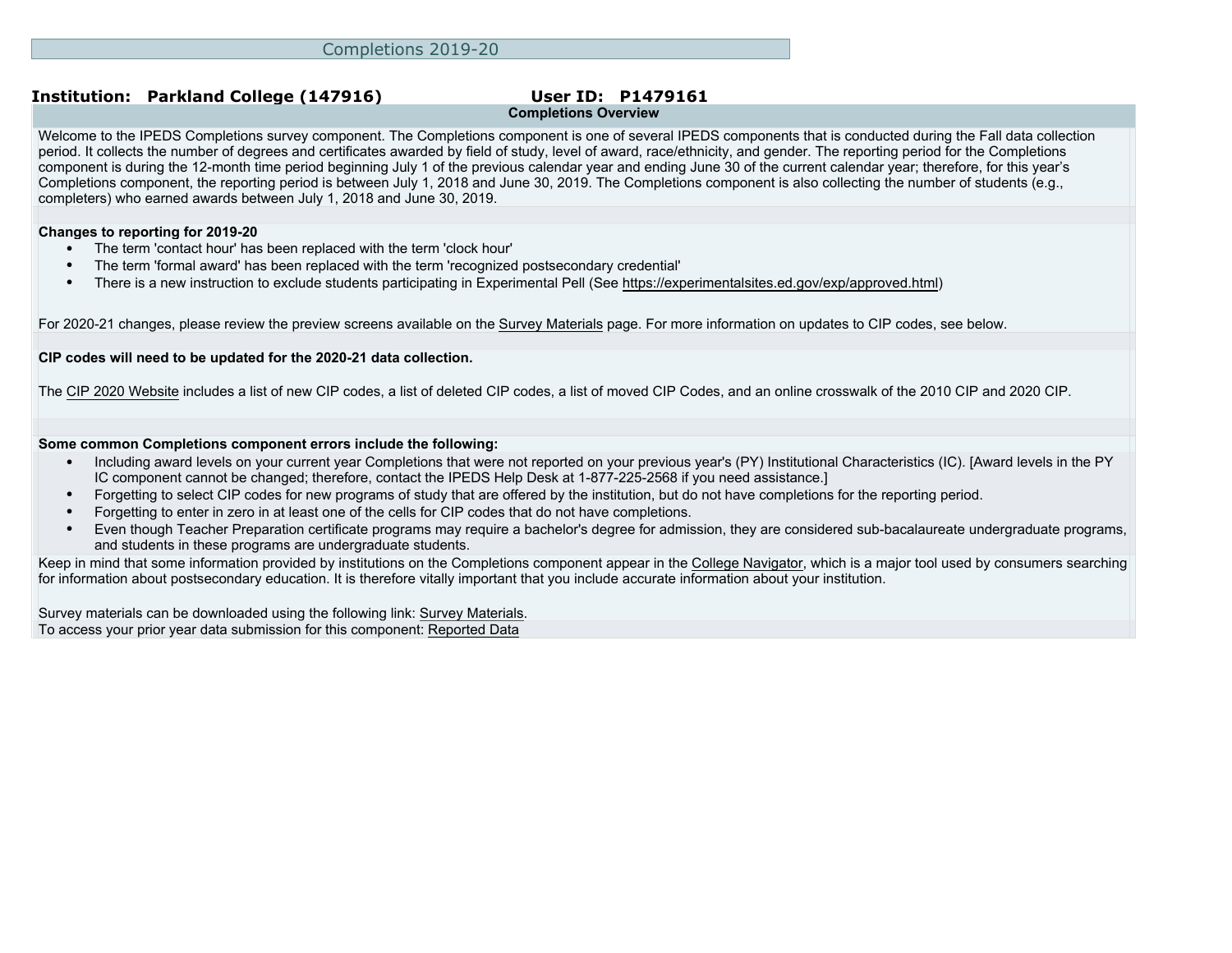## **Completions CIP Data**

| <b>CIPCODE</b><br>01.0101<br>Agricultural Business and<br>Management, General | Award<br>Level<br>2 - Awards of<br>at least 1 but<br>less than 2<br>academic | 1            | MajorGender<br>Men<br>Women<br>Total | <b>Non</b><br>Resident<br>Alien<br>$\overline{0}$<br>$\Omega$<br>$\Omega$ | Hispanic<br>Latino<br>$\mathbf 0$<br>$\overline{0}$<br>$\Omega$      | American<br>Indian or<br>Alaska<br><b>Native</b><br>$\mathbf 0$<br>0<br>0 | Asian<br>$\mathbf 0$<br>$\overline{0}$<br>$\overline{0}$ | <b>Black or</b><br>African<br>American<br>$\overline{0}$<br>$\overline{0}$<br>$\overline{0}$ | <b>Native</b><br>Hawaiian orl<br>Other<br>Pacific<br>Islander<br>$\overline{0}$<br>0<br>0 | White <br>8<br>9                                        | Two or<br>more<br>Races<br>0<br>$\overline{0}$<br>$\Omega$     | Race/<br>ethnicity<br>unknown<br>$\overline{0}$<br>$\overline{0}$<br>$\Omega$ | <b>Total</b><br>8<br>9                             | distance<br>education<br>program<br>No |
|-------------------------------------------------------------------------------|------------------------------------------------------------------------------|--------------|--------------------------------------|---------------------------------------------------------------------------|----------------------------------------------------------------------|---------------------------------------------------------------------------|----------------------------------------------------------|----------------------------------------------------------------------------------------------|-------------------------------------------------------------------------------------------|---------------------------------------------------------|----------------------------------------------------------------|-------------------------------------------------------------------------------|----------------------------------------------------|----------------------------------------|
| 01.0101                                                                       | years<br>3 - Associate's                                                     |              | Men                                  | $\Omega$                                                                  | $\mathbf{0}$                                                         | $\mathbf 0$                                                               | 0                                                        | $\mathbf{0}$                                                                                 | 0                                                                                         | $\overline{4}$                                          | $\mathbf{0}$                                                   | $\overline{0}$                                                                | $\overline{\mathcal{L}}$                           |                                        |
| Agricultural Business and<br>Management, General                              | degree                                                                       | $\mathbf{1}$ | Women<br>Total                       | $\Omega$<br>0                                                             | $\mathbf{0}$<br>$\overline{0}$                                       | 0<br>0                                                                    | $\overline{0}$<br>$\overline{0}$                         | $\overline{0}$<br>$\overline{0}$                                                             | 0<br>0                                                                                    | $\overline{2}$<br>6                                     | $\overline{0}$<br>$\overline{0}$                               | $\overline{0}$<br>$\overline{0}$                                              | $\overline{2}$<br>6                                | <b>No</b>                              |
| 01.0102<br>Agribusiness/Agricultural<br><b>Business Operations</b>            | 3 - Associate's<br>degree                                                    | $\mathbf{1}$ | Men<br>Women<br>Total                | $\overline{0}$<br>$\overline{0}$<br>$\overline{0}$                        | $\overline{0}$<br>$\overline{0}$<br>$\overline{0}$                   | $\boldsymbol{0}$<br>$\mathbf 0$<br>$\boldsymbol{0}$                       | $\mathsf{O}\xspace$<br>$\overline{0}$<br>0               | $\boldsymbol{0}$<br>$\boldsymbol{0}$<br>$\mathbf{0}$                                         | 0<br>0<br>0                                                                               | $\overline{0}$<br>$\overline{0}$<br>$\overline{0}$      | $\overline{0}$<br>$\overline{0}$<br>$\overline{0}$             | $\overline{0}$<br>$\overline{0}$<br>$\overline{0}$                            | 0<br>$\overline{0}$<br>$\overline{0}$              | No.                                    |
| 01.0106<br>Agricultural Business Technology degree                            | 3 - Associate's                                                              | $\mathbf{1}$ | Men<br>Women                         | $\Omega$<br>$\Omega$                                                      | $\mathbf{0}$<br>$\Omega$                                             | 0<br>0                                                                    | $\overline{0}$<br>$\overline{0}$                         | $\overline{0}$<br>$\overline{0}$                                                             | 0<br>0                                                                                    | 0<br>3                                                  | $\overline{0}$<br>$\overline{0}$                               | $\mathbf 0$<br>$\overline{0}$                                                 | $\Omega$<br>3                                      |                                        |
| 01.0204<br><b>Agricultural Power Machinery</b><br>Operation                   | 1 - Awards of<br>less than 1<br>academic year                                | 1.           | Total<br>Men<br>Women                | $\overline{0}$<br>$\overline{0}$<br>$\Omega$                              | $\overline{0}$<br>$\overline{0}$<br>$\Omega$                         | 0<br>0<br>$\boldsymbol{0}$                                                | $\overline{0}$<br>0<br>0                                 | $\overline{0}$<br>$\overline{0}$<br>$\overline{0}$                                           | 0<br>0<br>0                                                                               | 3<br>1                                                  | $\overline{0}$<br>$\overline{0}$<br>$\overline{0}$             | $\boldsymbol{0}$<br>0<br>$\overline{0}$                                       | 3<br>1                                             | <b>No</b>                              |
| 01.0204<br><b>Agricultural Power Machinery</b><br>Operation                   | 3 - Associate's<br>degree                                                    | $\mathbf{1}$ | Total<br>Men<br>Women<br>Total       | $\Omega$<br>$\Omega$<br>$\Omega$<br>$\overline{0}$                        | $\overline{0}$<br>$\overline{0}$<br>$\overline{0}$<br>$\overline{0}$ | $\overline{0}$<br>0<br>0<br>0                                             | 0<br>$\overline{0}$<br>$\overline{0}$<br>$\overline{0}$  | $\mathbf{0}$<br>$\overline{0}$<br>$\overline{0}$<br>$\overline{0}$                           | 0<br>$\overline{0}$<br>0<br>0                                                             | $\overline{2}$<br>$\overline{4}$<br>$\overline{2}$<br>6 | $\overline{0}$<br>$\overline{0}$<br>$\overline{0}$<br>$\Omega$ | $\overline{0}$<br>$\overline{0}$<br>$\overline{0}$<br>$\mathbf 0$             | $\overline{2}$<br>4<br>$\overline{2}$<br>6         | No.<br>No.                             |
| 01.0307<br>Horse Husbandry/Equine<br>Science and Management                   | 2 - Awards of<br>at least 1 but<br>less than 2                               | 1            | Men<br>Women<br>Total                | $\overline{0}$<br>$\overline{0}$<br>$\Omega$                              | $\overline{0}$<br>$\overline{0}$<br>$\Omega$                         | $\boldsymbol{0}$<br>0<br>$\overline{0}$                                   | $\overline{0}$<br>$\overline{0}$<br>$\Omega$             | $\boldsymbol{0}$<br>$\overline{0}$<br>$\overline{0}$                                         | 0<br>0<br>$\Omega$                                                                        | $\overline{0}$<br>$\overline{0}$<br>O                   | $\overline{0}$<br>$\overline{0}$<br>$\Omega$                   | $\overline{0}$<br>$\overline{0}$<br>$\Omega$                                  | $\overline{0}$<br>$\overline{0}$<br>$\overline{0}$ | No                                     |
| 01.0307                                                                       | academic<br>years<br>3 - Associate's                                         |              | Men                                  | $\overline{0}$                                                            | $\mathbf{0}$                                                         | $\mathbf 0$                                                               | 0                                                        | $\mathbf{0}$                                                                                 | 0                                                                                         | $\mathbf 0$                                             | $\mathbf 0$                                                    | $\overline{0}$                                                                | $\overline{0}$                                     |                                        |
| Horse Husbandry/Equine<br>Science and Management                              | degree                                                                       | $\mathbf{1}$ | Women<br>Total                       | $\overline{0}$<br>$\overline{0}$                                          | $\overline{0}$<br>$\overline{0}$                                     | $\mathbf 0$<br>0                                                          | $\overline{0}$<br>$\overline{0}$                         | $\mathsf{O}\xspace$<br>$\overline{0}$                                                        | 0<br>$\overline{0}$                                                                       | $\mathbf{0}$<br>$\mathbf{0}$                            | $\overline{0}$<br>$\overline{0}$                               | $\boldsymbol{0}$<br>$\overline{0}$                                            | $\overline{0}$<br>$\Omega$                         | No.                                    |
| 01.0605<br>Landscaping and<br>Groundskeeping                                  | 1 - Awards of<br>less than 1<br>academic year                                | $\mathbf{1}$ | Men<br>Women<br>Total                | $\Omega$<br>$\Omega$<br>$\Omega$                                          | $\overline{0}$<br>$\overline{0}$<br>$\overline{0}$                   | $\overline{0}$<br>$\overline{0}$<br>$\overline{0}$                        | 0<br>$\overline{0}$<br>0                                 | $\overline{0}$<br>$\mathbf 0$<br>$\mathbf{0}$                                                | 0<br>$\overline{0}$<br>0                                                                  | $\overline{0}$<br>3<br>3                                | $\overline{0}$<br>$\overline{0}$<br>$\overline{0}$             | $\overline{0}$<br>$\overline{0}$<br>$\overline{0}$                            | 0<br>3<br>3                                        | <b>No</b>                              |
| 01.0605<br>Landscaping and<br>Groundskeeping                                  | 3 - Associate's<br>degree                                                    | $\mathbf{1}$ | Men<br>Women<br>Total                | $\overline{0}$<br>$\overline{0}$<br>$\overline{0}$                        | $\mathbf{0}$<br>$\overline{0}$<br>$\overline{0}$                     | 0<br>0<br>0                                                               | $\overline{0}$<br>0<br>0                                 | $\mathbf 0$<br>$\mathbf 0$<br>$\mathbf 0$                                                    | 0<br>0<br>0                                                                               | $\overline{1}$<br>3<br>4                                | $\overline{0}$<br>$\overline{0}$<br>$\overline{0}$             | $\mathbf 0$<br>$\boldsymbol{0}$<br>$\overline{0}$                             | $\mathbf{3}$<br>4                                  | <b>No</b>                              |
| 01.0608<br>Floriculture/Floristry Operations<br>and Management                | 1 - Awards of<br>less than 1<br>academic year                                | $\mathbf{1}$ | Men<br>Women<br>Total                | $\overline{0}$<br>$\Omega$<br>$\overline{0}$                              | 0<br>$\Omega$<br>$\mathbf 0$                                         | 0<br>$\overline{0}$<br>$\overline{0}$                                     | 0<br>$\Omega$<br>$\overline{0}$                          | $\mathbf{0}$<br>$\Omega$<br>$\overline{0}$                                                   | 0<br>$\overline{0}$<br>0                                                                  | 0<br>$\mathbf{1}$                                       | 0<br>$\Omega$<br>0                                             | 0<br>$\Omega$<br>$\overline{0}$                                               | 0<br>1                                             | No                                     |
| 09.0701<br>Radio and Television                                               | 3 - Associate's<br>degree                                                    | $\mathbf{1}$ | Men<br>Women<br>Total                | $\boldsymbol{0}$<br>0<br>$\overline{0}$                                   | $\boldsymbol{0}$<br>$\mathbf 0$<br>$\mathbf 0$                       | $\overline{0}$<br>$\overline{0}$<br>0                                     | 0<br>0<br>0                                              | $\boldsymbol{0}$<br>0<br>$\mathsf{O}\xspace$                                                 | $\overline{0}$<br>0<br>0                                                                  | $\overline{4}$<br>$\mathbf 0$<br>$\overline{4}$         | $\overline{0}$<br>$\mathbf 0$<br>$\mathbf 0$                   | $\overline{1}$<br>1<br>$\overline{2}$                                         | 5<br>6                                             | No                                     |
| 09.0702<br>Digital Communication and<br>Media/Multimedia                      | 1 - Awards of<br>less than 1<br>academic year                                | $\mathbf{1}$ | Men<br>Women<br>Total                | $\overline{0}$<br>$\overline{0}$<br>$\boldsymbol{0}$                      | $\boldsymbol{0}$<br>$\mathbf 0$<br>$\mathbf 0$                       | $\mathbf 0$<br>$\overline{0}$<br>$\overline{0}$                           | 0<br>0<br>0                                              | $\mathsf{O}\xspace$<br>$\mathbf{1}$<br>1                                                     | 0<br>0<br>0                                                                               | 6<br>$\overline{7}$                                     | $\overline{0}$<br>$\overline{0}$<br>$\overline{0}$             | 1<br>$\overline{0}$<br>$\mathbf{1}$                                           | $\overline{7}$<br>$\overline{2}$<br>$\mathsf g$    | No                                     |
| 09.0702                                                                       | 3 - Associate's<br>degree                                                    | 1            | Men<br>Women                         | $\mathsf{O}\xspace$<br>$\boldsymbol{0}$                                   | $\overline{0}$<br>$\mathsf{O}\xspace$                                | $\overline{0}$<br>$\overline{0}$                                          | 0<br>$\boldsymbol{0}$                                    | 0<br>$\overline{0}$                                                                          | 0<br>$\overline{0}$                                                                       | $\boldsymbol{0}$<br>$\mathsf{O}\xspace$                 | $\mathbf 0$<br>$\mathsf{O}\xspace$                             | $\overline{2}$<br>$\mathsf{O}\xspace$                                         | $\overline{2}$<br>$\mathsf{O}\xspace$              |                                        |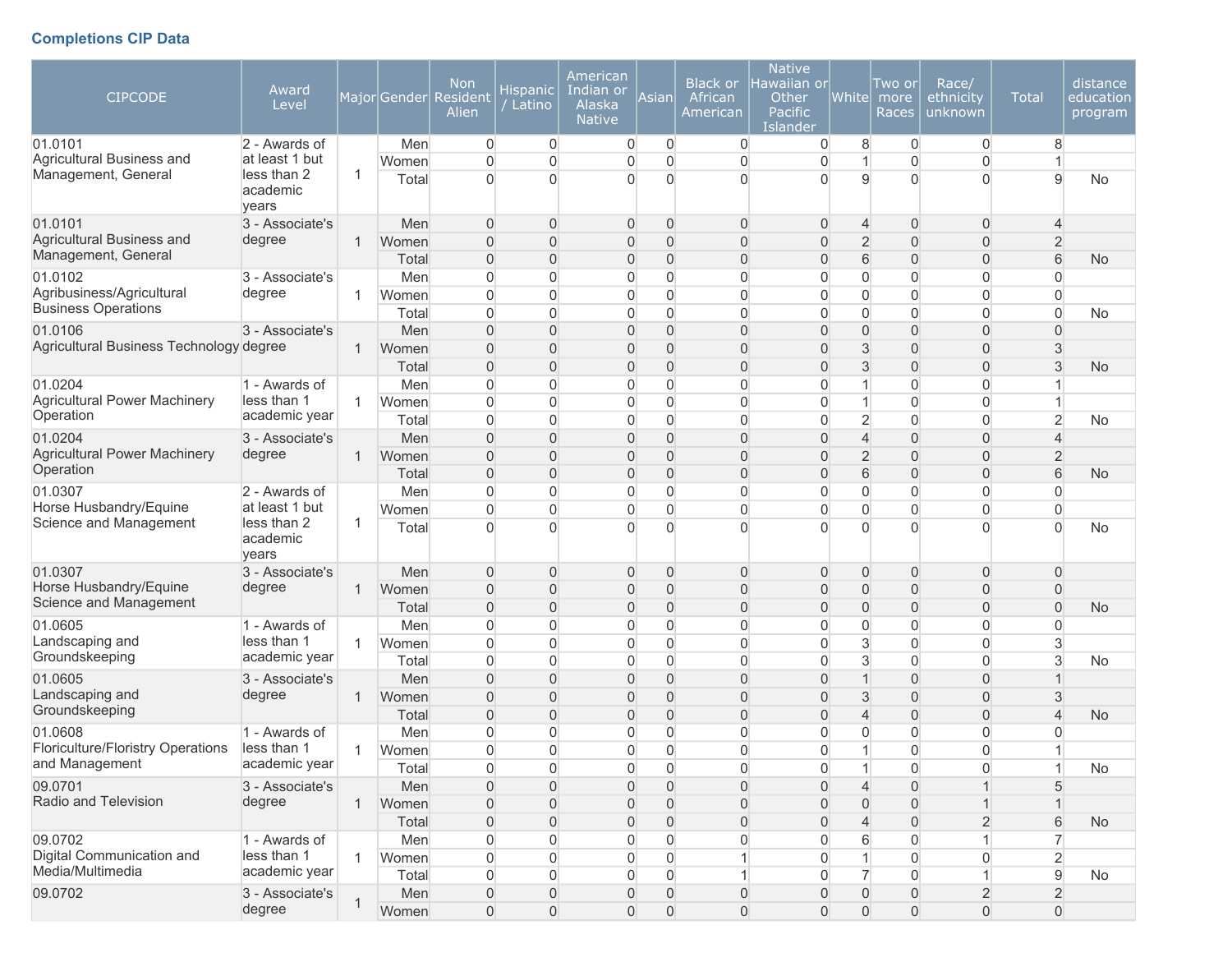| <b>CIPCODE</b>                                                        | Award<br>Level                  |                |       | <b>Non</b><br>Major Gender Resident<br>Alien | Hispanic<br>Latino | American<br>Indian or<br>Alaska<br><b>Native</b> | Asian                | Black or<br>African<br>American | <b>Native</b><br>Hawaiian or<br>Other<br>Pacific<br>Islander | White               | Two or<br>more<br>Races | Race/<br>ethnicity<br>unknown | <b>Total</b>   | distance<br>education<br>program |
|-----------------------------------------------------------------------|---------------------------------|----------------|-------|----------------------------------------------|--------------------|--------------------------------------------------|----------------------|---------------------------------|--------------------------------------------------------------|---------------------|-------------------------|-------------------------------|----------------|----------------------------------|
| Digital Communication and<br>Media/Multimedia                         |                                 |                | Total | $\Omega$                                     | $\overline{0}$     | $\overline{0}$                                   | $\mathbf 0$          | $\Omega$                        | $\mathbf{0}$                                                 | $\mathbf{0}$        | $\mathbf{0}$            | $\overline{2}$                | 2              | <b>No</b>                        |
| 10.0201                                                               | 3 - Associate's                 |                | Men   | $\Omega$                                     | 0                  | 0                                                | 0                    |                                 | $\overline{0}$                                               | 0                   | 0                       | $\Omega$                      |                |                                  |
| Photographic and Film/Video<br>Technology/Technician and              | degree                          | $\overline{1}$ | Women | 0                                            | $\Omega$           | $\overline{0}$                                   | 0                    | $\overline{0}$                  | 0                                                            | $\overline{0}$      | $\overline{0}$          | $\Omega$                      | $\Omega$       |                                  |
| Assistant                                                             |                                 |                | Total | $\Omega$                                     | $\Omega$           | $\Omega$                                         | 0                    |                                 | 0                                                            | $\overline{0}$      | $\overline{0}$          | $\Omega$                      |                | No                               |
| 10.0303                                                               | 1 - Awards of                   |                | Men   | $\Omega$                                     | $\Omega$           | $\mathbf{0}$                                     | $\Omega$             | $\overline{0}$                  | 0                                                            | 0                   | $\mathbf 0$             | $\Omega$                      | $\Omega$       |                                  |
| Prepress/Desktop Publishing and less than 1                           | academic year                   | $\mathbf{1}$   | Women | $\Omega$                                     | $\overline{0}$     | $\mathbf 0$                                      | $\overline{0}$       | $\overline{0}$                  | 0                                                            | $\mathbf 1$         | 0                       | $\overline{0}$                |                |                                  |
| Digital Imaging Design                                                |                                 |                | Total | $\overline{0}$                               | $\overline{0}$     | $\mathbf 0$                                      | 0                    | $\overline{0}$                  | 0                                                            | $\mathbf{1}$        | 0                       | $\overline{0}$                |                | <b>No</b>                        |
| 10.0305                                                               | 1 - Awards of                   |                | Men   | $\Omega$                                     | 0                  | $\overline{0}$                                   | 0                    | $\overline{0}$                  | $\overline{0}$                                               | 0                   | $\overline{0}$          | 0                             | 0              |                                  |
| <b>Graphic and Printing Equipment</b><br>Operator, General Production | less than 1<br>academic year    | 1              | Women | $\Omega$                                     | $\Omega$           | $\overline{0}$                                   | 0                    | $\mathbf 0$                     | 0                                                            | $\overline{2}$      | $\Omega$                | $\Omega$                      | $\overline{2}$ |                                  |
|                                                                       |                                 |                | Total | $\Omega$                                     | $\Omega$           | $\Omega$                                         | 0                    | $\Omega$                        | 0                                                            | $\overline{2}$      | $\Omega$                | $\Omega$                      | $\overline{2}$ | <b>No</b>                        |
| 11.0201<br>Computer                                                   | 1 - Awards of<br>less than 1    |                | Men   | $\overline{2}$                               | $\overline{2}$     | $\mathbf{0}$                                     | 5                    |                                 | 0                                                            | 18                  | 3                       |                               | 32             |                                  |
| Programming/Programmer,                                               | academic year                   |                | Women |                                              | $\Omega$           | 0                                                | $\overline{0}$       | $\overline{0}$                  | 0                                                            | $\mathbf{1}$        | $\overline{0}$          | 0                             | $\overline{2}$ |                                  |
| General                                                               |                                 |                | Total | $\mathbf{3}$                                 | $\overline{2}$     | 0                                                | 5                    |                                 | $\overline{0}$                                               | 19                  | 3                       |                               | 34             | <b>No</b>                        |
| 11.0202                                                               | 1 - Awards of                   |                | Men   | $\Omega$                                     | 0                  | 0                                                |                      | 0                               | 0                                                            | 3                   | 0                       | $\mathbf{0}$                  | 4              |                                  |
| Computer Programming, Specific less than 1                            |                                 |                | Women |                                              | $\Omega$           | $\overline{0}$                                   |                      | $\Omega$                        | $\overline{0}$                                               | 0                   | 0                       | $\Omega$                      | 2              |                                  |
| Applications                                                          | academic year                   |                | Total |                                              | $\Omega$           | 0                                                | $\overline{2}$       | $\Omega$                        | 0                                                            | 3                   | $\mathbf 0$             | $\Omega$                      | 6              | No                               |
| 11.0202                                                               | 3 - Associate's                 |                | Men   |                                              |                    | $\mathbf{0}$                                     |                      |                                 | $\overline{0}$                                               | $\overline{4}$      | $\mathbf 1$             | $\Omega$                      | 9              |                                  |
| Computer Programming, Specific degree<br>Applications                 |                                 | 1              | Women |                                              | $\Omega$           | 0                                                | 0                    | $\Omega$                        | 0                                                            | $\mathbf{1}$        | $\mathbf{0}$            | $\Omega$                      |                |                                  |
|                                                                       |                                 |                | Total |                                              |                    | $\mathbf 0$                                      | $\overline{1}$       |                                 | 0                                                            | 5                   | $\mathbf{1}$            | $\overline{0}$                | 10             | <b>No</b>                        |
| 11.0601                                                               | 3 - Associate's                 |                | Men   | $\Omega$                                     | 0                  | 0                                                | 0                    | 0                               | 0                                                            | $\overline{0}$      | 0                       | $\overline{0}$                | 0              |                                  |
| Data Entry/Microcomputer<br>Applications, General                     | degree                          | -1             | Women | $\Omega$                                     | $\overline{0}$     | $\overline{0}$                                   | 0                    | $\overline{0}$                  | $\overline{0}$                                               | $\overline{0}$      | $\overline{0}$          | $\overline{0}$                | 0              |                                  |
|                                                                       |                                 |                | Total | $\Omega$                                     | 0<br>$\Omega$      | 0                                                | 0                    | $\mathbf 0$                     | 0                                                            | 0                   | $\mathbf 0$             | 0                             | $\overline{0}$ | No                               |
| 11.0801<br>Web Page, Digital/Multimedia                               | 1 - Awards of<br>less than 1    |                | Men   | $\overline{2}$                               | $\Omega$           | $\Omega$                                         | $\Omega$<br>$\Omega$ |                                 | 0                                                            | 1                   | $\Omega$                | $\Omega$                      |                |                                  |
| and Information Resources                                             | academic year                   |                | Women |                                              |                    | 0                                                |                      | $\overline{0}$                  | 0                                                            | $\overline{0}$<br>1 | $\Omega$                | $\Omega$                      |                |                                  |
| Design                                                                |                                 |                | Total | $\mathbf{3}$                                 | $\Omega$           | 0                                                | $\overline{0}$       |                                 | 0                                                            |                     | $\mathbf{0}$            | $\overline{0}$                | 5              | <b>No</b>                        |
| 11.0802                                                               | 1 - Awards of                   |                | Men   | $\Omega$                                     | $\Omega$           | $\mathbf{0}$                                     | 0                    | 0                               | 0                                                            | 1                   | 0                       | $\overline{0}$                |                |                                  |
| Data Modeling/Warehousing and less than 1                             |                                 | 1              | Women | $\Omega$                                     | $\Omega$           | $\overline{0}$                                   | $\overline{0}$       | $\mathbf 0$                     | 0                                                            | 0                   | $\mathbf 0$             | 0                             | 0              |                                  |
| Database Administration                                               | academic year                   |                | Total | $\Omega$                                     | $\Omega$           | 0                                                | 0                    | $\overline{0}$                  | 0                                                            | 1                   | $\overline{0}$          | $\Omega$                      |                | <b>No</b>                        |
| 11.0803                                                               | 1 - Awards of                   |                | Men   | $\Omega$                                     | $\Omega$           | $\overline{0}$                                   | 0                    | $\overline{0}$                  | $\overline{0}$                                               | $\mathbf{1}$        | $\mathbf{0}$            | $\Omega$                      |                |                                  |
| <b>Computer Graphics</b>                                              | less than 1<br>academic year    | 1.             | Women | $\Omega$                                     | $\Omega$           | $\mathbf{0}$                                     | 0                    | $\overline{0}$                  | 0                                                            | 3                   | $\overline{0}$          | $\mathbf{0}$                  | 3              |                                  |
|                                                                       |                                 |                | Total | $\Omega$                                     | $\Omega$           | $\mathbf{0}$                                     | $\Omega$             | $\overline{0}$                  | 0                                                            | $\overline{4}$      | $\overline{0}$          | $\overline{0}$                | $\overline{4}$ | <b>No</b>                        |
| 11.0901                                                               | 1 - Awards of<br>less than 1    |                | Men   | $\Omega$                                     | $\overline{2}$     | $\Omega$                                         |                      | $\mathbf{0}$                    | 0                                                            | 10                  | $\overline{0}$          |                               | 14             |                                  |
| Computer Systems Networking<br>and Telecommunications                 | academic year                   |                | Women | $\overline{0}$                               | $\boldsymbol{0}$   | 0                                                | 0                    | 0                               | $\overline{0}$                                               |                     | 0                       | $\overline{0}$                |                |                                  |
|                                                                       |                                 |                | Total | $\overline{0}$                               | $\overline{2}$     | $\overline{0}$                                   | $\mathbf{1}$         | 0                               | $\overline{0}$                                               | 11                  | $\boldsymbol{0}$        | $\mathbf{1}$                  | 15             | No                               |
| 11.0901<br><b>Computer Systems Networking</b>                         | 2 - Awards of<br>at least 1 but |                | Men   | $\overline{0}$                               | $\mathbf 0$        | $\mathbf{0}$                                     | 0                    | 0                               | 0                                                            | $\overline{0}$      | 0                       | $\overline{0}$                | $\mathbf{0}$   |                                  |
| and Telecommunications                                                | less than 2                     | $\mathbf{1}$   | Women | $\Omega$                                     | $\Omega$           | 0                                                | $\overline{0}$       | $\mathbf 0$                     | 0                                                            | $\overline{0}$      | 0                       | $\overline{0}$                | $\mathbf{0}$   |                                  |
|                                                                       | academic<br>years               |                | Total | $\Omega$                                     | $\Omega$           | 0                                                | $\overline{0}$       | $\overline{0}$                  | 0                                                            | $\overline{0}$      | $\Omega$                | $\Omega$                      | $\Omega$       | No                               |
| 11.1001                                                               | 1 - Awards of                   |                | Men   | 3                                            | 4                  | 0                                                | 2                    | 5                               | $\overline{0}$                                               | 19                  | $\mathbf{1}$            | $\mathbf{3}$                  | 37             |                                  |
| Network and System                                                    | less than 1                     | $\mathbf{1}$   | Women | $\Omega$                                     |                    | $\overline{0}$                                   | $\mathbf 0$          | $\overline{0}$                  | $\overline{0}$                                               | $\overline{4}$      | $\boldsymbol{0}$        | $\overline{0}$                | 5              |                                  |
| Administration/Administrator                                          | academic year                   |                | Total | 3                                            | 5                  | $\mathsf{O}\xspace$                              | 2                    | 5                               | $\overline{0}$                                               | 23                  | $\mathbf{1}$            | $\sqrt{3}$                    | 42             | No                               |
| 11.1001                                                               |                                 | $\mathbf{1}$   | Men   | $\boldsymbol{0}$                             | $\mathfrak{S}$     | $\mathsf{O}\xspace$                              | $\mathbf{1}$         | $\overline{3}$                  | $\overline{0}$                                               | $\overline{7}$      | $\boldsymbol{0}$        | $\mathbf{1}$                  | 15             |                                  |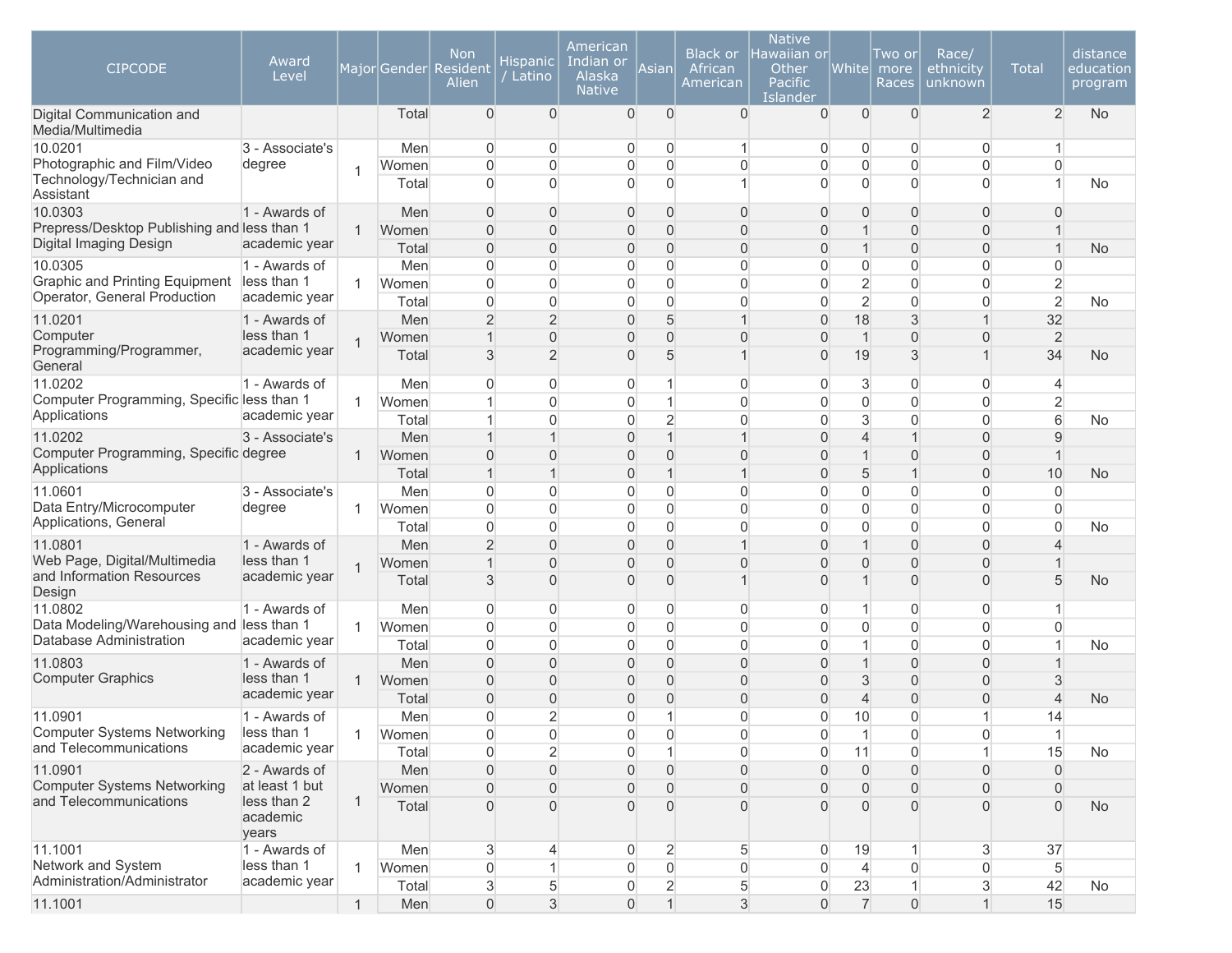| <b>CIPCODE</b>                                             | Award<br>Level                   |              | Major Gender   | Non<br>Resident<br>Alien         | Hispanic<br>Latino  | American<br>Indian or<br>Alaska<br><b>Native</b> | Asian                            | <b>Black or</b><br>African<br>American | <b>Native</b><br>lawaiian or<br>Other<br><b>Pacific</b><br>Islander | Whitel                           | Two or<br>more<br>Races          | Race/<br>ethnicity<br>unknown      | <b>Total</b>                     | distance<br>education<br>program |
|------------------------------------------------------------|----------------------------------|--------------|----------------|----------------------------------|---------------------|--------------------------------------------------|----------------------------------|----------------------------------------|---------------------------------------------------------------------|----------------------------------|----------------------------------|------------------------------------|----------------------------------|----------------------------------|
| Network and System<br>Administration/Administrator         | 3 - Associate's<br>degree        |              | Women<br>Total | $\overline{0}$<br>$\overline{0}$ | $\mathbf 0$<br>3    | $\mathbf 0$<br>0                                 | $\overline{0}$<br>$\mathbf{1}$   | $\overline{0}$<br>$\mathfrak{S}$       | 0<br>$\mathbf 0$                                                    | $\overline{0}$<br>$\overline{7}$ | $\overline{0}$<br>$\overline{0}$ | $\overline{0}$<br>$\mathbf{1}$     | $\overline{0}$<br>15             | <b>No</b>                        |
| 11.1004                                                    | 1 - Awards of                    |              | Men            | 0                                | 0                   | 0                                                | $\overline{0}$                   | $\boldsymbol{0}$                       | $\overline{0}$                                                      | $\overline{0}$                   | $\mathbf 0$                      | $\overline{0}$                     | $\overline{0}$                   |                                  |
| Web/Multimedia Management                                  | less than 1                      | $\mathbf{1}$ | Women          | $\overline{0}$                   | $\overline{0}$      | 0                                                | $\overline{0}$                   | $\overline{0}$                         | $\overline{0}$                                                      | $\overline{0}$                   | $\mathbf 0$                      | $\mathbf 0$                        | $\Omega$                         |                                  |
| and Webmaster                                              | academic year                    |              | Total          | $\overline{0}$                   | $\overline{0}$      | 0                                                | $\overline{0}$                   | $\overline{0}$                         | $\mathbf 0$                                                         | $\overline{0}$                   | $\mathbf 0$                      | $\overline{0}$                     | $\Omega$                         | No                               |
| 12.0505                                                    | 1 - Awards of<br>less than 1     |              | Men            | 1                                | 0                   | 0                                                | $\overline{0}$                   | $\mathbf{1}$                           | $\overline{0}$                                                      | $\mathbf{1}$                     | $\overline{1}$                   | $\mathbf{1}$                       | 5                                |                                  |
| Food Preparation/Professional<br>Cooking/Kitchen Assistant | academic year                    | $\mathbf{1}$ | Women<br>Total | $\overline{0}$<br>$\mathbf{1}$   | $\overline{0}$<br>0 | 0<br>0                                           | $\overline{0}$<br>$\overline{0}$ | $\mathbf{1}$<br>$\overline{2}$         | $\Omega$<br>$\overline{0}$                                          | $\mathbf{1}$<br>$\overline{2}$   | $\overline{2}$<br>$\mathfrak{S}$ | 0<br>$\mathbf{1}$                  | $\overline{4}$<br>$9\,$          | <b>No</b>                        |
| 13.1206                                                    | 3 - Associate's                  |              | Men            | $\overline{0}$                   | 0                   | 0                                                | $\boldsymbol{0}$                 | $\boldsymbol{0}$                       | $\mathsf{O}\xspace$                                                 | $\mathbf{1}$                     | $\mathbf 0$                      | 0                                  | $\mathbf{1}$                     |                                  |
| <b>Teacher Education, Multiple</b>                         | degree                           | 1            | Women          | $\overline{0}$                   | 0                   | 0                                                | $\boldsymbol{0}$                 | $\boldsymbol{0}$                       | $\mathsf{O}\xspace$                                                 | $\overline{4}$                   | $\mathbf 0$                      | $\overline{0}$                     | $\overline{4}$                   |                                  |
| Levels                                                     |                                  |              | Total          | 0                                | 0                   | 0                                                | $\overline{0}$                   | $\overline{0}$                         | $\boldsymbol{0}$                                                    | 5                                | $\mathbf 0$                      | $\overline{0}$                     | 5                                | No                               |
| 13.1312                                                    | 3 - Associate's                  |              | Men            | $\overline{0}$                   | 0                   | 0                                                | $\overline{0}$                   | $\mathbf 0$                            | $\mathbf 0$                                                         | $\overline{0}$                   | $\overline{0}$                   | $\overline{0}$                     | $\mathbf{0}$                     |                                  |
| <b>Music Teacher Education</b>                             | degree                           | $\mathbf{1}$ | Women          | $\overline{0}$                   | $\overline{0}$      | $\overline{0}$                                   | $\overline{0}$                   | $\overline{0}$                         | $\overline{0}$                                                      | 0                                | $\overline{0}$                   | $\overline{0}$                     | $\overline{0}$                   |                                  |
|                                                            |                                  |              | Total          | $\overline{0}$                   | 0                   | 0                                                | $\overline{0}$                   | $\overline{0}$                         | $\overline{0}$                                                      | 0                                | $\overline{0}$                   | $\boldsymbol{0}$                   | $\overline{0}$                   | <b>No</b>                        |
| 14.0101<br>Engineering, General                            | 3 - Associate's<br>degree        |              | Men            | 1<br>$\overline{0}$              | 0<br>$\overline{0}$ | 0<br>0                                           | $\overline{2}$<br>$\mathbf{1}$   | $\mathbf{1}$<br>$\overline{0}$         | $\overline{0}$<br>$\overline{0}$                                    | 10<br>$\mathbf{1}$               | $\mathbf 0$<br>$\mathbf 0$       | 1<br>$\overline{0}$                | 15<br>$\overline{2}$             |                                  |
|                                                            |                                  | $\mathbf{1}$ | Women<br>Total | 1                                | $\overline{0}$      | 0                                                | 3                                | $\mathbf{1}$                           | $\mathbf{0}$                                                        | 11                               | $\mathbf 0$                      | $\mathbf{1}$                       | 17                               | No                               |
| 15.0612                                                    | 2 - Awards of                    |              | Men            | $\overline{0}$                   | $\overline{0}$      | 0                                                | $\mathbf 0$                      | $\overline{0}$                         | $\overline{0}$                                                      | $\overline{0}$                   | $\overline{0}$                   | $\overline{0}$                     | $\Omega$                         |                                  |
| Industrial Technology/Technician at least 1 but            |                                  |              | Women          | $\overline{0}$                   | $\overline{0}$      | $\overline{0}$                                   | $\overline{0}$                   | $\overline{0}$                         | $\mathbf{0}$                                                        | $\overline{0}$                   | $\overline{0}$                   | $\overline{0}$                     | $\Omega$                         |                                  |
|                                                            | less than 2<br>academic<br>years | $\mathbf{1}$ | Total          | $\overline{0}$                   | $\Omega$            | $\overline{0}$                                   | $\Omega$                         | $\Omega$                               | $\Omega$                                                            | $\Omega$                         | $\Omega$                         | 0                                  | $\Omega$                         | <b>No</b>                        |
| 15.0612                                                    | 3 - Associate's                  |              | Men            | 0                                | 0                   | 0                                                | $\mathbf 0$                      | $\overline{0}$                         | 0                                                                   | 3                                | 0                                | $\mathbf 0$                        | 3                                |                                  |
| Industrial Technology/Technician degree                    |                                  | $\mathbf{1}$ | Women          | $\overline{0}$                   | 0                   | 0                                                | $\overline{0}$                   | $\mathbf{1}$                           | $\mathbf 0$                                                         | $\boldsymbol{0}$                 | $\mathbf 0$                      | $\overline{0}$                     | $\mathbf{1}$                     |                                  |
|                                                            |                                  |              | Total          | 0                                | $\overline{0}$      | 0                                                | $\Omega$                         | $\mathbf{1}$                           | $\mathbf{0}$                                                        | $\mathbf{3}$                     | $\mathbf 0$                      | $\overline{0}$                     | $\overline{4}$                   | <b>No</b>                        |
| 15.0613<br><b>Manufacturing Engineering</b>                | 1 - Awards of<br>less than 1     | $\mathbf{1}$ | Men<br>Women   | $\overline{0}$<br>$\overline{0}$ | 0<br>$\overline{0}$ | 0<br>0                                           | $\overline{0}$<br>$\overline{0}$ | $\boldsymbol{0}$<br>$\overline{0}$     | $\overline{0}$<br>$\overline{0}$                                    | $\overline{2}$<br>$\overline{0}$ | $\mathbf 0$<br>$\mathbf 0$       | $\overline{0}$<br>$\boldsymbol{0}$ | $\overline{2}$<br>$\overline{0}$ |                                  |
| Technology/Technician                                      | academic year                    |              | Total          | $\overline{0}$                   | 0                   | 0                                                | $\overline{0}$                   | $\overline{0}$                         | $\overline{0}$                                                      | $\overline{2}$                   | $\mathbf 0$                      | $\boldsymbol{0}$                   | $\overline{2}$                   | <b>No</b>                        |
| 15.1102                                                    | 1 - Awards of                    |              | Men            | $\overline{0}$                   | 0                   | 0                                                | $\overline{0}$                   | $\overline{0}$                         | $\mathbf{0}$                                                        | $\overline{0}$                   | $\mathbf 0$                      | $\overline{0}$                     | $\Omega$                         |                                  |
| Surveying Technology/Surveying less than 1                 |                                  | $\mathbf{1}$ | Women          | $\overline{0}$                   | $\overline{0}$      | 0                                                | $\overline{0}$                   | $\overline{0}$                         | $\overline{0}$                                                      | $\overline{0}$                   | $\mathbf 0$                      | $\overline{0}$                     | $\Omega$                         |                                  |
|                                                            | academic year                    |              | Total          | 0                                | 0                   | 0                                                | $\overline{0}$                   | $\overline{0}$                         | $\mathbf{0}$                                                        | $\overline{0}$                   | $\mathbf 0$                      | $\overline{0}$                     | $\overline{0}$                   | <b>No</b>                        |
| 15.1102                                                    | 2 - Awards of                    |              | Men            | $\overline{0}$                   | 0                   | 0                                                | $\mathsf{O}\xspace$              | $\boldsymbol{0}$                       | $\boldsymbol{0}$                                                    | $\overline{0}$                   | $\mathbf 0$                      | $\boldsymbol{0}$                   | $\mathbf{0}$                     |                                  |
| Surveying Technology/Surveying at least 1 but              |                                  |              | Women          | $\overline{0}$                   | 0                   | 0                                                | $\mathsf{O}\xspace$              | $\boldsymbol{0}$                       | $\boldsymbol{0}$                                                    | 0                                | $\mathbf 0$                      | $\boldsymbol{0}$                   | $\overline{0}$                   |                                  |
|                                                            | less than 2<br>academic<br>years | 1            | Total          | $\overline{0}$                   | $\overline{0}$      | $\overline{0}$                                   | $\mathbf{0}$                     | $\Omega$                               | $\Omega$                                                            | $\Omega$                         | $\overline{0}$                   | 0                                  | $\Omega$                         | <b>No</b>                        |
| 15.1102                                                    | 3 - Associate's                  |              | Men            | $\overline{0}$                   | 0                   | 0                                                | $\mathbf 0$                      | $\overline{0}$                         | $\overline{0}$                                                      | $\overline{2}$                   | $\mathbf 0$                      | $\overline{0}$                     | $\overline{2}$                   |                                  |
| Surveying Technology/Surveying degree                      |                                  | 1            | Women          | 0                                | 0                   | 0                                                | $\overline{0}$                   | $\boldsymbol{0}$                       | $\mathbf{0}$                                                        | $\overline{2}$                   | $\mathbf 0$                      | $\overline{0}$                     | $\overline{2}$                   |                                  |
|                                                            |                                  |              | Total          | 0                                | 0                   | 0                                                | $\overline{0}$                   | $\overline{0}$                         | 0                                                                   | $\overline{4}$                   | 0                                | $\overline{0}$                     | $\overline{4}$                   | <b>No</b>                        |
| 15.1202<br>Computer Technology/Computer at least 1 but     | 2 - Awards of                    |              | Men            | 0                                | 0                   | 0                                                | $\overline{0}$                   | $\overline{0}$                         | $\overline{0}$                                                      | $\overline{0}$                   | $\mathbf 0$                      | $\overline{0}$                     | $\overline{0}$                   |                                  |
| <b>Systems Technology</b>                                  | less than 2<br>academic<br>years | 1            | Women<br>Total | $\overline{0}$<br>$\overline{0}$ | 0<br>$\overline{0}$ | 0<br>$\overline{0}$                              | $\overline{0}$<br>$\Omega$       | $\boldsymbol{0}$<br>$\overline{0}$     | 0<br>$\overline{0}$                                                 | $\overline{0}$<br>$\Omega$       | $\mathbf{0}$<br>$\Omega$         | $\mathbf 0$<br>0                   | $\Omega$<br>$\Omega$             | <b>No</b>                        |
| 15.1202                                                    | 3 - Associate's                  |              | Men            | 0                                | 0                   | 0                                                | $\overline{0}$                   | $\overline{0}$                         | 0                                                                   | 4                                | 0                                | $\overline{0}$                     | 4                                |                                  |
| Computer Technology/Computer degree                        |                                  | $\mathbf 1$  | Women          | 0                                | 0                   | 0                                                | $\overline{0}$                   | $\boldsymbol{0}$                       | 0                                                                   | 0                                | 0                                | $\mathbf 0$                        | $\overline{0}$                   |                                  |
| <b>Systems Technology</b>                                  |                                  |              | Total          | $\overline{0}$                   | $\overline{0}$      | 0                                                | $\Omega$                         | $\overline{0}$                         | $\Omega$                                                            | $\overline{4}$                   | $\overline{0}$                   | $\overline{0}$                     | $\overline{4}$                   | No                               |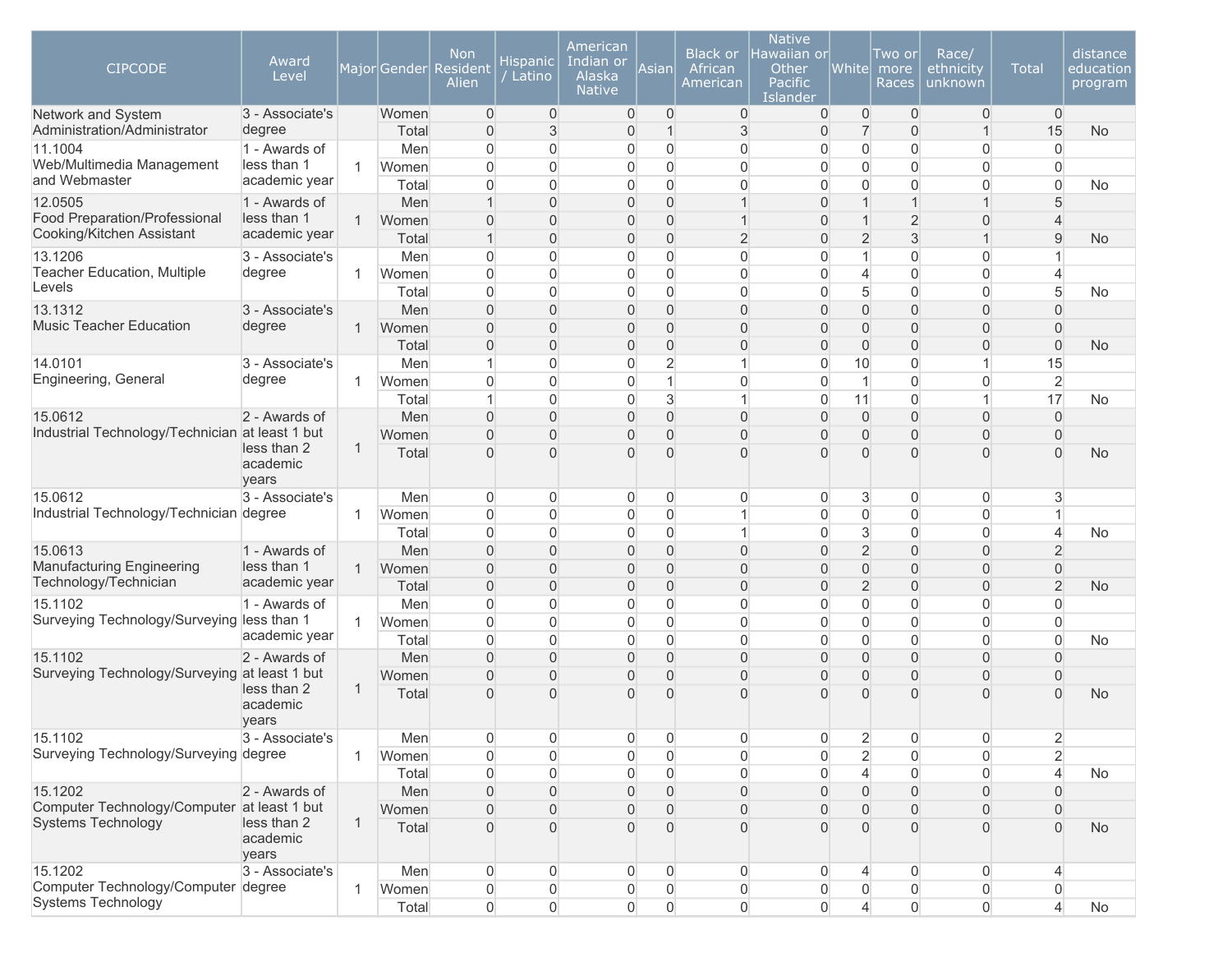| <b>CIPCODE</b>                                           | Award<br>Level                                     |              | MajorGender    | <b>Non</b><br><b>Resident</b><br>Alien | Hispanic<br>Latino         | American<br>Indian or<br>Alaska<br><b>Native</b> | Asian                            | <b>Black or</b><br>African<br>American | <b>Native</b><br>lawaiian or<br>Other<br><b>Pacific</b><br>Islander | <b>White</b>                     | Two or<br>more<br>Races    | Race/<br>ethnicity<br>unknown    | <b>Total</b>               | distance<br>education<br>program |
|----------------------------------------------------------|----------------------------------------------------|--------------|----------------|----------------------------------------|----------------------------|--------------------------------------------------|----------------------------------|----------------------------------------|---------------------------------------------------------------------|----------------------------------|----------------------------|----------------------------------|----------------------------|----------------------------------|
| 15.1302                                                  | 1 - Awards of                                      | $\mathbf{1}$ | Men            | $\overline{0}$                         | $\overline{0}$             | $\mathbf 0$                                      | $\mathbf 0$                      | $\overline{0}$                         | 0                                                                   | $\mathbf{1}$                     | $\overline{0}$             | $\overline{0}$                   | -1                         |                                  |
| CAD/CADD Drafting and/or<br>Design Technology/Technician | less than 1<br>academic year                       |              | Women          | $\Omega$                               | $\Omega$                   | 0                                                | $\overline{0}$                   | $\overline{0}$                         | 0                                                                   | $\mathbf{1}$                     | $\mathbf{0}$               | $\boldsymbol{0}$                 |                            |                                  |
| 15.1302                                                  | 2 - Awards of                                      |              | Total<br>Men   | $\Omega$<br>$\overline{0}$             | $\Omega$<br>$\overline{0}$ | 0<br>$\overline{0}$                              | $\overline{0}$<br>$\overline{0}$ | $\overline{0}$<br>$\overline{0}$       | 0<br>$\overline{0}$                                                 | $\overline{2}$<br>$\overline{0}$ | $\mathbf 0$<br>$\mathbf 0$ | $\overline{0}$<br>$\overline{0}$ | $\overline{2}$<br>$\Omega$ | <b>No</b>                        |
| CAD/CADD Drafting and/or                                 | at least 1 but                                     |              | Women          | $\overline{0}$                         | $\overline{0}$             | 0                                                | $\overline{0}$                   | $\overline{0}$                         | $\overline{0}$                                                      | $\overline{0}$                   | $\Omega$                   | $\overline{0}$                   | $\Omega$                   |                                  |
| Design Technology/Technician                             | less than 2<br>academic<br>years                   | $\mathbf{1}$ | Total          | $\Omega$                               | $\Omega$                   | $\overline{0}$                                   | $\Omega$                         | $\Omega$                               | $\overline{0}$                                                      | $\Omega$                         | $\Omega$                   | $\Omega$                         | $\Omega$                   | No                               |
| 15.1306                                                  | 2 - Awards of                                      |              | Men            | $\overline{0}$                         | $\mathbf{0}$               | $\mathbf 0$                                      | $\boldsymbol{0}$                 | $\overline{0}$                         | 0                                                                   | $\overline{0}$                   | $\mathbf 0$                | $\mathbf 0$                      | $\overline{0}$             |                                  |
| Mechanical Drafting and                                  | at least 1 but                                     |              | Women          | $\overline{0}$                         | $\overline{0}$             | 0                                                | $\boldsymbol{0}$                 | $\overline{0}$                         | $\overline{0}$                                                      | 0                                | $\mathbf 0$                | $\mathbf{0}$                     | $\mathbf{0}$               |                                  |
| Mechanical Drafting CAD/CADD                             | less than 2<br>academic<br>years                   | $\mathbf{1}$ | Total          | $\Omega$                               | $\Omega$                   | $\overline{0}$                                   | $\overline{0}$                   | $\Omega$                               | $\Omega$                                                            | $\overline{0}$                   | $\mathbf{0}$               | $\overline{0}$                   | $\Omega$                   | <b>No</b>                        |
| 19.0709                                                  | 1 - Awards of                                      |              | Men            | $\overline{0}$                         | 0                          | $\overline{0}$                                   | $\overline{0}$                   | $\overline{0}$                         | 0                                                                   | $\overline{0}$                   | $\overline{0}$             | $\overline{0}$                   | $\Omega$                   |                                  |
| Child Care Provider/Assistant                            | less than 1                                        | $\mathbf{1}$ | Women          | $\Omega$                               | $\overline{0}$             | $\boldsymbol{0}$                                 | 0                                | $\overline{0}$                         | 0                                                                   | $\mathbf{3}$                     | $\mathbf 0$                | $\mathbf{1}$                     | 4                          |                                  |
|                                                          | academic year                                      |              | Total          | $\Omega$                               | $\overline{0}$             | $\overline{0}$                                   | $\overline{0}$                   | $\overline{0}$                         | $\overline{0}$                                                      | $\overline{3}$                   | $\mathbf 0$                | $\mathbf{1}$                     | $\overline{4}$             | No                               |
| 19.0709                                                  | 2 - Awards of                                      |              | Men            | 0                                      | $\overline{0}$             | $\overline{0}$                                   | $\overline{0}$                   | $\overline{0}$                         | $\overline{0}$                                                      | $\overline{0}$                   | $\overline{0}$             | $\boldsymbol{0}$                 | $\Omega$                   |                                  |
| <b>Child Care Provider/Assistant</b>                     | at least 1 but<br>less than 2<br>academic<br>years | 1            | Women<br>Total | $\overline{0}$<br>$\overline{0}$       | $\overline{0}$<br>$\Omega$ | 0<br>$\overline{0}$                              | $\mathbf 0$<br>$\Omega$          | $\overline{0}$<br>$\Omega$             | $\Omega$<br>$\Omega$                                                | 3<br>3                           | $\mathbf 0$<br>$\Omega$    | $\overline{2}$<br>$\overline{2}$ | 5<br>5                     | <b>No</b>                        |
| 19.0709                                                  | 3 - Associate's                                    |              | Men            | $\overline{0}$                         | 0                          | $\overline{0}$                                   | $\overline{0}$                   | $\overline{0}$                         | 0                                                                   | $\overline{0}$                   | 0                          | $\overline{0}$                   | 0                          |                                  |
| Child Care Provider/Assistant                            | degree                                             | $\mathbf{1}$ | Women          | $\Omega$                               | $\overline{0}$             | $\boldsymbol{0}$                                 | $\overline{0}$                   | $\overline{0}$                         | 0                                                                   | $\overline{2}$                   | $\mathbf 0$                | 1                                | $\mathbf{3}$               |                                  |
|                                                          |                                                    |              | Total          | $\overline{0}$                         | 0                          | 0                                                | $\overline{0}$                   | 0                                      | $\mathbf 0$                                                         | $\overline{2}$                   | $\mathbf 0$                | $\mathbf 1$                      | 3                          | No                               |
| 24.0101                                                  | 3 - Associate's                                    |              | Men            | $\overline{2}$                         | 5                          | 0                                                | $\overline{2}$                   | $\overline{4}$                         | $\overline{0}$                                                      | 34                               | $\overline{1}$             | $\mathbf{1}$                     | 49                         |                                  |
| Liberal Arts and Sciences/Liberal degree                 |                                                    | $\mathbf{1}$ | Women          | $\overline{0}$                         | 6                          | 0                                                | $\mathfrak{S}$                   | 11                                     | $\overline{0}$                                                      | 57                               | $\overline{4}$             | $9\,$                            | 90                         |                                  |
| <b>Studies</b>                                           |                                                    |              | Total          | $\overline{2}$                         | 11                         | 0                                                | 5                                | 15                                     | $\overline{0}$                                                      | 91                               | 5                          | 10                               | 139                        | <b>No</b>                        |
| 24.0102                                                  | 3 - Associate's                                    |              | Men            | 4                                      | $\overline{2}$             | 0                                                | $\overline{0}$                   | 3                                      | $\Omega$                                                            | 19                               | 3                          | $\mathbf{1}$                     | 32                         |                                  |
| <b>General Studies</b>                                   | degree                                             | $\mathbf{1}$ | Women          | $\mathbf{1}$                           | $\overline{7}$             | $\boldsymbol{0}$                                 | $\mathbf{1}$                     | $\overline{9}$                         | $\overline{0}$                                                      | 29                               | $\overline{1}$             | 3                                | 51                         |                                  |
|                                                          |                                                    |              | Total          | $5\overline{)}$                        | $\overline{9}$             | 0                                                | $\mathbf{1}$                     | 12                                     | 0                                                                   | 48                               | $\overline{4}$             | $\overline{4}$                   | 83                         | No                               |
| 30.0101<br>Biological and Physical Sciences degree       | 3 - Associate's                                    |              | Men            | 1                                      | $\,8\,$                    | 0                                                | $\overline{5}$                   | $\overline{4}$                         | $\boldsymbol{0}$                                                    | 33                               | $\overline{4}$             | 5                                | 60                         |                                  |
|                                                          |                                                    | $\mathbf{1}$ | Women          | $\overline{2}$                         | $\overline{7}$             | 0                                                | $\mathfrak{S}$                   | 8                                      | 1                                                                   | 49                               | $\mathbf 0$                | $\overline{7}$                   | 77                         |                                  |
| 31.0501                                                  | 1 - Awards of                                      |              | Total          | 3<br>$\Omega$                          | 15<br>1                    | 0<br>0                                           | $\,8\,$<br>$\Omega$              | 12<br>$\mathbf{1}$                     | 1<br>0                                                              | 82                               | $\overline{4}$<br>$\Omega$ | 12                               | 137<br>4                   | <b>No</b>                        |
| <b>Health and Physical</b>                               | less than 1                                        | $\mathbf{1}$ | Men<br>Women   | $\Omega$                               | $\Omega$                   | 0                                                | $\Omega$                         | $\overline{0}$                         | $\overline{0}$                                                      | $\overline{c}$<br>$\overline{1}$ | 0                          | $\overline{0}$<br>$\overline{0}$ |                            |                                  |
| Education/Fitness, General                               | academic year                                      |              | Total          | 0                                      | $\overline{1}$             | 0                                                | $\mathbf 0$                      | 1                                      | 0                                                                   | 3                                | $\mathbf 0$                | $\overline{0}$                   | 5                          | No                               |
| 43.0107                                                  | 3 - Associate's                                    |              | Men            | $\Omega$                               | $\Omega$                   | $\overline{0}$                                   | $\Omega$                         | $\Omega$                               | $\Omega$                                                            | $\Delta$                         |                            | $\overline{1}$                   | 6                          |                                  |
| Criminal Justice/Police Science                          | degree                                             |              | Women          | 0                                      | $\overline{0}$             | 0                                                | 0                                | 3                                      | 0                                                                   | $\overline{0}$                   | $\mathbf 0$                | 1                                | 4                          |                                  |
|                                                          |                                                    |              | Total          | $\Omega$                               | 0                          | 0                                                | $\mathbf 0$                      | 3                                      | 0                                                                   | 4                                |                            | $\overline{2}$                   | 10                         | No                               |
| 43.0203                                                  | 3 - Associate's                                    |              | Men            | 0                                      | 0                          | 0                                                | 0                                | $\mathbf 0$                            | 0                                                                   | $\boldsymbol{0}$                 | 0                          | $\overline{0}$                   | 0                          |                                  |
| Fire Science/Fire-fighting                               | degree                                             | $\mathbf{1}$ | Women          | 0                                      | 0                          | 0                                                | 0                                | $\overline{0}$                         | 0                                                                   | $\mathsf{O}\xspace$              | 0                          | $\overline{0}$                   | 0                          |                                  |
|                                                          |                                                    |              | Total          | 0                                      | 0                          | 0                                                | 0                                | $\overline{0}$                         | 0                                                                   | $\overline{0}$                   | 0                          | $\overline{0}$                   | $\overline{0}$             | No                               |
| 46.0000                                                  | 2 - Awards of                                      |              | Men            | 0                                      | 0                          | 0                                                | $\mathbf 0$                      | $\overline{0}$                         | 0                                                                   | $\overline{0}$                   | 0                          | $\mathbf 0$                      | $\mathbf{0}$               |                                  |
| <b>Construction Trades, General</b>                      | at least 1 but                                     |              | Women          | 0                                      | 0                          | 0                                                | 0                                | $\overline{0}$                         | 0                                                                   | 0                                | $\mathbf 0$                | $\mathbf 0$                      | $\mathbf{0}$               |                                  |
|                                                          | less than 2<br>academic<br>years                   | $\mathbf{1}$ | Total          | $\overline{0}$                         | $\overline{0}$             | 0                                                | $\overline{0}$                   | $\boldsymbol{0}$                       | 0                                                                   | $\overline{0}$                   | $\mathbf{0}$               | $\mathbf{0}$                     | $\Omega$                   | No                               |
| 46.0101                                                  |                                                    |              | Men            | $\overline{0}$                         | $\overline{0}$             | $\overline{0}$                                   | $\mathsf{O}\xspace$              | $\overline{0}$                         | $\mathsf{O}\xspace$                                                 | $\overline{0}$                   | $\boldsymbol{0}$           | $\mathsf{O}\xspace$              | $\overline{0}$             |                                  |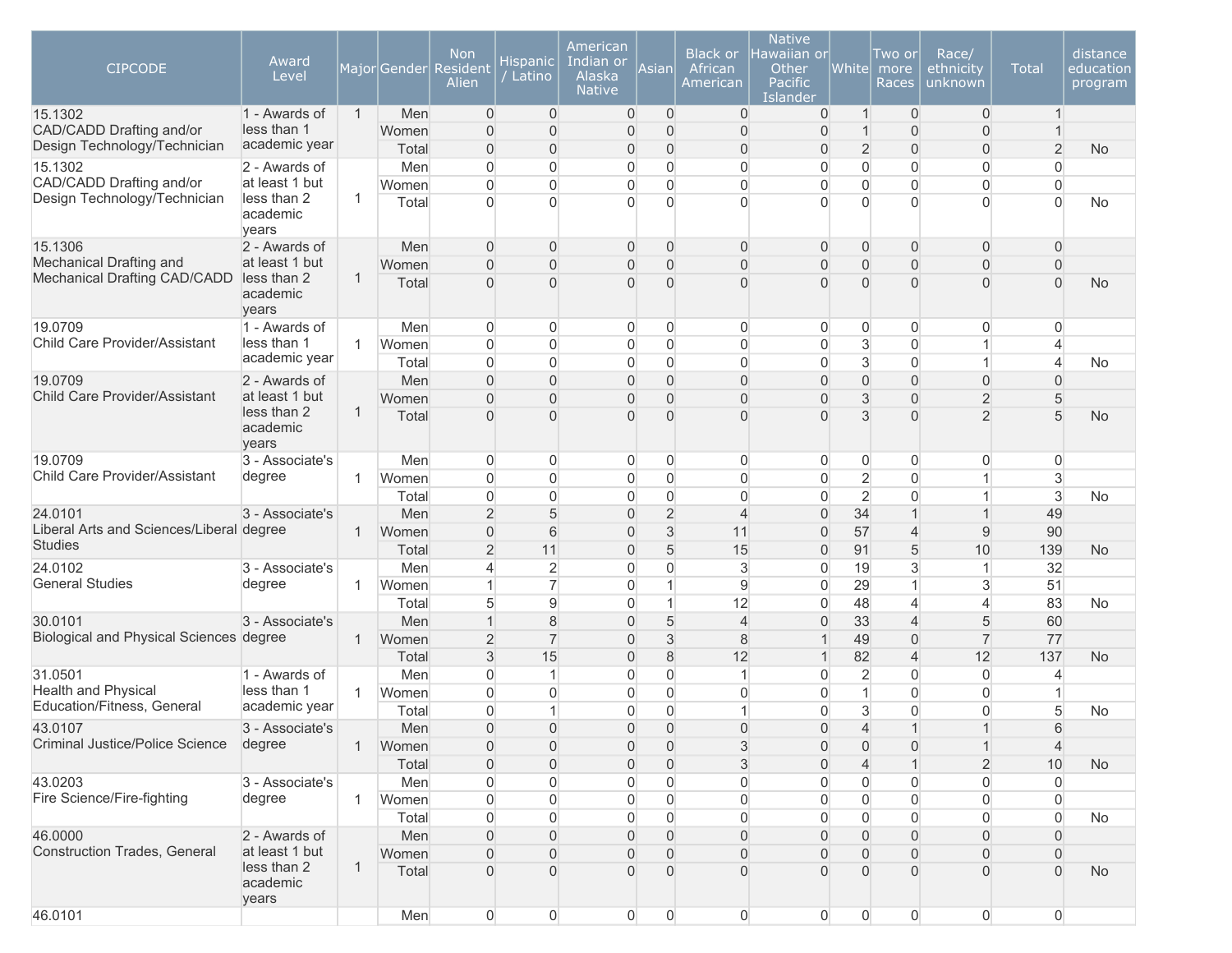| $\overline{0}$<br>$\overline{0}$<br>at least 1 but<br>$\Omega$<br>$\Omega$<br>U<br>$\Omega$<br>$\Omega$<br>$\Omega$<br>$\Omega$<br>$\Omega$<br>$\mathbf{0}$<br>$\Omega$<br>No<br>Total<br>less than 2<br>academic<br>years<br>2 - Awards of<br>Men<br>$\Omega$<br>0<br>$\overline{0}$<br>$\overline{0}$<br>$\overline{2}$<br>$\mathbf{0}$<br>$\overline{0}$<br>$\overline{0}$<br>$\mathbf 1$<br>at least 1 but<br>$\overline{0}$<br>$\overline{0}$<br>$\overline{0}$<br>$\Omega$<br>$\overline{0}$<br>Women<br>$\Omega$<br>0<br>$\mathbf{0}$<br>$\overline{0}$<br>0<br>less than 2<br>1<br>$\overline{0}$<br>$\overline{2}$<br>$\Omega$<br>$\Omega$<br>$\overline{0}$<br>$\Omega$<br>$\overline{0}$<br>Total<br>$\Omega$<br><b>No</b><br>academic<br>years<br>46.0302<br>$\overline{0}$<br>2 - Awards of<br>Men<br>0<br>0<br>0<br>0<br>0<br>0<br>$\mathbf 0$<br>$\mathbf{1}$<br>1<br>at least 1 but<br>$\Omega$<br>$\Omega$<br>0<br>$\overline{0}$<br>$\overline{0}$<br>$\mathbf 0$<br>$\overline{0}$<br>$\mathbf 0$<br>$\Omega$<br>$\mathbf{0}$<br>Women<br>less than 2<br>$\mathbf{1}$<br>$\Omega$<br>$\overline{0}$<br>$\overline{0}$<br>Total<br>U<br>$\Omega$<br>$\Omega$<br>$\mathbf{0}$<br>$\Omega$<br>No<br>academic<br>years<br>2 - Awards of<br>Men<br>$\overline{0}$<br>$\overline{0}$<br>0<br>$\mathbf 0$<br>$\mathbf 0$<br>$\mathbf 0$<br>$\mathbf 0$<br>$\overline{0}$<br>$\mathbf 1$<br><b>Building/Property Maintenance</b><br>at least 1 but<br>$\overline{0}$<br>$\overline{0}$<br>0<br>$\overline{0}$<br>$\mathbf 0$<br>$\overline{0}$<br>$\overline{0}$<br>$\Omega$<br>0<br>Women<br>$\Omega$<br>less than 2<br>1<br>$\overline{0}$<br>$\overline{0}$<br>$\Omega$<br>$\overline{0}$<br>$\Omega$<br>$\overline{0}$<br>Total<br>$\Omega$<br>$\Omega$<br><b>No</b><br>academic<br>years<br>3 - Associate's<br>0<br>0<br>$\overline{0}$<br>$\overline{0}$<br>$\overline{0}$<br>$\overline{0}$<br>$\mathbf 0$<br>$\overline{0}$<br>Men<br>$\mathbf{1}$<br>Building/Construction Finishing,<br>degree<br>$\mathsf{O}\xspace$<br>$\overline{0}$<br>0<br>$\mathbf 0$<br>$\overline{0}$<br>$\boldsymbol{0}$<br>$\mathbf 0$<br>$\overline{0}$<br>$\overline{0}$<br>0<br>Women<br>$\mathbf{1}$<br>0<br>$\Omega$<br>$\Omega$<br>$\Omega$<br>$\overline{0}$<br>$\mathbf{0}$<br>$\mathbf{0}$<br>$\overline{0}$<br>Total<br>No<br>$\overline{0}$<br>$\boldsymbol{0}$<br>2 - Awards of<br>Men<br>$\overline{0}$<br>0<br>$\overline{0}$<br>$\mathbf 0$<br>$\mathbf{1}$<br>$\mathbf 0$<br>$\mathbf 0$<br>$\mathbf 1$<br>Pipefitting/Pipefitter and Sprinkler at least 1 but<br>$\overline{0}$<br>$\overline{0}$<br>$\overline{0}$<br>$\Omega$<br>$\overline{0}$<br>$\overline{0}$<br>$\overline{0}$<br>$\overline{0}$<br>$\Omega$<br>$\overline{0}$<br>Women<br>less than 2<br>$\mathbf{1}$<br>$\overline{0}$<br>$\overline{0}$<br>$\overline{0}$<br>$\Omega$<br>$\overline{0}$<br>$\Omega$<br>$\overline{0}$<br>Total<br>$\Omega$<br><b>No</b><br>academic<br>years<br>3 - Associate's<br>Men<br>0<br>0<br>0<br>$\overline{0}$<br>$\overline{0}$<br>$\overline{0}$<br>$\overline{0}$<br>0<br>$\overline{0}$<br>$\overline{0}$<br>Pipefitting/Pipefitter and Sprinkler degree<br>$\mathsf{O}\xspace$<br>$\Omega$<br>$\overline{0}$<br>0<br>$\mathbf 0$<br>$\boldsymbol{0}$<br>$\overline{0}$<br>$\overline{0}$<br>$\overline{0}$<br>Women<br>$\mathbf 0$<br>$\mathbf{1}$<br>Fitter<br>$\overline{0}$<br>$\mathbf 0$<br>$\overline{0}$<br>$\overline{0}$<br>$\Omega$<br>$\overline{0}$<br>0<br>$\overline{0}$<br>$\Omega$<br>$\overline{0}$<br>Total<br>No<br>47.0105<br>2 - Awards of<br>Men<br>$\overline{0}$<br>$\overline{0}$<br>$\overline{0}$<br>$\overline{0}$<br>$\overline{0}$<br>$\overline{0}$<br>$\overline{0}$<br>$\overline{0}$<br>$\Omega$<br>$\Omega$<br><b>Industrial Electronics</b><br>at least 1 but<br>0<br>$\overline{0}$<br>0<br>$\overline{0}$<br>$\mathbf 0$<br>$\overline{0}$<br>$\overline{0}$<br>$\boldsymbol{0}$<br>Women<br>less than 2<br>1<br>$\overline{0}$<br>$\Omega$<br>$\Omega$<br>$\Omega$<br>$\Omega$<br>$\overline{0}$<br>$\Omega$<br>$\overline{0}$<br>Total<br>No<br>academic<br>years<br>47.0201<br>0<br>$\overline{2}$<br>$\overline{2}$<br>12<br>2 - Awards of<br>Men<br>$\mathbf{0}$<br>0<br>0<br>0<br>8<br>0<br>Heating, Air Conditioning,<br>at least 1 but<br>Women<br>0<br>0<br>0<br>$\mathsf{O}\xspace$<br>$\mathsf{O}\xspace$<br>$\boldsymbol{0}$<br>$\boldsymbol{0}$<br>$\mathbf{1}$<br>0<br>$\overline{A}$<br>Ventilation and Refrigeration<br>less than 2<br>1<br>0<br>$\overline{2}$<br>$\overline{0}$<br>8<br>$\overline{0}$<br>3<br>13<br>Total<br>$\Omega$<br>$\Omega$<br>0<br>No<br>academic<br>years<br>47.0201<br>3 - Associate's<br>Men<br>$\Omega$<br>$\overline{0}$<br>0<br>$\overline{0}$<br>$\overline{0}$<br>3<br>$\mathbf 0$<br>5<br>$\mathbf{1}$<br>$\mathbf{1}$<br>Heating, Air Conditioning,<br>degree<br>$\overline{0}$<br>$\overline{0}$<br>$\overline{0}$<br>$\Omega$<br>$\Omega$<br>0<br>$\mathbf{0}$<br>$\Omega$<br>$\mathbf{0}$<br>$\Omega$<br>Women<br>1<br>$\overline{0}$<br>$\mathfrak{S}$<br>5<br>Total<br>$\Omega$<br>$\overline{0}$<br>$\overline{1}$<br>0<br>$\overline{0}$<br><b>No</b><br>$\overline{0}$<br>1 - Awards of<br>0<br>0<br>0<br>$\overline{0}$<br>$\overline{0}$<br>$\overline{0}$<br>$\overline{0}$<br>$\overline{0}$<br>Men<br>0<br>0<br>Industrial Mechanics and<br>less than 1<br>$\mathbf 0$<br>$\mathsf{O}\xspace$<br>$\boldsymbol{0}$<br>$\mathsf{O}\xspace$<br>0<br>$\overline{0}$<br>$\boldsymbol{0}$<br>0<br>0<br>$\mathbf{1}$<br>Women<br>0<br>academic year<br>$\overline{0}$<br>$\overline{0}$<br>0<br>$\overline{0}$<br>$\overline{0}$<br>$\overline{0}$<br>$\overline{0}$<br>$\overline{0}$<br>Total<br>$\overline{0}$<br>$\mathbf 0$<br>No | <b>CIPCODE</b>                                                        | Award<br>Level |              | Major Gender | <b>Non</b><br>Resident<br>Alien | <b>Hispanic</b><br>Latino | American<br>Indian or<br>Alaska<br><b>Native</b> | Asianl         | <b>Black or</b><br>African<br>American | <b>Native</b><br>Hawaiian or<br>Other<br><b>Pacific</b><br>Islander | White | Two or<br>more<br>Races | Race/<br>ethnicity<br>unknown | <b>Total</b>   | distance<br>education<br>program |
|----------------------------------------------------------------------------------------------------------------------------------------------------------------------------------------------------------------------------------------------------------------------------------------------------------------------------------------------------------------------------------------------------------------------------------------------------------------------------------------------------------------------------------------------------------------------------------------------------------------------------------------------------------------------------------------------------------------------------------------------------------------------------------------------------------------------------------------------------------------------------------------------------------------------------------------------------------------------------------------------------------------------------------------------------------------------------------------------------------------------------------------------------------------------------------------------------------------------------------------------------------------------------------------------------------------------------------------------------------------------------------------------------------------------------------------------------------------------------------------------------------------------------------------------------------------------------------------------------------------------------------------------------------------------------------------------------------------------------------------------------------------------------------------------------------------------------------------------------------------------------------------------------------------------------------------------------------------------------------------------------------------------------------------------------------------------------------------------------------------------------------------------------------------------------------------------------------------------------------------------------------------------------------------------------------------------------------------------------------------------------------------------------------------------------------------------------------------------------------------------------------------------------------------------------------------------------------------------------------------------------------------------------------------------------------------------------------------------------------------------------------------------------------------------------------------------------------------------------------------------------------------------------------------------------------------------------------------------------------------------------------------------------------------------------------------------------------------------------------------------------------------------------------------------------------------------------------------------------------------------------------------------------------------------------------------------------------------------------------------------------------------------------------------------------------------------------------------------------------------------------------------------------------------------------------------------------------------------------------------------------------------------------------------------------------------------------------------------------------------------------------------------------------------------------------------------------------------------------------------------------------------------------------------------------------------------------------------------------------------------------------------------------------------------------------------------------------------------------------------------------------------------------------------------------------------------------------------------------------------------------------------------------------------------------------------------------------------------------------------------------------------------------------------------------------------------------------------------------------------------------------------------------------------------------------------------------------------------------------------------------------------------------------------------------------------------------------------------------------------------------------------------------------------------------------------------------------------------------------------------------------------------------------------------------------------------------------------------------------------------------------------------------------------------------------------------------------------------------------------------------------------------------------------------------------------------------------------------------------------------------------------------------------------------------------------------------------------------------------------------------------------------------------------------------------------------------------------------------------------------------------------------------------------------------------------------------------------------------------------------------------------------------------------------------------------------------------------------------------------------------------------|-----------------------------------------------------------------------|----------------|--------------|--------------|---------------------------------|---------------------------|--------------------------------------------------|----------------|----------------------------------------|---------------------------------------------------------------------|-------|-------------------------|-------------------------------|----------------|----------------------------------|
|                                                                                                                                                                                                                                                                                                                                                                                                                                                                                                                                                                                                                                                                                                                                                                                                                                                                                                                                                                                                                                                                                                                                                                                                                                                                                                                                                                                                                                                                                                                                                                                                                                                                                                                                                                                                                                                                                                                                                                                                                                                                                                                                                                                                                                                                                                                                                                                                                                                                                                                                                                                                                                                                                                                                                                                                                                                                                                                                                                                                                                                                                                                                                                                                                                                                                                                                                                                                                                                                                                                                                                                                                                                                                                                                                                                                                                                                                                                                                                                                                                                                                                                                                                                                                                                                                                                                                                                                                                                                                                                                                                                                                                                                                                                                                                                                                                                                                                                                                                                                                                                                                                                                                                                                                                                                                                                                                                                                                                                                                                                                                                                                                                                                                                                                                                | Mason/Masonry                                                         | 2 - Awards of  | $\mathbf{1}$ | Women        | 0                               | 0                         | $\boldsymbol{0}$                                 | $\overline{0}$ |                                        | $\overline{0}$                                                      |       | $\overline{0}$          | $\overline{0}$                | $\overline{0}$ |                                  |
|                                                                                                                                                                                                                                                                                                                                                                                                                                                                                                                                                                                                                                                                                                                                                                                                                                                                                                                                                                                                                                                                                                                                                                                                                                                                                                                                                                                                                                                                                                                                                                                                                                                                                                                                                                                                                                                                                                                                                                                                                                                                                                                                                                                                                                                                                                                                                                                                                                                                                                                                                                                                                                                                                                                                                                                                                                                                                                                                                                                                                                                                                                                                                                                                                                                                                                                                                                                                                                                                                                                                                                                                                                                                                                                                                                                                                                                                                                                                                                                                                                                                                                                                                                                                                                                                                                                                                                                                                                                                                                                                                                                                                                                                                                                                                                                                                                                                                                                                                                                                                                                                                                                                                                                                                                                                                                                                                                                                                                                                                                                                                                                                                                                                                                                                                                | 46.0201<br>Carpentry/Carpenter                                        |                |              |              |                                 |                           |                                                  |                |                                        |                                                                     |       |                         |                               |                |                                  |
|                                                                                                                                                                                                                                                                                                                                                                                                                                                                                                                                                                                                                                                                                                                                                                                                                                                                                                                                                                                                                                                                                                                                                                                                                                                                                                                                                                                                                                                                                                                                                                                                                                                                                                                                                                                                                                                                                                                                                                                                                                                                                                                                                                                                                                                                                                                                                                                                                                                                                                                                                                                                                                                                                                                                                                                                                                                                                                                                                                                                                                                                                                                                                                                                                                                                                                                                                                                                                                                                                                                                                                                                                                                                                                                                                                                                                                                                                                                                                                                                                                                                                                                                                                                                                                                                                                                                                                                                                                                                                                                                                                                                                                                                                                                                                                                                                                                                                                                                                                                                                                                                                                                                                                                                                                                                                                                                                                                                                                                                                                                                                                                                                                                                                                                                                                |                                                                       |                |              |              |                                 |                           |                                                  |                |                                        |                                                                     |       |                         |                               |                |                                  |
|                                                                                                                                                                                                                                                                                                                                                                                                                                                                                                                                                                                                                                                                                                                                                                                                                                                                                                                                                                                                                                                                                                                                                                                                                                                                                                                                                                                                                                                                                                                                                                                                                                                                                                                                                                                                                                                                                                                                                                                                                                                                                                                                                                                                                                                                                                                                                                                                                                                                                                                                                                                                                                                                                                                                                                                                                                                                                                                                                                                                                                                                                                                                                                                                                                                                                                                                                                                                                                                                                                                                                                                                                                                                                                                                                                                                                                                                                                                                                                                                                                                                                                                                                                                                                                                                                                                                                                                                                                                                                                                                                                                                                                                                                                                                                                                                                                                                                                                                                                                                                                                                                                                                                                                                                                                                                                                                                                                                                                                                                                                                                                                                                                                                                                                                                                | Electrician                                                           |                |              |              |                                 |                           |                                                  |                |                                        |                                                                     |       |                         |                               |                |                                  |
|                                                                                                                                                                                                                                                                                                                                                                                                                                                                                                                                                                                                                                                                                                                                                                                                                                                                                                                                                                                                                                                                                                                                                                                                                                                                                                                                                                                                                                                                                                                                                                                                                                                                                                                                                                                                                                                                                                                                                                                                                                                                                                                                                                                                                                                                                                                                                                                                                                                                                                                                                                                                                                                                                                                                                                                                                                                                                                                                                                                                                                                                                                                                                                                                                                                                                                                                                                                                                                                                                                                                                                                                                                                                                                                                                                                                                                                                                                                                                                                                                                                                                                                                                                                                                                                                                                                                                                                                                                                                                                                                                                                                                                                                                                                                                                                                                                                                                                                                                                                                                                                                                                                                                                                                                                                                                                                                                                                                                                                                                                                                                                                                                                                                                                                                                                |                                                                       |                |              |              |                                 |                           |                                                  |                |                                        |                                                                     |       |                         |                               |                |                                  |
|                                                                                                                                                                                                                                                                                                                                                                                                                                                                                                                                                                                                                                                                                                                                                                                                                                                                                                                                                                                                                                                                                                                                                                                                                                                                                                                                                                                                                                                                                                                                                                                                                                                                                                                                                                                                                                                                                                                                                                                                                                                                                                                                                                                                                                                                                                                                                                                                                                                                                                                                                                                                                                                                                                                                                                                                                                                                                                                                                                                                                                                                                                                                                                                                                                                                                                                                                                                                                                                                                                                                                                                                                                                                                                                                                                                                                                                                                                                                                                                                                                                                                                                                                                                                                                                                                                                                                                                                                                                                                                                                                                                                                                                                                                                                                                                                                                                                                                                                                                                                                                                                                                                                                                                                                                                                                                                                                                                                                                                                                                                                                                                                                                                                                                                                                                | 46.0401                                                               |                |              |              |                                 |                           |                                                  |                |                                        |                                                                     |       |                         |                               |                |                                  |
|                                                                                                                                                                                                                                                                                                                                                                                                                                                                                                                                                                                                                                                                                                                                                                                                                                                                                                                                                                                                                                                                                                                                                                                                                                                                                                                                                                                                                                                                                                                                                                                                                                                                                                                                                                                                                                                                                                                                                                                                                                                                                                                                                                                                                                                                                                                                                                                                                                                                                                                                                                                                                                                                                                                                                                                                                                                                                                                                                                                                                                                                                                                                                                                                                                                                                                                                                                                                                                                                                                                                                                                                                                                                                                                                                                                                                                                                                                                                                                                                                                                                                                                                                                                                                                                                                                                                                                                                                                                                                                                                                                                                                                                                                                                                                                                                                                                                                                                                                                                                                                                                                                                                                                                                                                                                                                                                                                                                                                                                                                                                                                                                                                                                                                                                                                |                                                                       |                |              |              |                                 |                           |                                                  |                |                                        |                                                                     |       |                         |                               |                |                                  |
|                                                                                                                                                                                                                                                                                                                                                                                                                                                                                                                                                                                                                                                                                                                                                                                                                                                                                                                                                                                                                                                                                                                                                                                                                                                                                                                                                                                                                                                                                                                                                                                                                                                                                                                                                                                                                                                                                                                                                                                                                                                                                                                                                                                                                                                                                                                                                                                                                                                                                                                                                                                                                                                                                                                                                                                                                                                                                                                                                                                                                                                                                                                                                                                                                                                                                                                                                                                                                                                                                                                                                                                                                                                                                                                                                                                                                                                                                                                                                                                                                                                                                                                                                                                                                                                                                                                                                                                                                                                                                                                                                                                                                                                                                                                                                                                                                                                                                                                                                                                                                                                                                                                                                                                                                                                                                                                                                                                                                                                                                                                                                                                                                                                                                                                                                                | 46.0499                                                               |                |              |              |                                 |                           |                                                  |                |                                        |                                                                     |       |                         |                               |                |                                  |
|                                                                                                                                                                                                                                                                                                                                                                                                                                                                                                                                                                                                                                                                                                                                                                                                                                                                                                                                                                                                                                                                                                                                                                                                                                                                                                                                                                                                                                                                                                                                                                                                                                                                                                                                                                                                                                                                                                                                                                                                                                                                                                                                                                                                                                                                                                                                                                                                                                                                                                                                                                                                                                                                                                                                                                                                                                                                                                                                                                                                                                                                                                                                                                                                                                                                                                                                                                                                                                                                                                                                                                                                                                                                                                                                                                                                                                                                                                                                                                                                                                                                                                                                                                                                                                                                                                                                                                                                                                                                                                                                                                                                                                                                                                                                                                                                                                                                                                                                                                                                                                                                                                                                                                                                                                                                                                                                                                                                                                                                                                                                                                                                                                                                                                                                                                | Management, and Inspection,<br>Other                                  |                |              |              |                                 |                           |                                                  |                |                                        |                                                                     |       |                         |                               |                |                                  |
|                                                                                                                                                                                                                                                                                                                                                                                                                                                                                                                                                                                                                                                                                                                                                                                                                                                                                                                                                                                                                                                                                                                                                                                                                                                                                                                                                                                                                                                                                                                                                                                                                                                                                                                                                                                                                                                                                                                                                                                                                                                                                                                                                                                                                                                                                                                                                                                                                                                                                                                                                                                                                                                                                                                                                                                                                                                                                                                                                                                                                                                                                                                                                                                                                                                                                                                                                                                                                                                                                                                                                                                                                                                                                                                                                                                                                                                                                                                                                                                                                                                                                                                                                                                                                                                                                                                                                                                                                                                                                                                                                                                                                                                                                                                                                                                                                                                                                                                                                                                                                                                                                                                                                                                                                                                                                                                                                                                                                                                                                                                                                                                                                                                                                                                                                                | 46.0502                                                               |                |              |              |                                 |                           |                                                  |                |                                        |                                                                     |       |                         |                               |                |                                  |
|                                                                                                                                                                                                                                                                                                                                                                                                                                                                                                                                                                                                                                                                                                                                                                                                                                                                                                                                                                                                                                                                                                                                                                                                                                                                                                                                                                                                                                                                                                                                                                                                                                                                                                                                                                                                                                                                                                                                                                                                                                                                                                                                                                                                                                                                                                                                                                                                                                                                                                                                                                                                                                                                                                                                                                                                                                                                                                                                                                                                                                                                                                                                                                                                                                                                                                                                                                                                                                                                                                                                                                                                                                                                                                                                                                                                                                                                                                                                                                                                                                                                                                                                                                                                                                                                                                                                                                                                                                                                                                                                                                                                                                                                                                                                                                                                                                                                                                                                                                                                                                                                                                                                                                                                                                                                                                                                                                                                                                                                                                                                                                                                                                                                                                                                                                | Fitter                                                                |                |              |              |                                 |                           |                                                  |                |                                        |                                                                     |       |                         |                               |                |                                  |
|                                                                                                                                                                                                                                                                                                                                                                                                                                                                                                                                                                                                                                                                                                                                                                                                                                                                                                                                                                                                                                                                                                                                                                                                                                                                                                                                                                                                                                                                                                                                                                                                                                                                                                                                                                                                                                                                                                                                                                                                                                                                                                                                                                                                                                                                                                                                                                                                                                                                                                                                                                                                                                                                                                                                                                                                                                                                                                                                                                                                                                                                                                                                                                                                                                                                                                                                                                                                                                                                                                                                                                                                                                                                                                                                                                                                                                                                                                                                                                                                                                                                                                                                                                                                                                                                                                                                                                                                                                                                                                                                                                                                                                                                                                                                                                                                                                                                                                                                                                                                                                                                                                                                                                                                                                                                                                                                                                                                                                                                                                                                                                                                                                                                                                                                                                | 46.0502                                                               |                |              |              |                                 |                           |                                                  |                |                                        |                                                                     |       |                         |                               |                |                                  |
|                                                                                                                                                                                                                                                                                                                                                                                                                                                                                                                                                                                                                                                                                                                                                                                                                                                                                                                                                                                                                                                                                                                                                                                                                                                                                                                                                                                                                                                                                                                                                                                                                                                                                                                                                                                                                                                                                                                                                                                                                                                                                                                                                                                                                                                                                                                                                                                                                                                                                                                                                                                                                                                                                                                                                                                                                                                                                                                                                                                                                                                                                                                                                                                                                                                                                                                                                                                                                                                                                                                                                                                                                                                                                                                                                                                                                                                                                                                                                                                                                                                                                                                                                                                                                                                                                                                                                                                                                                                                                                                                                                                                                                                                                                                                                                                                                                                                                                                                                                                                                                                                                                                                                                                                                                                                                                                                                                                                                                                                                                                                                                                                                                                                                                                                                                |                                                                       |                |              |              |                                 |                           |                                                  |                |                                        |                                                                     |       |                         |                               |                |                                  |
|                                                                                                                                                                                                                                                                                                                                                                                                                                                                                                                                                                                                                                                                                                                                                                                                                                                                                                                                                                                                                                                                                                                                                                                                                                                                                                                                                                                                                                                                                                                                                                                                                                                                                                                                                                                                                                                                                                                                                                                                                                                                                                                                                                                                                                                                                                                                                                                                                                                                                                                                                                                                                                                                                                                                                                                                                                                                                                                                                                                                                                                                                                                                                                                                                                                                                                                                                                                                                                                                                                                                                                                                                                                                                                                                                                                                                                                                                                                                                                                                                                                                                                                                                                                                                                                                                                                                                                                                                                                                                                                                                                                                                                                                                                                                                                                                                                                                                                                                                                                                                                                                                                                                                                                                                                                                                                                                                                                                                                                                                                                                                                                                                                                                                                                                                                |                                                                       |                |              |              |                                 |                           |                                                  |                |                                        |                                                                     |       |                         |                               |                |                                  |
|                                                                                                                                                                                                                                                                                                                                                                                                                                                                                                                                                                                                                                                                                                                                                                                                                                                                                                                                                                                                                                                                                                                                                                                                                                                                                                                                                                                                                                                                                                                                                                                                                                                                                                                                                                                                                                                                                                                                                                                                                                                                                                                                                                                                                                                                                                                                                                                                                                                                                                                                                                                                                                                                                                                                                                                                                                                                                                                                                                                                                                                                                                                                                                                                                                                                                                                                                                                                                                                                                                                                                                                                                                                                                                                                                                                                                                                                                                                                                                                                                                                                                                                                                                                                                                                                                                                                                                                                                                                                                                                                                                                                                                                                                                                                                                                                                                                                                                                                                                                                                                                                                                                                                                                                                                                                                                                                                                                                                                                                                                                                                                                                                                                                                                                                                                |                                                                       |                |              |              |                                 |                           |                                                  |                |                                        |                                                                     |       |                         |                               |                |                                  |
|                                                                                                                                                                                                                                                                                                                                                                                                                                                                                                                                                                                                                                                                                                                                                                                                                                                                                                                                                                                                                                                                                                                                                                                                                                                                                                                                                                                                                                                                                                                                                                                                                                                                                                                                                                                                                                                                                                                                                                                                                                                                                                                                                                                                                                                                                                                                                                                                                                                                                                                                                                                                                                                                                                                                                                                                                                                                                                                                                                                                                                                                                                                                                                                                                                                                                                                                                                                                                                                                                                                                                                                                                                                                                                                                                                                                                                                                                                                                                                                                                                                                                                                                                                                                                                                                                                                                                                                                                                                                                                                                                                                                                                                                                                                                                                                                                                                                                                                                                                                                                                                                                                                                                                                                                                                                                                                                                                                                                                                                                                                                                                                                                                                                                                                                                                | Technology/Technician                                                 |                |              |              |                                 |                           |                                                  |                |                                        |                                                                     |       |                         |                               |                |                                  |
|                                                                                                                                                                                                                                                                                                                                                                                                                                                                                                                                                                                                                                                                                                                                                                                                                                                                                                                                                                                                                                                                                                                                                                                                                                                                                                                                                                                                                                                                                                                                                                                                                                                                                                                                                                                                                                                                                                                                                                                                                                                                                                                                                                                                                                                                                                                                                                                                                                                                                                                                                                                                                                                                                                                                                                                                                                                                                                                                                                                                                                                                                                                                                                                                                                                                                                                                                                                                                                                                                                                                                                                                                                                                                                                                                                                                                                                                                                                                                                                                                                                                                                                                                                                                                                                                                                                                                                                                                                                                                                                                                                                                                                                                                                                                                                                                                                                                                                                                                                                                                                                                                                                                                                                                                                                                                                                                                                                                                                                                                                                                                                                                                                                                                                                                                                |                                                                       |                |              |              |                                 |                           |                                                  |                |                                        |                                                                     |       |                         |                               |                |                                  |
|                                                                                                                                                                                                                                                                                                                                                                                                                                                                                                                                                                                                                                                                                                                                                                                                                                                                                                                                                                                                                                                                                                                                                                                                                                                                                                                                                                                                                                                                                                                                                                                                                                                                                                                                                                                                                                                                                                                                                                                                                                                                                                                                                                                                                                                                                                                                                                                                                                                                                                                                                                                                                                                                                                                                                                                                                                                                                                                                                                                                                                                                                                                                                                                                                                                                                                                                                                                                                                                                                                                                                                                                                                                                                                                                                                                                                                                                                                                                                                                                                                                                                                                                                                                                                                                                                                                                                                                                                                                                                                                                                                                                                                                                                                                                                                                                                                                                                                                                                                                                                                                                                                                                                                                                                                                                                                                                                                                                                                                                                                                                                                                                                                                                                                                                                                |                                                                       |                |              |              |                                 |                           |                                                  |                |                                        |                                                                     |       |                         |                               |                |                                  |
|                                                                                                                                                                                                                                                                                                                                                                                                                                                                                                                                                                                                                                                                                                                                                                                                                                                                                                                                                                                                                                                                                                                                                                                                                                                                                                                                                                                                                                                                                                                                                                                                                                                                                                                                                                                                                                                                                                                                                                                                                                                                                                                                                                                                                                                                                                                                                                                                                                                                                                                                                                                                                                                                                                                                                                                                                                                                                                                                                                                                                                                                                                                                                                                                                                                                                                                                                                                                                                                                                                                                                                                                                                                                                                                                                                                                                                                                                                                                                                                                                                                                                                                                                                                                                                                                                                                                                                                                                                                                                                                                                                                                                                                                                                                                                                                                                                                                                                                                                                                                                                                                                                                                                                                                                                                                                                                                                                                                                                                                                                                                                                                                                                                                                                                                                                | Maintenance<br>Technology/Technician                                  |                |              |              |                                 |                           |                                                  |                |                                        |                                                                     |       |                         |                               |                |                                  |
|                                                                                                                                                                                                                                                                                                                                                                                                                                                                                                                                                                                                                                                                                                                                                                                                                                                                                                                                                                                                                                                                                                                                                                                                                                                                                                                                                                                                                                                                                                                                                                                                                                                                                                                                                                                                                                                                                                                                                                                                                                                                                                                                                                                                                                                                                                                                                                                                                                                                                                                                                                                                                                                                                                                                                                                                                                                                                                                                                                                                                                                                                                                                                                                                                                                                                                                                                                                                                                                                                                                                                                                                                                                                                                                                                                                                                                                                                                                                                                                                                                                                                                                                                                                                                                                                                                                                                                                                                                                                                                                                                                                                                                                                                                                                                                                                                                                                                                                                                                                                                                                                                                                                                                                                                                                                                                                                                                                                                                                                                                                                                                                                                                                                                                                                                                |                                                                       |                |              |              |                                 |                           |                                                  |                |                                        |                                                                     |       |                         |                               |                |                                  |
|                                                                                                                                                                                                                                                                                                                                                                                                                                                                                                                                                                                                                                                                                                                                                                                                                                                                                                                                                                                                                                                                                                                                                                                                                                                                                                                                                                                                                                                                                                                                                                                                                                                                                                                                                                                                                                                                                                                                                                                                                                                                                                                                                                                                                                                                                                                                                                                                                                                                                                                                                                                                                                                                                                                                                                                                                                                                                                                                                                                                                                                                                                                                                                                                                                                                                                                                                                                                                                                                                                                                                                                                                                                                                                                                                                                                                                                                                                                                                                                                                                                                                                                                                                                                                                                                                                                                                                                                                                                                                                                                                                                                                                                                                                                                                                                                                                                                                                                                                                                                                                                                                                                                                                                                                                                                                                                                                                                                                                                                                                                                                                                                                                                                                                                                                                | Ventilation and Refrigeration<br>Maintenance<br>Technology/Technician |                |              |              |                                 |                           |                                                  |                |                                        |                                                                     |       |                         |                               |                |                                  |
|                                                                                                                                                                                                                                                                                                                                                                                                                                                                                                                                                                                                                                                                                                                                                                                                                                                                                                                                                                                                                                                                                                                                                                                                                                                                                                                                                                                                                                                                                                                                                                                                                                                                                                                                                                                                                                                                                                                                                                                                                                                                                                                                                                                                                                                                                                                                                                                                                                                                                                                                                                                                                                                                                                                                                                                                                                                                                                                                                                                                                                                                                                                                                                                                                                                                                                                                                                                                                                                                                                                                                                                                                                                                                                                                                                                                                                                                                                                                                                                                                                                                                                                                                                                                                                                                                                                                                                                                                                                                                                                                                                                                                                                                                                                                                                                                                                                                                                                                                                                                                                                                                                                                                                                                                                                                                                                                                                                                                                                                                                                                                                                                                                                                                                                                                                | 47.0303                                                               |                |              |              |                                 |                           |                                                  |                |                                        |                                                                     |       |                         |                               |                |                                  |
|                                                                                                                                                                                                                                                                                                                                                                                                                                                                                                                                                                                                                                                                                                                                                                                                                                                                                                                                                                                                                                                                                                                                                                                                                                                                                                                                                                                                                                                                                                                                                                                                                                                                                                                                                                                                                                                                                                                                                                                                                                                                                                                                                                                                                                                                                                                                                                                                                                                                                                                                                                                                                                                                                                                                                                                                                                                                                                                                                                                                                                                                                                                                                                                                                                                                                                                                                                                                                                                                                                                                                                                                                                                                                                                                                                                                                                                                                                                                                                                                                                                                                                                                                                                                                                                                                                                                                                                                                                                                                                                                                                                                                                                                                                                                                                                                                                                                                                                                                                                                                                                                                                                                                                                                                                                                                                                                                                                                                                                                                                                                                                                                                                                                                                                                                                | Maintenance Technology                                                |                |              |              |                                 |                           |                                                  |                |                                        |                                                                     |       |                         |                               |                |                                  |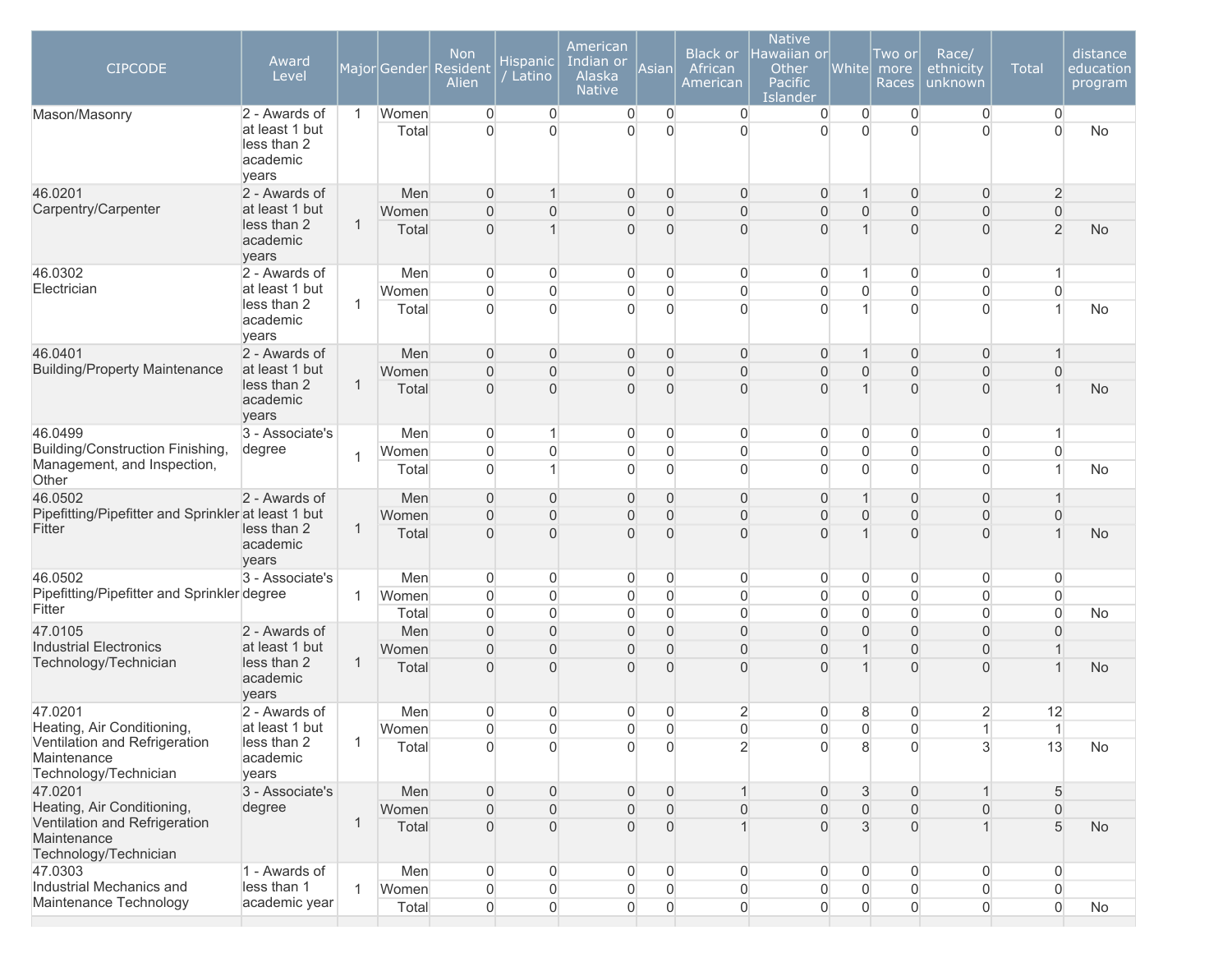| <b>CIPCODE</b><br>47.0303                        | Award<br>Level<br>2 - Awards of  |              | Major Gender<br>Men | <b>Non</b><br>Resident<br>Alien<br>0 | Hispanic<br>Latino<br>0 | American<br>Indian or<br>Alaska<br><b>Native</b><br>0 | Asian<br>$\overline{0}$ | <b>Black or</b><br>African<br>American<br>$\overline{0}$ | <b>Native</b><br>lawaiian or<br>Other<br><b>Pacific</b><br>Islander<br>0 | White<br>$\overline{0}$    | Two or<br>more<br>Races<br>$\mathbf 0$ | Race/<br>ethnicity<br>unknown<br>$\overline{0}$ | <b>Total</b><br>$\overline{0}$ | distance<br>education<br>program |
|--------------------------------------------------|----------------------------------|--------------|---------------------|--------------------------------------|-------------------------|-------------------------------------------------------|-------------------------|----------------------------------------------------------|--------------------------------------------------------------------------|----------------------------|----------------------------------------|-------------------------------------------------|--------------------------------|----------------------------------|
| Industrial Mechanics and                         | at least 1 but                   | $\mathbf{1}$ |                     | $\overline{0}$                       | $\overline{0}$          |                                                       | $\overline{0}$          |                                                          |                                                                          |                            |                                        |                                                 | $\overline{0}$                 |                                  |
| Maintenance Technology                           | less than 2<br>academic<br>years |              | Women<br>Total      | 0                                    | $\overline{0}$          | 0<br>$\overline{0}$                                   | $\overline{0}$          | $\mathbf 0$<br>$\overline{0}$                            | $\mathbf 0$<br>$\mathbf{0}$                                              | $\overline{0}$<br>$\Omega$ | $\mathbf 0$<br>$\mathbf{0}$            | $\boldsymbol{0}$<br>$\overline{0}$              | $\Omega$                       | <b>No</b>                        |
| 47.0603                                          | 1 - Awards of                    |              | Men                 | 0                                    | 0                       | $\mathbf 0$                                           | 0                       | 0                                                        | 0                                                                        | 0                          | 0                                      | $\overline{0}$                                  | $\overline{0}$                 |                                  |
| Autobody/Collision and Repair                    | less than 1                      | $\mathbf{1}$ | Women               | 0                                    | 0                       | 0                                                     | $\boldsymbol{0}$        | 0                                                        | $\boldsymbol{0}$                                                         | $\overline{0}$             | $\mathbf 0$                            | $\mathbf 0$                                     | 0                              |                                  |
| Technology/Technician                            | academic year                    |              | Total               | 0                                    | 0                       | 0                                                     | $\overline{0}$          | $\overline{0}$                                           | $\boldsymbol{0}$                                                         | $\overline{0}$             | $\mathbf 0$                            | $\overline{0}$                                  | $\overline{0}$                 | No.                              |
| 47.0603                                          | 2 - Awards of                    |              | Men                 | $\overline{0}$                       | 1                       | 0                                                     | $\mathbf 0$             | $\mathbf{1}$                                             | $\mathbf 0$                                                              | $\overline{2}$             | $\mathbf 0$                            | $\mathbf 0$                                     | 4                              |                                  |
| Autobody/Collision and Repair                    | at least 1 but                   |              | Women               | $\overline{0}$                       | $\overline{0}$          | 0                                                     | $\overline{0}$          | $\overline{0}$                                           | $\Omega$                                                                 | 0                          | $\mathbf 0$                            | 0                                               | $\overline{0}$                 |                                  |
| Technology/Technician                            | less than 2<br>academic<br>years | $\mathbf{1}$ | Total               | $\overline{0}$                       | 1                       | $\overline{0}$                                        | $\Omega$                | $\overline{1}$                                           | $\Omega$                                                                 | $\overline{2}$             | $\mathbf{0}$                           | 0                                               |                                | <b>No</b>                        |
| 47.0603                                          | 3 - Associate's                  |              | Men                 | 0                                    | 1                       | $\mathbf 0$                                           | $\overline{0}$          | $\overline{0}$                                           | 0                                                                        | $\overline{0}$             | $\overline{0}$                         | $\overline{0}$                                  | 1                              |                                  |
| Autobody/Collision and Repair                    | degree                           | 1            | Women               | 0                                    | 0                       | 0                                                     | $\mathbf 0$             | 0                                                        | $\boldsymbol{0}$                                                         | $\mathsf{O}\xspace$        | $\mathbf 0$                            | $\overline{0}$                                  | $\overline{0}$                 |                                  |
| Technology/Technician                            |                                  |              | Total               | $\overline{0}$                       | 1                       | 0                                                     | $\Omega$                | $\overline{0}$                                           | $\Omega$                                                                 | $\boldsymbol{0}$           | $\mathbf 0$                            | $\overline{0}$                                  | $\mathbf{1}$                   | No                               |
| 47.0604                                          | 1 - Awards of                    |              | Men                 | 0                                    | $\overline{7}$          | 0                                                     | $\mathbf{1}$            | $\overline{0}$                                           | $\overline{0}$                                                           | 16                         | $\overline{0}$                         | $\mathbf{1}$                                    | 25                             |                                  |
| Automobile/Automotive                            | less than 1                      | $\mathbf{1}$ | Women               | $\overline{0}$                       | $\overline{0}$          | 0                                                     | $\overline{0}$          | $\mathbf 0$                                              | $\overline{0}$                                                           | $\overline{2}$             | $\overline{0}$                         | 0                                               | $\overline{2}$                 |                                  |
| Mechanics<br>Technology/Technician               | academic year                    |              | Total               | $\overline{0}$                       | $\overline{7}$          | $\overline{0}$                                        | $\overline{1}$          | $\mathbf 0$                                              | $\overline{0}$                                                           | 18                         | $\overline{0}$                         | $\overline{1}$                                  | 27                             | <b>No</b>                        |
| 47.0604                                          | 2 - Awards of                    |              | Men                 | 0                                    | 2                       | 0                                                     | $\mathbf 0$             | $\overline{0}$                                           | 0                                                                        | 8                          | 0                                      | $\overline{0}$                                  | 10                             |                                  |
| Automobile/Automotive<br>Mechanics               | at least 1 but<br>less than 2    | 1            | Women               | $\overline{0}$                       | 0                       | $\mathsf{O}\xspace$                                   | $\overline{0}$          | $\overline{0}$                                           | $\boldsymbol{0}$                                                         | $\overline{0}$             | $\mathbf 0$                            | $\mathbf 0$                                     | $\overline{0}$                 |                                  |
| Technology/Technician                            | academic<br>years                |              | Total               | $\overline{0}$                       | $\overline{2}$          | $\overline{0}$                                        | $\Omega$                | $\Omega$                                                 | $\overline{0}$                                                           | 8                          | $\mathbf{0}$                           | 0                                               | 10                             | No                               |
| 47.0604                                          | 3 - Associate's                  |              | Men                 | 0                                    | 1                       | 0                                                     | $\overline{0}$          | $\mathbf{0}$                                             | $\mathbf 0$                                                              | 14                         | $\mathbf 0$                            | $\mathbf 0$                                     | 15                             |                                  |
| Automobile/Automotive                            | degree                           | $\mathbf 1$  | Women               | $\overline{0}$                       | $\Omega$                | 0                                                     | $\overline{0}$          | $\mathbf 0$                                              | $\overline{0}$                                                           | $\mathbf 0$                | $\mathbf 0$                            | $\mathbf 0$                                     | $\boldsymbol{0}$               |                                  |
| <b>Mechanics</b><br>Technology/Technician        |                                  |              | Total               | 0                                    |                         | 0                                                     | $\overline{0}$          | $\mathbf 0$                                              | $\mathbf{0}$                                                             | 14                         | $\mathbf{0}$                           | $\mathbf 0$                                     | 15                             | <b>No</b>                        |
| 47.0605                                          | 3 - Associate's                  |              | Men                 | 0                                    | 0                       | 0                                                     | 0                       | 0                                                        | 0                                                                        | 16                         | 0                                      | 1                                               | 17                             |                                  |
| <b>Diesel Mechanics</b><br>Technology/Technician | degree                           | 1            | Women               | $\overline{0}$                       | 0                       | 0                                                     | $\overline{0}$          | 0                                                        | $\mathbf{0}$                                                             | $\overline{0}$             | 0                                      | 0                                               | $\overline{0}$                 |                                  |
|                                                  |                                  |              | Total               | $\overline{0}$                       | 0                       | 0                                                     | 0                       | 0                                                        | 0                                                                        | 16                         | $\mathbf 0$                            | $\mathbf{1}$                                    | 17                             | No                               |
| 48.0503                                          | 1 - Awards of                    |              | Men                 | $\overline{0}$                       | 1                       | 0                                                     | $\overline{0}$          | $\overline{2}$                                           | $\mathbf{0}$                                                             | 12                         | $\mathbf 1$                            | 3                                               | 19                             |                                  |
| Machine Shop<br>Technology/Assistant             | less than 1<br>academic year     | $\mathbf{1}$ | Women               | $\overline{0}$                       | $\overline{0}$          | $\overline{0}$                                        | $\overline{0}$          | $\overline{0}$                                           | $\overline{0}$                                                           | $\overline{2}$             | $\overline{0}$                         | $\overline{0}$                                  | $\overline{2}$                 |                                  |
|                                                  |                                  |              | Total               | 0                                    | $\overline{1}$          | 0                                                     | $\overline{0}$          | $\overline{2}$                                           | $\mathbf{0}$                                                             | 14                         | $\overline{1}$                         | 3                                               | 21                             | <b>No</b>                        |
| 48.0509                                          | 2 - Awards of<br>at least 1 but  |              | Men                 | 0                                    | 0                       | 0                                                     | $\boldsymbol{0}$        | $\boldsymbol{0}$                                         | $\boldsymbol{0}$                                                         | $\overline{0}$             | 0                                      | 0                                               | $\mathbf 0$                    |                                  |
| Ironworking/Ironworker                           | less than 2                      | $\mathbf{1}$ | Women               | 0                                    | 0                       | 0                                                     | $\overline{0}$          | $\overline{0}$                                           | $\mathbf{0}$                                                             | $\overline{0}$             | 0                                      | $\overline{0}$                                  | $\overline{0}$                 |                                  |
|                                                  | academic<br>years                |              | Total               | 0                                    | 0                       | 0                                                     |                         | $\Omega$                                                 | 0                                                                        |                            | 0                                      | 0                                               | 0                              | No                               |
| 49.0102                                          | 1 - Awards of                    |              | Men                 | $\overline{0}$                       | 3                       | $\mathbf 0$                                           | $\boldsymbol{0}$        | $\mathbf{1}$                                             | $\mathbf 0$                                                              | 5                          | $\mathbf 0$                            | $\mathbf 0$                                     | $\boldsymbol{9}$               |                                  |
| Airline/Commercial/Professional                  | less than 1                      | $\mathbf{1}$ | Women               | $\overline{0}$                       | 0                       | 0                                                     | $\overline{0}$          | $\boldsymbol{0}$                                         | $\mathbf{0}$                                                             | $\overline{c}$             | $\mathbf{0}$                           | $\mathbf 0$                                     | $\overline{2}$                 |                                  |
| Pilot and Flight Crew                            | academic year                    |              | Total               | 0                                    | 3                       | 0                                                     | $\overline{0}$          | $\mathbf{1}$                                             | $\overline{0}$                                                           | $\overline{7}$             | $\mathbf 0$                            | $\mathbf 0$                                     | 11                             | <b>No</b>                        |
| 49.0199                                          | 1 - Awards of                    |              | Men                 | 0                                    | 0                       | 0                                                     | $\mathbf 0$             | $\boldsymbol{0}$                                         | 0                                                                        | 3                          | $\mathbf 0$                            | $\overline{0}$                                  | 3                              |                                  |
| Air Transportation, Other                        | less than 1                      | $\mathbf{1}$ | Women               | $\Omega$                             | 0                       | 0                                                     | $\overline{0}$          | $\overline{0}$                                           | $\mathbf{0}$                                                             | $\overline{0}$             | $\Omega$                               | $\overline{0}$                                  | $\Omega$                       |                                  |
|                                                  | academic year                    |              | Total               | 0                                    | 0                       | 0                                                     | $\overline{0}$          | $\overline{0}$                                           | $\mathbf{0}$                                                             | $\mathbf{3}$               | $\Omega$                               | $\overline{0}$                                  | $\mathbf{3}$                   | No                               |
| 50.0409                                          | 3 - Associate's                  | 1            | Men                 | 0                                    | 0                       | 0                                                     | $\overline{0}$          | 0                                                        | $\mathbf 0$                                                              | $\mathbf{1}$               | $\mathbf 0$                            | $\mathbf 0$                                     |                                |                                  |
| <b>Graphic Design</b>                            | degree                           |              | Women               | $\boldsymbol{0}$                     | $\mathsf{O}\xspace$     | $\mathsf{O}\xspace$                                   | $\mathsf{O}\xspace$     | $\mathsf{O}\xspace$                                      | $\boldsymbol{0}$                                                         | $\overline{2}$             | $\mathsf{O}\xspace$                    | $\boldsymbol{0}$                                | $\overline{2}$                 |                                  |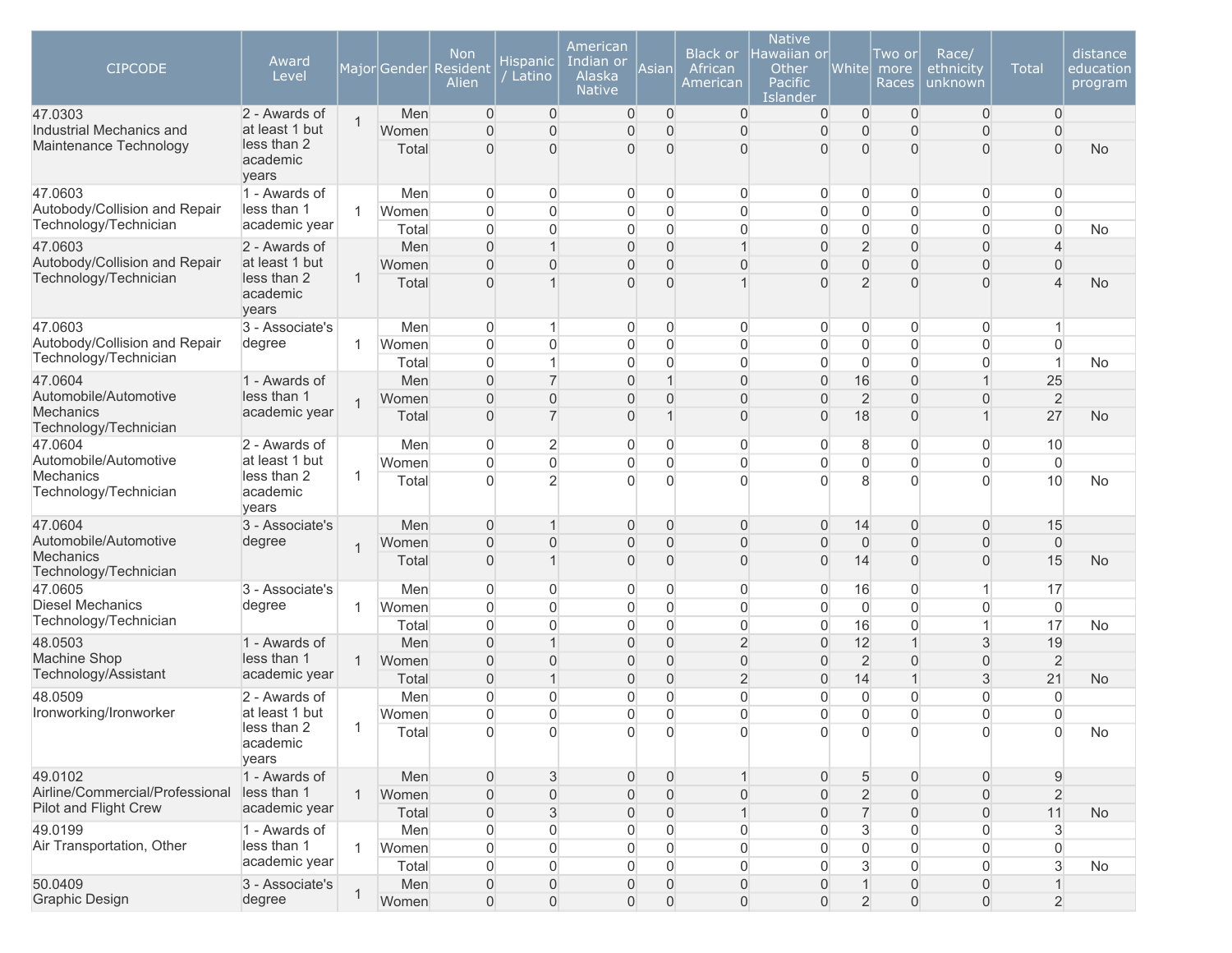| <b>CIPCODE</b>                                                       | Award<br>Level               |              | Major Gender   | Non<br>Resident<br>Alien | <u>Hispanic</u><br>Latino | American<br>Indian or<br>Alaska<br><b>Native</b> | Asian                              | Black or<br>African<br>American       | <b>Native</b><br>lawaiian or<br>Other<br><b>Pacific</b><br>Islander | White             | Two or<br>more<br>Races          | Race/<br>ethnicity<br>unknown    | <b>Total</b>   | distance<br>education<br>program |
|----------------------------------------------------------------------|------------------------------|--------------|----------------|--------------------------|---------------------------|--------------------------------------------------|------------------------------------|---------------------------------------|---------------------------------------------------------------------|-------------------|----------------------------------|----------------------------------|----------------|----------------------------------|
|                                                                      |                              |              | Total          | 0                        | $\overline{0}$            | $\mathbf 0$                                      | $\overline{0}$                     | $\overline{0}$                        | 0                                                                   | 3                 | $\overline{0}$                   | $\overline{0}$                   | 3              | <b>No</b>                        |
| 50.0502<br><b>Technical Theatre/Theatre</b>                          | 1 - Awards of<br>less than 1 |              | Men            | 0                        | 0                         | 0                                                | $\overline{0}$                     | $\mathbf{0}$                          | 0                                                                   | $\overline{0}$    | $\mathbf 0$                      | $\mathbf{1}$                     |                |                                  |
| Design and Technology                                                | academic year                | $\mathbf{1}$ | Women          | $\overline{0}$           | 0                         | 0                                                | $\overline{0}$                     | $\mathbf{0}$                          | $\overline{0}$                                                      | $\overline{0}$    | $\overline{0}$                   | $\boldsymbol{0}$                 | $\Omega$       |                                  |
|                                                                      |                              |              | Total          | $\Omega$                 | $\overline{0}$            | 0                                                | $\overline{0}$                     | $\mathbf{0}$                          | $\overline{0}$                                                      | $\overline{0}$    | $\overline{0}$                   | $\mathbf{1}$                     | 1              | No.                              |
| 50.0502<br><b>Technical Theatre/Theatre</b>                          | 3 - Associate's              |              | Men            | $\overline{0}$           | $\overline{0}$            | 0                                                | $\overline{0}$                     | $\overline{0}$                        | $\overline{0}$                                                      | $\overline{0}$    | $\overline{0}$                   | $\overline{0}$                   | $\Omega$       |                                  |
| Design and Technology                                                | degree                       | $\mathbf{1}$ | Women          | $\overline{0}$           | $\overline{0}$            | 0                                                | $\overline{0}$                     | $\overline{0}$                        | $\overline{0}$                                                      | $\mathbf{0}$      | $\overline{0}$                   | $\overline{0}$                   | $\overline{0}$ |                                  |
| 50.0702                                                              |                              |              | Total          | $\overline{0}$<br>0      | $\overline{0}$<br>0       | 0                                                | $\overline{0}$<br>$\boldsymbol{0}$ | $\overline{0}$<br>$\mathsf{O}\xspace$ | $\overline{0}$                                                      | 0<br>3            | $\overline{0}$<br>$\overline{0}$ | $\overline{0}$                   | $\overline{0}$ | <b>No</b>                        |
| Fine/Studio Arts, General                                            | 3 - Associate's<br>degree    |              | Men            | 0                        | $\overline{0}$            | 0<br>0                                           | $\overline{0}$                     | $\overline{0}$                        | 0                                                                   | $\overline{2}$    | $\overline{0}$                   | $\boldsymbol{0}$                 | 3              |                                  |
|                                                                      |                              | $\mathbf{1}$ | Women          |                          |                           |                                                  |                                    |                                       | 0                                                                   |                   |                                  | $\overline{0}$                   | $\overline{2}$ |                                  |
| 50.0901                                                              | 3 - Associate's              |              | Total<br>Men   | 0<br>$\overline{0}$      | 0<br>$\overline{0}$       | 0<br>0                                           | $\overline{0}$<br>$\overline{0}$   | $\overline{0}$<br>$\overline{0}$      | $\mathbf 0$<br>$\overline{0}$                                       | 5<br>$\mathbf{1}$ | $\overline{0}$<br>$\overline{0}$ | $\overline{0}$<br>$\overline{0}$ | 5              | No.                              |
| Music, General                                                       | degree                       | $\mathbf{1}$ | Women          | $\overline{0}$           | $\overline{0}$            | 0                                                | $\mathbf{0}$                       | $\overline{0}$                        | $\Omega$                                                            | 0                 | $\overline{0}$                   | $\boldsymbol{0}$                 | 0              |                                  |
|                                                                      |                              |              | Total          | 0                        | 0                         | 0                                                | $\overline{0}$                     | $\overline{0}$                        | $\overline{0}$                                                      | $\mathbf{1}$      | $\mathbf 0$                      | $\overline{0}$                   | $\mathbf 1$    | <b>No</b>                        |
| 51.0602                                                              | 3 - Associate's              |              | Men            | 0                        | 1                         | 0                                                | $\overline{0}$                     | $\overline{0}$                        | $\mathbf 0$                                                         | $\overline{0}$    | $\overline{0}$                   | $\boldsymbol{0}$                 | 1              |                                  |
| Dental Hygiene/Hygienist                                             | degree                       | $\mathbf{1}$ | Women          | $\overline{0}$           | 3                         | 0                                                | 1                                  | $\mathbf{1}$                          | $\mathbf 0$                                                         | 22                | 0                                | 3                                | 30             |                                  |
|                                                                      |                              |              | Total          | $\Omega$                 | ◢                         | 0                                                | 1                                  | $\mathbf{1}$                          | 0                                                                   | 22                | $\overline{0}$                   | 3                                | 31             | No.                              |
| 51.0708                                                              | 1 - Awards of                |              | Men            | $\overline{0}$           | $\overline{0}$            | 0                                                | $\overline{0}$                     | $\overline{0}$                        | $\overline{0}$                                                      | $\overline{0}$    | $\mathbf 0$                      | $\overline{0}$                   | $\overline{0}$ |                                  |
| Medical                                                              | less than 1                  | $\mathbf{1}$ | Women          | $\overline{0}$           | $\overline{0}$            | 0                                                | $\overline{0}$                     | $\overline{0}$                        | $\overline{0}$                                                      | $\overline{0}$    | $\Omega$                         | $\overline{0}$                   | $\overline{0}$ |                                  |
| Transcription/Transcriptionist                                       | academic year                |              | Total          | 0                        | $\overline{0}$            | 0                                                | $\overline{0}$                     | $\overline{0}$                        | $\overline{0}$                                                      | $\overline{0}$    | $\overline{0}$                   | $\overline{0}$                   | $\overline{0}$ | No                               |
| 51.0801                                                              | 1 - Awards of                |              | Men            | 0                        | 0                         | 0                                                | $\boldsymbol{0}$                   | $\boldsymbol{0}$                      | 0                                                                   | $\overline{0}$    | $\overline{0}$                   | $\boldsymbol{0}$                 | $\overline{0}$ |                                  |
| Medical/Clinical Assistant                                           | less than 1                  | $\mathbf{1}$ | Women          | 0                        | 4                         | 1                                                | 3                                  | $\mathbf{1}$                          | 0                                                                   | 26                | $\mathbf 1$                      | $\sqrt{3}$                       | 39             |                                  |
|                                                                      | academic year                |              | Total          | 0                        | 4                         | 1                                                | 3                                  | $\mathbf{1}$                          | 0                                                                   | 26                | $\mathbf{1}$                     | $\mathbf{3}$                     | 39             | No                               |
| 51.0803                                                              | 3 - Associate's              |              | Men            | $\overline{0}$           | $\overline{0}$            | 0                                                | $\mathbf{1}$                       | $\overline{0}$                        | $\overline{0}$                                                      | $\mathbf{1}$      | $\overline{0}$                   | $\boldsymbol{0}$                 | $\overline{2}$ |                                  |
| Occupational Therapist Assistant degree                              |                              | $\mathbf{1}$ | Women          | $\overline{0}$           | $\overline{2}$            | 0                                                | 3                                  | $\overline{0}$                        |                                                                     | 9                 | $\overline{0}$                   | $\overline{0}$                   | 15             |                                  |
|                                                                      |                              |              | Total          | $\overline{0}$           | $\overline{2}$            | 0                                                | $\overline{4}$                     | $\overline{0}$                        | 1                                                                   | 10                | $\mathbf 0$                      | $\boldsymbol{0}$                 | 17             | No                               |
| 51.0808                                                              | 3 - Associate's              |              | Men            | $\overline{0}$           | 0                         | 0                                                | $\overline{0}$                     | $\overline{0}$                        | $\overline{0}$                                                      | $\overline{0}$    | $\overline{0}$                   | $\mathbf 0$                      | $\overline{0}$ |                                  |
| Veterinary/Animal Health                                             | degree                       | $\mathbf{1}$ | Women          | $\overline{0}$           | $\overline{0}$            | 0                                                | $\overline{0}$                     | $\overline{0}$                        | $\overline{0}$                                                      | 20                | $\overline{1}$                   | $\overline{4}$                   | 25             |                                  |
| Technology/Technician and<br><b>Veterinary Assistant</b>             |                              |              | Total          | 0                        | 0                         | $\overline{0}$                                   | $\Omega$                           | $\overline{0}$                        | 0                                                                   | 20                | 1                                | 4                                | 25             | No                               |
| 51.0810                                                              | 1 - Awards of                |              | Men            | $\overline{0}$           | 3                         | 0                                                | 3                                  | $\mathbf{1}$                          | $\overline{0}$                                                      | 25                | $\mathbf 1$                      | $\mathbf 1$                      | 34             |                                  |
| Emergency Care Attendant (EMT less than 1                            |                              | $\mathbf{1}$ | Women          | $\overline{0}$           | 3                         | 1                                                | $\overline{4}$                     | $\mathbf{1}$                          | $\overline{0}$                                                      | 22                | $\mathbf 0$                      | $\overline{2}$                   | 33             |                                  |
| Ambulance)                                                           | academic year                |              | Total          | $\overline{0}$           | 6                         | 1                                                | $\overline{7}$                     | $\overline{2}$                        | $\overline{0}$                                                      | 47                | $\overline{1}$                   | 3                                | 67             | No.                              |
| 51.0902                                                              | 1 - Awards of                |              | Men            | 0                        | 0                         | 0                                                | $\overline{0}$                     | $\mathbf 0$                           | 0                                                                   | $\overline{0}$    | 0                                | $\overline{0}$                   | $\mathbf 0$    |                                  |
| Electrocardiograph                                                   | less than 1                  | $\mathbf{1}$ | Women          | $\Omega$                 |                           | 0                                                | $\overline{0}$                     | $\mathsf 3$                           | $\mathbf 0$                                                         | 16                | $\overline{2}$                   | 6                                | 28             |                                  |
| Technology/Technician                                                | academic year                |              | Total          | 0                        | 1                         | 0                                                | $\overline{0}$                     | $\mathsf 3$                           | $\overline{0}$                                                      | 16                | $\overline{2}$                   | 6                                | 28             | <b>No</b>                        |
| 51.0904                                                              | 1 - Awards of                |              | Men            | $\mathbf 0$              | $\boldsymbol{0}$          | $\mathsf{O}\xspace$                              | $\mathbf 0$                        | $\mathsf{O}\xspace$                   | $\boldsymbol{0}$                                                    | $\overline{0}$    | $\mathsf{O}\xspace$              | $\overline{0}$                   | $\overline{0}$ |                                  |
| <b>Emergency Medical</b>                                             | less than 1                  | $\mathbf{1}$ | Women          | 0                        | 0                         | 0                                                | $\mathbf 0$                        | $\mathbf 0$                           | 0                                                                   | $\overline{0}$    | $\boldsymbol{0}$                 | $\overline{0}$                   | $\overline{0}$ |                                  |
| Technology/Technician (EMT<br>Paramedic)                             | academic year                |              | Total          | $\overline{0}$           | 0                         | $\overline{0}$                                   | $\overline{0}$                     | $\overline{0}$                        | 0                                                                   | $\overline{0}$    | $\mathbf{0}$                     | $\overline{0}$                   | $\overline{0}$ | No                               |
| 51.0904                                                              | 3 - Associate's              |              | Men            | 0                        | 0                         | 0                                                | $\mathbf 0$                        | $\overline{0}$                        | 0                                                                   |                   | $\overline{0}$                   | $\overline{0}$                   |                |                                  |
| <b>Emergency Medical</b><br>Technology/Technician (EMT<br>Paramedic) | degree                       | $\mathbf{1}$ | Women<br>Total | $\overline{0}$<br>0      | 0<br>0                    | $\mathbf 0$<br>0                                 | $\overline{0}$<br>$\Omega$         | $\overline{0}$<br>$\overline{0}$      | $\Omega$<br>$\overline{0}$                                          | $\mathbf 0$       | $\Omega$<br>$\overline{0}$       | $\overline{0}$<br>$\overline{0}$ | $\overline{0}$ | No                               |
| 51.0907                                                              | 1 - Awards of                |              | Men            | $\overline{0}$           | 0                         | 0                                                | $\Omega$                           | $\overline{0}$                        | $\overline{0}$                                                      | $\overline{0}$    | $\mathbf{0}$                     | $\overline{0}$                   | $\overline{0}$ |                                  |
| <b>Medical Radiologic</b>                                            | less than 1                  |              | Women          | 0                        | 0                         | 0                                                | $\overline{0}$                     | $\overline{0}$                        | $\overline{0}$                                                      | $\overline{4}$    | $\mathbf 0$                      | $\overline{0}$                   | $\overline{4}$ |                                  |
| Technology/Science - Radiation<br>Therapist                          | academic year                | $\mathbf{1}$ | Total          | 0                        | 0                         | 0                                                | $\overline{0}$                     | $\overline{0}$                        | 0                                                                   | $\overline{4}$    | $\mathbf 0$                      | $\overline{0}$                   | $\overline{4}$ | No                               |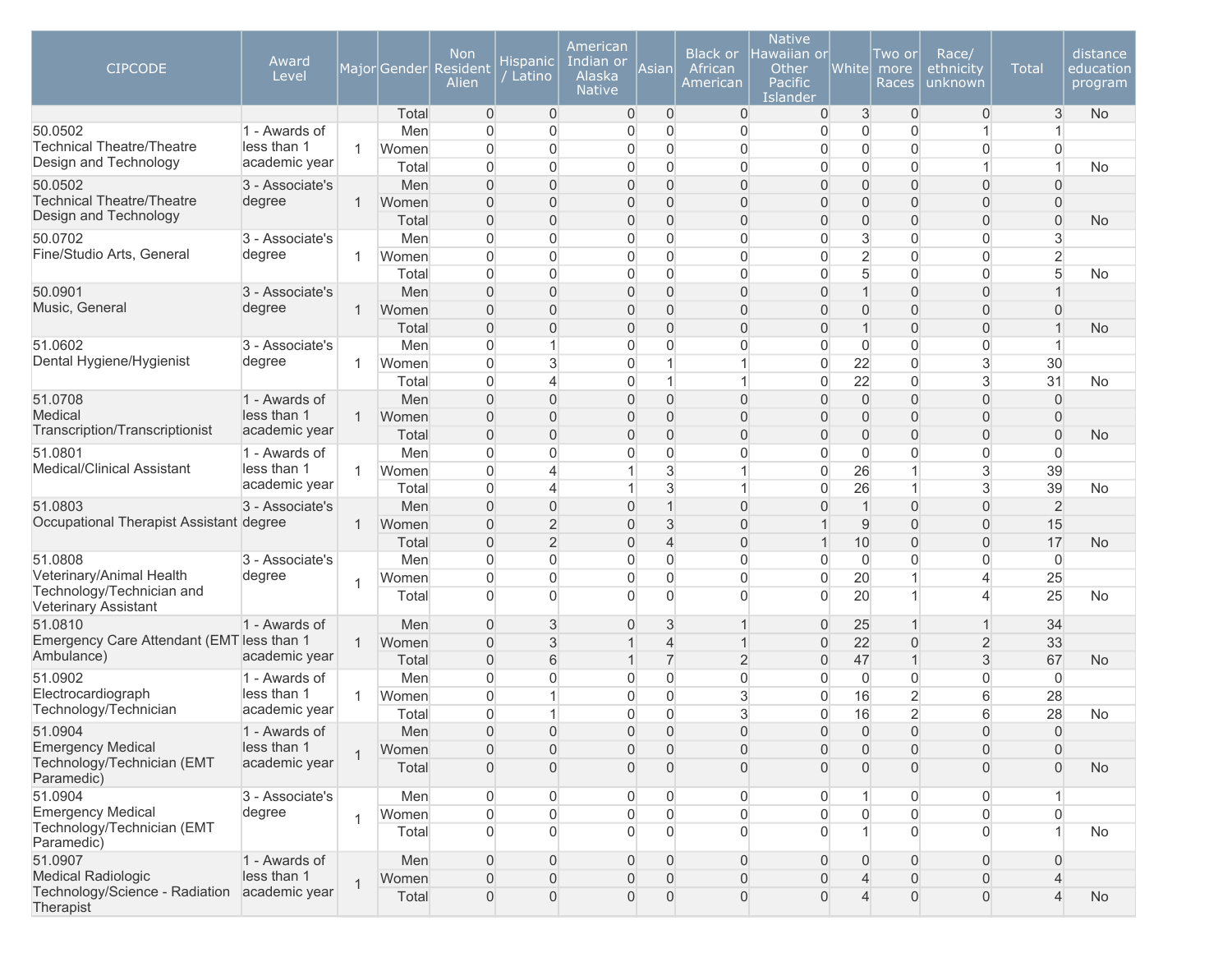| <b>CIPCODE</b>                                  | Award<br>Level                  |                |       | <b>Non</b><br>Major Gender Resident<br>Alien | <b>Hispanic</b><br>Latino | American<br>Indian or<br>Alaska<br><b>Native</b> | Asian                            | <b>Black or</b><br>African<br>American | <b>Native</b><br>Hawaiian or<br>Other<br>Pacific<br>Islander | White          | Two or<br>more<br>Races    | Race/<br>ethnicity<br>unknown | <b>Total</b>   | distance<br>education<br>program |
|-------------------------------------------------|---------------------------------|----------------|-------|----------------------------------------------|---------------------------|--------------------------------------------------|----------------------------------|----------------------------------------|--------------------------------------------------------------|----------------|----------------------------|-------------------------------|----------------|----------------------------------|
| 51.0908                                         | 3 - Associate's                 | $\overline{1}$ | Men   | $\Omega$                                     | $\overline{0}$            | $\overline{0}$                                   | 0                                | 0                                      | 0                                                            | $\overline{2}$ | 0                          | $\overline{0}$                | $\overline{2}$ |                                  |
| <b>Respiratory Care</b><br>Therapy/Therapist    | degree                          |                | Women | $\Omega$                                     | $\Omega$                  | $\boldsymbol{0}$                                 | $\overline{0}$                   | $\mathbf 0$                            | 0                                                            | $\overline{4}$ |                            | $\overline{0}$                | 5              |                                  |
|                                                 |                                 |                | Total | $\Omega$                                     | $\Omega$                  | $\overline{0}$                                   | $\overline{0}$                   | $\overline{0}$                         | 0                                                            | 6              | 1                          | $\overline{0}$                | 7              | <b>No</b>                        |
| 51.0909<br>Surgical                             | 2 - Awards of<br>at least 1 but |                | Men   | $\Omega$                                     | $\Omega$                  | $\overline{0}$                                   | $\overline{0}$                   | $\overline{0}$                         | $\overline{0}$                                               | $\overline{0}$ | $\overline{0}$             | $\overline{0}$                | $\overline{0}$ |                                  |
| Technology/Technologist                         | less than 2                     | 1              | Women | $\Omega$<br>U                                |                           | 0<br>$\overline{0}$                              | $\overline{0}$<br>$\overline{0}$ | $\overline{2}$<br>$\overline{2}$       | 0<br>0                                                       | 9<br>9         | $\overline{0}$<br>$\Omega$ |                               | 13<br>13       |                                  |
|                                                 | academic<br>years               |                | Total |                                              |                           |                                                  |                                  |                                        |                                                              |                |                            |                               |                | <b>No</b>                        |
| 51.0909                                         | 3 - Associate's                 |                | Men   | $\overline{0}$                               | 0                         | 0                                                | 0                                | 0                                      | 0                                                            | 0              | 0                          | $\overline{0}$                | $\overline{0}$ |                                  |
| Surgical                                        | degree                          | -1             | Women | $\Omega$                                     |                           | $\overline{0}$                                   | 0                                | $\overline{2}$                         | $\overline{0}$                                               | 9              | $\mathbf 0$                |                               | 13             |                                  |
| Technology/Technologist                         |                                 |                | Total | $\mathbf{0}$                                 |                           | $\boldsymbol{0}$                                 | $\mathbf 0$                      | $\overline{2}$                         | 0                                                            | $\mathsf g$    | $\mathbf 0$                | 1                             | 13             | No                               |
| 51.0911                                         | 3 - Associate's                 |                | Men   | $\Omega$                                     | $\Omega$                  |                                                  | $\Omega$                         | $\overline{0}$                         | 0                                                            | $\mathbf{1}$   | $\mathbf 1$                | $\overline{0}$                | 3              |                                  |
| Radiologic Technology/Science -                 | degree                          | $\mathbf{1}$   | Women | $\Omega$                                     | $\Omega$                  |                                                  | $\overline{0}$                   | $\overline{0}$                         | 0                                                            | $9\,$          | $\mathbf{0}$               |                               | 11             |                                  |
| Radiographer                                    |                                 |                | Total | $\overline{0}$                               | $\overline{0}$            | $\overline{2}$                                   | $\boldsymbol{0}$                 | $\mathbf 0$                            | $\boldsymbol{0}$                                             | 10             | $\mathbf{1}$               | $\overline{1}$                | 14             | <b>No</b>                        |
| 51.1012                                         | 1 - Awards of                   |                | Men   | $\Omega$                                     | $\overline{0}$            | $\boldsymbol{0}$                                 | $\overline{0}$                   | $\overline{0}$                         | 0                                                            | 0              | 0                          | $\overline{0}$                | $\Omega$       |                                  |
| <b>Sterile Processing</b>                       | less than 1                     | 1              | Women | $\Omega$                                     | $\Omega$                  | 0                                                | $\overline{0}$                   | $\overline{0}$                         | 0                                                            | $\mathbf{1}$   | $\overline{0}$             | $\overline{0}$                |                |                                  |
| Technology/Technician                           | academic year                   |                | Total | $\Omega$                                     | $\Omega$                  | $\overline{0}$                                   | 0                                | $\overline{0}$                         | 0                                                            | $\mathbf{1}$   | $\overline{0}$             | $\overline{0}$                | 1              | No                               |
| 51.3103                                         | 2 - Awards of                   |                | Men   | $\Omega$                                     | $\Omega$                  | $\mathbf{0}$                                     | $\overline{0}$                   | $\overline{0}$                         | 0                                                            | $\overline{0}$ | $\overline{0}$             | $\overline{0}$                | $\Omega$       |                                  |
| Dietetic Technician                             | at least 1 but<br>less than 2   | 1              | Women | $\Omega$                                     | $\overline{0}$            | $\mathbf 0$                                      | $\overline{0}$                   | $\overline{0}$                         | 0                                                            | $\mathbf{0}$   | $\mathbf{0}$               | $\mathbf{0}$                  | $\Omega$       |                                  |
|                                                 | academic<br>years               |                | Total | $\Omega$                                     | $\Omega$                  | $\overline{0}$                                   | $\Omega$                         | $\Omega$                               | 0                                                            | $\Omega$       | $\Omega$                   | $\Omega$                      | $\overline{0}$ | <b>No</b>                        |
| 51.3103                                         | 3 - Associate's                 |                | Men   | 0                                            | 0                         | $\overline{0}$                                   | 0                                | 0                                      | $\overline{0}$                                               | 0              | 0                          | $\mathbf 0$                   | 0              |                                  |
| Dietetic Technician                             | degree                          | -1             | Women | $\Omega$                                     | $\mathbf{0}$              | $\overline{0}$                                   | $\overline{0}$                   | $\mathbf 0$                            | 0                                                            | $\overline{0}$ | $\mathbf 0$                | $\overline{0}$                | $\overline{0}$ |                                  |
|                                                 |                                 |                | Total | $\mathbf{0}$                                 | $\Omega$                  | $\boldsymbol{0}$                                 | $\overline{0}$                   | $\mathbf 0$                            | $\overline{0}$                                               | $\overline{0}$ | $\boldsymbol{0}$           | 0                             | $\overline{0}$ | No                               |
| 51.3501                                         | 2 - Awards of                   |                | Men   | $\Omega$                                     | $\Omega$                  | $\boldsymbol{0}$                                 | 0                                |                                        | $\overline{0}$                                               | $\mathbf 1$    | $\boldsymbol{0}$           | $\overline{0}$                | $\overline{2}$ |                                  |
| Massage Therapy/Therapeutic                     | at least 1 but<br>less than 2   | 1              | Women | $\Omega$                                     | $\mathbf{0}$              | $\overline{0}$                                   | $\overline{0}$                   | $\overline{0}$                         | $\overline{0}$                                               | 10             | $\overline{0}$             | $\overline{0}$                | 10             |                                  |
| Massage                                         | academic<br>years               |                | Total | $\Omega$                                     | $\Omega$                  | $\overline{0}$                                   | $\Omega$                         |                                        | 0                                                            | 11             | $\Omega$                   | $\overline{0}$                | 12             | <b>No</b>                        |
| 51.3501                                         | 3 - Associate's                 |                | Men   | 0                                            | 0                         | $\overline{0}$                                   | 0                                | 0                                      | $\overline{0}$                                               | 0              | 0                          | $\mathbf 0$                   | 0              |                                  |
| Massage Therapy/Therapeutic                     | degree                          | -1             | Women | $\Omega$                                     | $\overline{0}$            | $\overline{0}$                                   | 0                                | 0                                      | 0                                                            | 3              | $\boldsymbol{0}$           | $\overline{0}$                | 3              |                                  |
| Massage                                         |                                 |                | Total | $\Omega$                                     | $\overline{0}$            | $\mathbf 0$                                      | 0                                | $\overline{0}$                         | $\overline{0}$                                               | 3              | $\boldsymbol{0}$           | $\overline{0}$                | 3              | <b>No</b>                        |
| 51.3801                                         | 3 - Associate's                 |                | Men   | $\Omega$                                     | $\overline{2}$            | $\mathbf 0$                                      | 3                                | $\overline{0}$                         | $\overline{0}$                                               | 12             | $\overline{2}$             | $\overline{2}$                | 21             |                                  |
| Registered Nursing/Registered                   | degree                          | $\mathbf{1}$   | Women | $\Omega$                                     | 8                         | 0                                                | 4                                | 4                                      | 0                                                            | 62             | $\overline{2}$             | $\sqrt{3}$                    | 83             |                                  |
| <b>Nurse</b>                                    |                                 |                | Total | $\Omega$                                     | 10                        | $\overline{0}$                                   | 7                                | 4                                      | 0                                                            | 74             | $\overline{4}$             | 5                             | 104            | <b>No</b>                        |
| 51.3901                                         | 2 - Awards of                   |                | Men   | $\cap$                                       | $\cap$                    | $\cap$<br>ັ                                      | 1                                | $\cap$                                 | U                                                            | $\cap$         | ∩                          | $\cap$                        | 1              |                                  |
| Licensed Practical/Vocational<br>Nurse Training | at least 1 but<br>less than 2   | -1             | Women | 0                                            | $\overline{2}$            | 0                                                | 1                                | 8                                      | $\overline{0}$                                               | 17             | $\mathbf{1}$               | 4                             | 33             |                                  |
|                                                 | academic<br>years               |                | Total | $\Omega$                                     | $\overline{2}$            | $\overline{0}$                                   | $\overline{2}$                   | 8                                      | $\Omega$                                                     | 17             |                            | 4                             | 34             | No                               |
| 51.3902                                         | 1 - Awards of                   |                | Men   | $\overline{0}$                               | $\overline{4}$            | $\mathbf 0$                                      | $\overline{c}$                   | 5                                      | $\mathbf 0$                                                  | 6              | 1                          | 3                             | 21             |                                  |
| Nursing Assistant/Aide and                      | less than 1                     | 1              | Women | $\overline{0}$                               | 16                        |                                                  | 5                                | 17                                     | $\mathbf 0$                                                  | 64             | 8                          | 11                            | 122            |                                  |
| Patient Care Assistant/Aide                     | academic year                   |                | Total | $\overline{0}$                               | 20                        |                                                  | $\overline{7}$                   | 22                                     | $\mathbf 0$                                                  | 70             | $\boldsymbol{9}$           | 14                            | 143            | No                               |
| 52.0101                                         | 3 - Associate's                 |                | Men   | 0                                            | $\mathbf 0$               | 0                                                | $\overline{0}$                   | 0                                      | 0                                                            | 0              | 0                          | $\mathbf 0$                   | $\overline{0}$ |                                  |
| Business/Commerce, General                      | degree                          | $\mathbf{1}$   | Women | $\Omega$                                     | 0                         | $\boldsymbol{0}$                                 | $\Omega$                         | $\overline{0}$                         | 0                                                            | 0              | $\Omega$                   | $\boldsymbol{0}$              | $\overline{0}$ |                                  |
|                                                 |                                 |                | Total | 0                                            | 0                         | $\boldsymbol{0}$                                 | 0                                | 0                                      | 0                                                            | 0              | $\boldsymbol{0}$           | $\mathbf 0$                   | $\overline{0}$ | No                               |
| 52.0201                                         |                                 | $\mathbf{1}$   | Men   | $\overline{0}$                               | $\boldsymbol{0}$          | $\overline{0}$                                   | $\boldsymbol{0}$                 | $\boldsymbol{0}$                       | $\overline{0}$                                               | $\overline{0}$ | $\boldsymbol{0}$           | $\overline{0}$                | $\mathbf 0$    |                                  |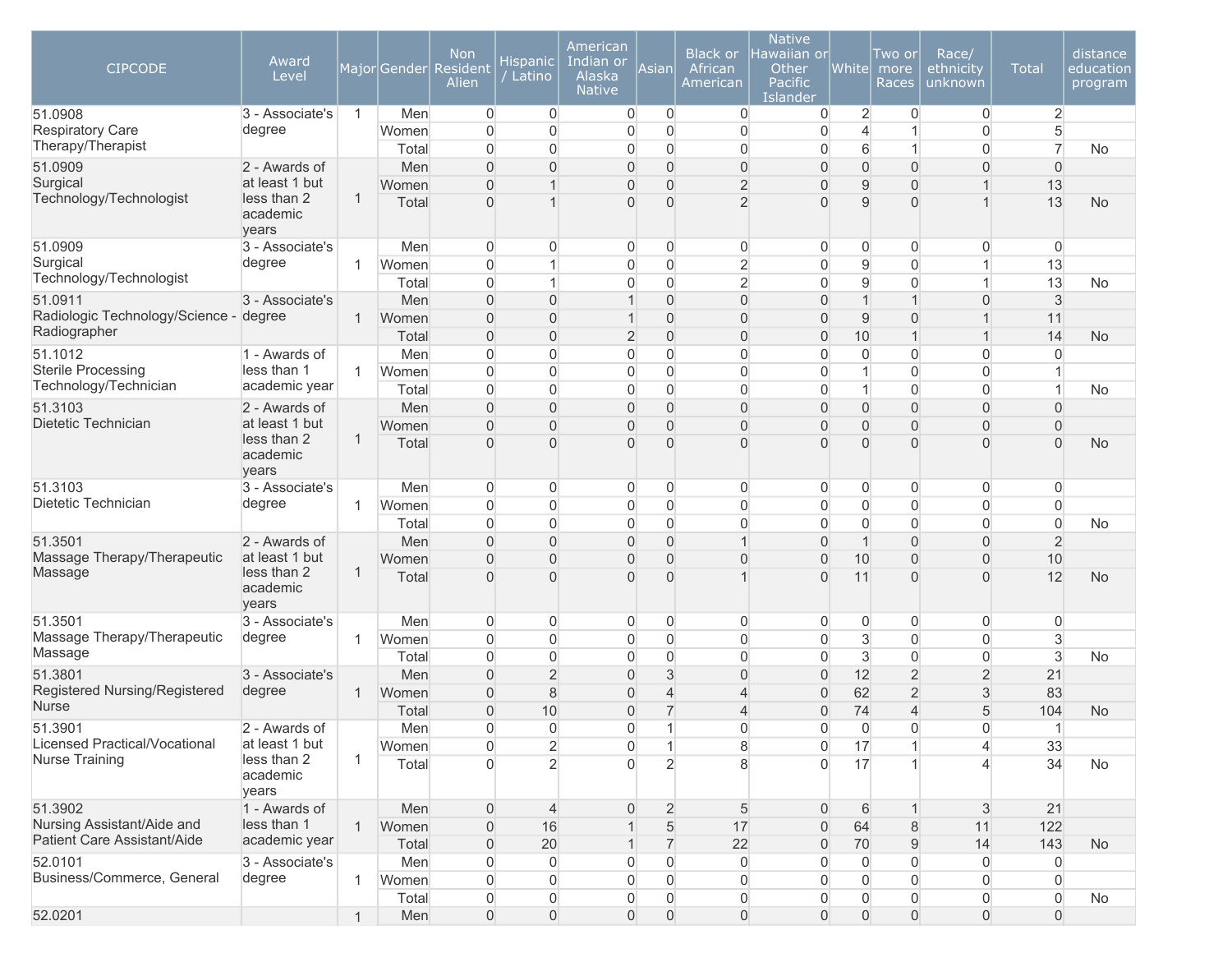| <b>CIPCODE</b>                                            | Award<br>Level                                |              | Major Gender   | <b>Non</b><br>Resident<br>Alien  | Hispanic<br>' Latino | American<br>Indian or<br>Alaska<br><b>Native</b> | Asianl                           | <b>Black or</b><br>African<br>American | <b>Native</b><br>Hawaiian or<br>Other<br><b>Pacific</b><br>Islander | White               | Two or<br>more<br>Races        | Race/<br>ethnicity<br>unknown      | <b>Total</b>                     | distance<br>education<br>program |
|-----------------------------------------------------------|-----------------------------------------------|--------------|----------------|----------------------------------|----------------------|--------------------------------------------------|----------------------------------|----------------------------------------|---------------------------------------------------------------------|---------------------|--------------------------------|------------------------------------|----------------------------------|----------------------------------|
| <b>Business Administration and</b><br>Management, General | 1 - Awards of<br>less than 1<br>academic year |              | Women<br>Total | $\overline{0}$<br>$\overline{0}$ |                      | $\boldsymbol{0}$<br>$\overline{0}$               | $\overline{0}$<br>$\overline{0}$ | $\overline{0}$<br>$\overline{0}$       | $\mathbf{0}$<br>$\mathbf{0}$                                        | $\mathbf{1}$        | $\overline{0}$<br>$\mathbf{0}$ | $\mathbf{0}$<br>$\overline{0}$     | $\overline{2}$<br>$\overline{2}$ | No                               |
| 52.0201                                                   | 3 - Associate's                               |              | Men            | $\boldsymbol{0}$                 |                      | 0                                                | $\overline{0}$                   | $\mathbf{1}$                           | $\overline{0}$                                                      | $\overline{2}$      | $\overline{0}$                 | $\mathbf{1}$                       | 5                                |                                  |
| <b>Business Administration and</b>                        | degree                                        | $\mathbf{1}$ | Women          | $\mathbf 0$                      | 0                    | $\mathsf{O}\xspace$                              | $\mathbf 0$                      | $\mathbf 0$                            | $\mathsf{O}\xspace$                                                 | $\overline{7}$      | $\mathbf 0$                    | $\mathbf{1}$                       | 8                                |                                  |
| Management, General                                       |                                               |              | Total          | $\overline{0}$                   |                      | $\overline{0}$                                   | $\mathbf 0$                      | $\mathbf{1}$                           | $\mathbf 0$                                                         | 9                   | $\mathbf 0$                    | $\overline{2}$                     | 13                               | <b>No</b>                        |
| 52.0301<br>Accounting                                     | 2 - Awards of<br>at least 1 but               |              | Men            | $\Omega$                         | $\overline{0}$       | $\overline{0}$                                   | $\overline{1}$                   | $\overline{0}$                         | $\overline{0}$                                                      | $\mathbf{1}$        | $\overline{0}$                 | $\boldsymbol{0}$                   | $\overline{2}$                   |                                  |
|                                                           | less than 2                                   | $\mathbf{1}$ | Women          | $\overline{0}$                   | $\Omega$             | $\mathbf 0$                                      | $\overline{0}$                   | $\mathbf 0$                            | $\overline{0}$                                                      | 6<br>$\overline{7}$ | $\mathbf 0$                    | $\overline{0}$                     | 6                                |                                  |
|                                                           | academic<br>years                             |              | Total          | $\overline{0}$                   | $\Omega$             | $\overline{0}$                                   |                                  | $\Omega$                               | $\Omega$                                                            |                     | $\mathbf{0}$                   | $\overline{0}$                     | 8                                | No                               |
| 52.0301                                                   | 3 - Associate's                               |              | Men            | 0                                | 0                    | $\boldsymbol{0}$                                 | $\mathbf 0$                      | 0                                      | 0                                                                   | 3                   | 0                              | $\overline{0}$                     | 3                                |                                  |
| Accounting                                                | degree                                        | $\mathbf{1}$ | Women          | 1                                | $\overline{0}$       | $\boldsymbol{0}$                                 | $\overline{0}$                   | $\overline{0}$                         | $\mathsf{O}\xspace$                                                 | 5                   | $\mathbf 0$                    | $\boldsymbol{0}$                   | 6                                |                                  |
|                                                           |                                               |              | Total          | $\mathbf{1}$                     | $\overline{0}$       | $\boldsymbol{0}$                                 | $\overline{0}$                   | $\boldsymbol{0}$                       | $\mathsf{O}\xspace$                                                 | 8                   | $\mathbf 0$                    | $\overline{0}$                     | $\boldsymbol{9}$                 | <b>No</b>                        |
| 52.0401<br>Administrative Assistant and                   | 1 - Awards of<br>less than 1                  |              | Men            | $\overline{0}$                   | $\overline{0}$       | $\boldsymbol{0}$                                 | $\overline{0}$                   | $\mathbf{1}$                           | $\mathbf 0$                                                         | $\overline{2}$      | $\mathbf 0$                    | $\boldsymbol{0}$                   | 3                                |                                  |
| Secretarial Science, General                              | academic year                                 | $\mathbf{1}$ | Women          | $\overline{0}$<br>$\mathbf 0$    |                      | $\boldsymbol{0}$                                 | $\mathbf 0$                      | $\mathbf 0$<br>$\mathbf{1}$            | $\mathbf 0$                                                         | 6                   | $\mathbf 0$                    | $\boldsymbol{0}$                   | $\overline{7}$<br>10             |                                  |
| 52.0401                                                   | 2 - Awards of                                 |              | Total<br>Men   | $\overline{0}$                   | $\Omega$             | $\mathbf 0$<br>$\overline{0}$                    | $\mathbf 0$<br>$\mathbf 0$       | $\Omega$                               | $\mathbf 0$<br>$\overline{0}$                                       | 8<br>$\mathbf 1$    | $\mathbf 0$<br>$\mathbf 0$     | $\boldsymbol{0}$<br>$\overline{0}$ | 1                                | <b>No</b>                        |
| Administrative Assistant and                              | at least 1 but                                |              | Women          | $\mathbf 0$                      |                      | $\boldsymbol{0}$                                 | $\Omega$                         | $\mathbf 1$                            | $\boldsymbol{0}$                                                    | $\overline{4}$      | $\mathbf 0$                    | $\boldsymbol{0}$                   | 6                                |                                  |
| Secretarial Science, General                              | less than 2<br>academic<br>years              | $\mathbf{1}$ | Total          | $\overline{0}$                   |                      | 0                                                | $\Omega$                         |                                        | $\Omega$                                                            | 5                   | $\Omega$                       | $\Omega$                           | $\overline{7}$                   | No                               |
| 52.0402                                                   | 1 - Awards of                                 |              | Men            | $\overline{0}$                   | $\Omega$             | $\mathbf 0$                                      | $\mathbf 0$                      | $\mathbf 1$                            | $\mathbf 0$                                                         | $\overline{0}$      | $\mathbf 0$                    | $\overline{0}$                     |                                  |                                  |
| <b>Executive Assistant/Executive</b>                      | less than 1                                   | $\mathbf{1}$ | Women          | $\overline{0}$                   |                      | $\overline{0}$                                   | $\overline{0}$                   | $\overline{0}$                         | $\overline{0}$                                                      | 5                   | $\overline{0}$                 | $\overline{0}$                     | 6                                |                                  |
| Secretary                                                 | academic year                                 |              | Total          | $\overline{0}$                   |                      | $\boldsymbol{0}$                                 | $\overline{0}$                   | $\mathbf{1}$                           | $\mathbf 0$                                                         | 5                   | $\overline{0}$                 | $\overline{0}$                     | $\overline{7}$                   | <b>No</b>                        |
| 52.0402                                                   | 3 - Associate's                               |              | Men            | $\boldsymbol{0}$                 | $\overline{0}$       | $\boldsymbol{0}$                                 | $\overline{0}$                   | $\overline{0}$                         | $\mathsf{O}\xspace$                                                 | $\overline{0}$      | $\mathbf 0$                    | $\overline{0}$                     | $\overline{0}$                   |                                  |
| Executive Assistant/Executive                             | degree                                        | 1            | Women          | $\mathbf 0$                      |                      | $\boldsymbol{0}$                                 | $\overline{0}$                   | 1                                      | $\boldsymbol{0}$                                                    | 8                   | $\mathbf 0$                    | $\boldsymbol{0}$                   | 10                               |                                  |
| Secretary                                                 |                                               |              | Total          | $\mathbf 0$                      |                      | $\boldsymbol{0}$                                 | $\mathbf 0$                      | 1                                      | $\boldsymbol{0}$                                                    | 8                   | $\mathbf 0$                    | $\boldsymbol{0}$                   | 10                               | No                               |
| 52.0407<br><b>Business/Office</b>                         | 1 - Awards of<br>less than 1                  |              | Men            | $\overline{0}$                   | $\Omega$             | $\overline{0}$                                   | $\Omega$                         | $\mathbf 0$                            | $\overline{0}$                                                      | 0                   | $\overline{0}$                 | $\boldsymbol{0}$                   | $\overline{0}$                   |                                  |
| Automation/Technology/Data                                | academic year                                 | $\mathbf{1}$ | Women          | $\Omega$                         |                      | $\overline{0}$                                   |                                  | $\overline{0}$                         | $\overline{0}$                                                      | 5                   | $\overline{0}$                 | $\boldsymbol{0}$                   | $\overline{7}$                   |                                  |
| Entry                                                     |                                               |              | Total          | $\overline{0}$                   |                      | $\boldsymbol{0}$                                 |                                  | $\overline{0}$                         | 0                                                                   | 5                   | $\mathbf{0}$                   | $\overline{0}$                     | $\overline{7}$                   | No                               |
| 52.0701                                                   | 1 - Awards of                                 |              | Men            | $\overline{0}$                   |                      | $\mathbf 0$                                      |                                  | $\overline{1}$                         | 0                                                                   | 4                   | $\mathbf 0$                    | $\boldsymbol{0}$                   | 7                                |                                  |
| Entrepreneurship/Entrepreneurial less than 1              |                                               | $\mathbf{1}$ | Women          | $\overline{0}$                   | $\Omega$             | $\boldsymbol{0}$                                 | $\mathbf 0$                      | 1                                      | $\overline{0}$                                                      | 8                   | $\mathbf 0$                    | $\overline{4}$                     | 13                               |                                  |
| <b>Studies</b>                                            | academic year                                 |              | Total          | $\overline{0}$                   |                      | $\overline{0}$                                   | 1                                | $\overline{2}$                         | $\overline{0}$                                                      | 12                  | $\mathbf 0$                    | 4                                  | 20                               | <b>No</b>                        |
| 52.0701                                                   | 2 - Awards of                                 |              | Men            | $\overline{0}$                   |                      | $\overline{0}$                                   | $\overline{0}$                   | $\overline{0}$                         | $\overline{0}$                                                      | $\Omega$            | $\mathbf{0}$                   | $\overline{0}$                     | 1                                |                                  |
| Entrepreneurship/Entrepreneurial at least 1 but           |                                               |              | Women          | $\Omega$                         | $\Omega$             | $\Omega$                                         | $\Omega$                         | $\overline{2}$                         | $\Omega$                                                            |                     | $\Omega$                       | $\Omega$                           | 3                                |                                  |
| <b>Studies</b>                                            | less than 2<br>academic<br>years              | $\mathbf 1$  | Total          | $\mathbf{0}$                     |                      | $\Omega$                                         | $\overline{0}$                   | $\overline{2}$                         | $\Omega$                                                            |                     | $\Omega$                       | $\overline{0}$                     | $\Delta$                         | No                               |
| 52.0904                                                   | 2 - Awards of                                 |              | Men            | $\mathsf{O}\xspace$              | 0                    | 0                                                | $\overline{0}$                   | $\overline{0}$                         | $\overline{0}$                                                      | 0                   | $\mathbf 0$                    | $\overline{0}$                     | $\overline{0}$                   |                                  |
| Hotel/Motel                                               | at least 1 but                                |              | Women          | $\mathbf 0$                      | $\mathbf 0$          | $\mathsf{O}\xspace$                              | $\mathsf{O}\xspace$              | $\overline{0}$                         | $\overline{0}$                                                      |                     | $\overline{0}$                 | $\overline{0}$                     |                                  |                                  |
| Administration/Management                                 | less than 2<br>academic<br>years              | $\mathbf{1}$ | Total          | $\overline{0}$                   | $\Omega$             | 0                                                | $\Omega$                         | $\overline{0}$                         | $\overline{0}$                                                      |                     | $\Omega$                       | $\overline{0}$                     |                                  | No                               |
| 52.0904                                                   | 3 - Associate's                               |              | Men            | $\overline{0}$                   | $\overline{0}$       | $\mathbf 0$                                      | $\overline{0}$                   | $\boldsymbol{0}$                       | $\overline{0}$                                                      | $\overline{0}$      | $\mathbf 0$                    | $\overline{0}$                     | $\overline{0}$                   |                                  |
| Hotel/Motel                                               | degree                                        | $\mathbf{1}$ | Women          | $\overline{0}$                   | $\overline{0}$       | $\boldsymbol{0}$                                 | $\overline{0}$                   | $\boldsymbol{0}$                       | $\overline{0}$                                                      | $\overline{1}$      | $\overline{0}$                 | $\overline{0}$                     |                                  |                                  |
| Administration/Management                                 |                                               |              | Total          | $\boldsymbol{0}$                 | 0                    | $\boldsymbol{0}$                                 | $\mathbf 0$                      | $\mathsf{O}\xspace$                    | $\overline{0}$                                                      | $\mathbf{1}$        | $\mathbf 0$                    | $\overline{0}$                     | $\mathbf{1}$                     | <b>No</b>                        |
|                                                           |                                               |              |                |                                  |                      |                                                  |                                  |                                        |                                                                     |                     |                                |                                    |                                  |                                  |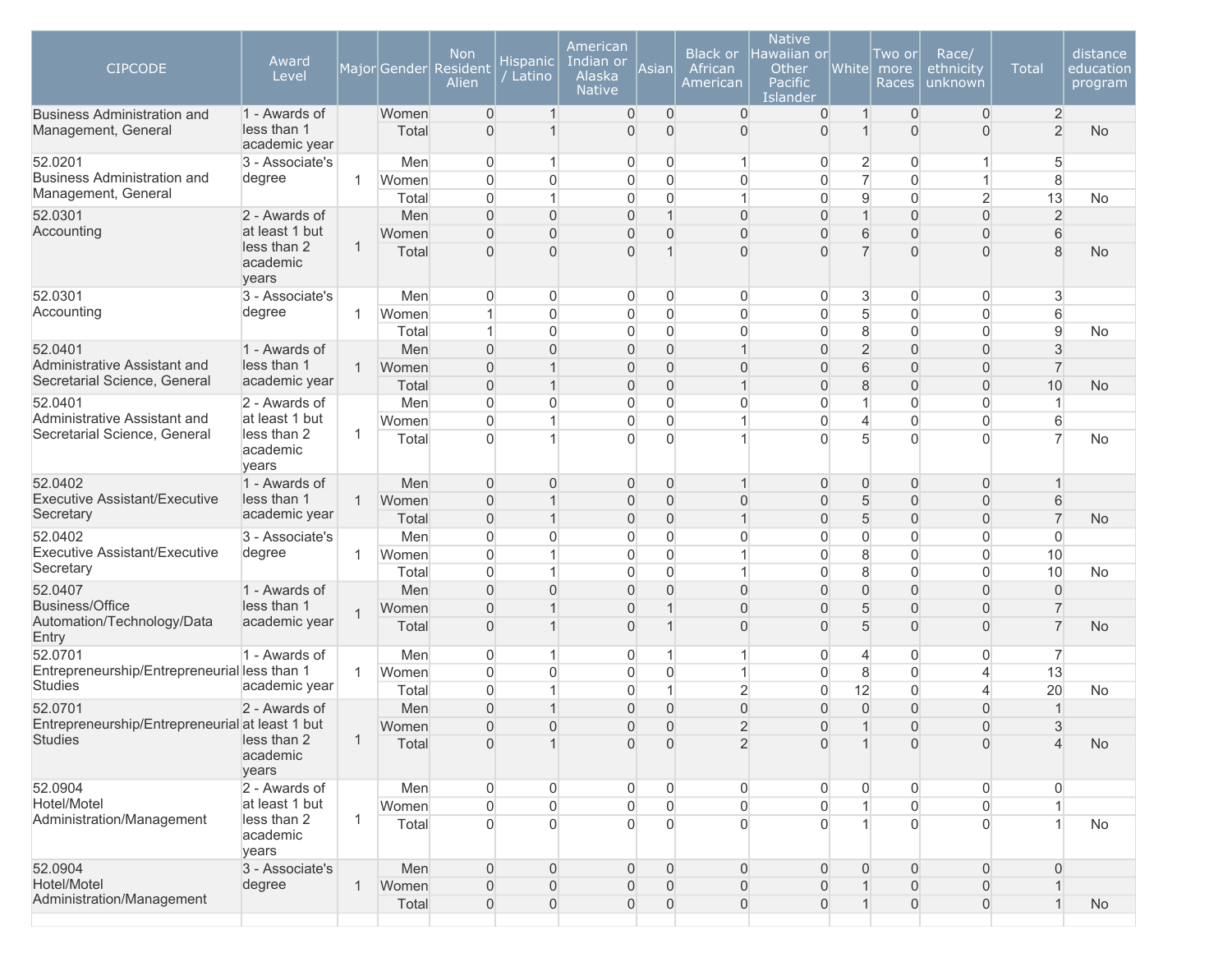| <b>CIPCODE</b>                 | Award<br>Level                   | MajorGender | <b>Non</b><br>Resident<br>Alien | ${\sf Hispanic} $<br>Latino | American<br>Indian or<br>Alaska<br><b>Native</b> | Asian          | Black or<br>African<br>American | <b>Native</b><br>Hawaiian or<br>Other<br>Pacific<br>Islander | White          | Two or<br>more<br>Races | Race/<br>ethnicity<br>unknown | <b>Total</b>   | distance<br>education<br>program |
|--------------------------------|----------------------------------|-------------|---------------------------------|-----------------------------|--------------------------------------------------|----------------|---------------------------------|--------------------------------------------------------------|----------------|-------------------------|-------------------------------|----------------|----------------------------------|
| 52.0905                        | 2 - Awards of                    | Men         | 0                               | $\overline{0}$              | 0                                                | $\overline{0}$ | $\overline{0}$                  | $\overline{0}$                                               | $\overline{0}$ | $\overline{0}$          | 0                             |                |                                  |
| Restaurant/Food Services       | at least 1 but                   | Women       | 0                               | 0                           | 0                                                | $\overline{0}$ | $\boldsymbol{0}$                | 0                                                            | $\overline{0}$ | 0                       | 0                             |                |                                  |
| Management                     | less than 2<br>academic<br>vears | Total       |                                 | $\Omega$                    | $\overline{0}$                                   | $\Omega$       | $\Omega$                        | $\Omega$                                                     |                | $\Omega$                | $\Omega$                      |                | <b>No</b>                        |
| 52.0905                        | 3 - Associate's                  | Men         | $\Omega$                        | $\Omega$                    | $\overline{0}$                                   | $\Omega$       | $\Omega$                        | $\overline{0}$                                               | $\Omega$       | $\overline{0}$          | $\overline{0}$                |                |                                  |
| Restaurant/Food Services       | degree                           | Women       | 0                               | $\Omega$                    | 0                                                | $\Omega$       | $\overline{0}$                  | $\overline{0}$                                               | $\overline{0}$ |                         | 0                             |                |                                  |
| Management                     |                                  | Total       | 0                               | $\Omega$                    | 0                                                | $\Omega$       | $\overline{0}$                  | $\overline{0}$                                               | $\overline{0}$ |                         | 0                             |                | <b>No</b>                        |
| 52.0906                        | 3 - Associate's                  | Men         |                                 | $\Omega$                    | 0                                                | $\Omega$       | $\overline{0}$                  | 0                                                            | $\overline{0}$ | 0                       | 0                             |                |                                  |
| <b>Resort Management</b>       | degree                           | Women       |                                 |                             | 0                                                | $\Omega$       | $\Omega$                        | 0                                                            | $\Omega$       | 0                       |                               |                |                                  |
|                                |                                  | Total       |                                 | $\Omega$                    | $\overline{0}$                                   |                | $\Omega$                        | $\overline{0}$                                               | $\Omega$       | $\Omega$                | 0                             |                | No                               |
| 52.1101                        | 2 - Awards of                    | Men         | $\Omega$                        | $\Omega$                    | $\overline{0}$                                   | $\Omega$       | $\mathbf 0$                     | $\overline{0}$                                               | $\overline{0}$ | $\mathbf 0$             | $\overline{0}$                |                |                                  |
| International                  | at least 1 but                   | Women       | $\Omega$                        |                             | 0                                                | $\Omega$       | $\mathbf{0}$                    | $\Omega$                                                     | $\overline{0}$ | $\mathbf{0}$            | 0                             |                |                                  |
| Business/Trade/Commerce        | less than 2<br>academic<br>years | Total       |                                 |                             | $\Omega$                                         |                |                                 | $\Omega$                                                     |                |                         | $\Omega$                      |                | <b>No</b>                        |
| 52.1804                        | 3 - Associate's                  | Men         | $\overline{0}$                  |                             | $\overline{0}$                                   | $\Omega$       | $\overline{0}$                  | $\overline{0}$                                               | $\overline{0}$ | $\mathbf 0$             |                               | $\overline{2}$ |                                  |
| Selling Skills and Sales       | degree                           | Women       | 0                               |                             | 0                                                | $\Omega$       | $\overline{0}$                  | 0                                                            | $\overline{0}$ | 0                       |                               |                |                                  |
| Operations                     |                                  | Total       | $\Omega$                        |                             | $\overline{0}$                                   |                | $\overline{0}$                  | 0                                                            | $\overline{0}$ | 0                       |                               | 2              | <b>No</b>                        |
| 52.2001                        | 3 - Associate's                  | Men         | $\Omega$                        | $\Omega$                    | 0                                                | $\overline{0}$ | $\overline{0}$                  | $\overline{0}$                                               | 5              | $\overline{0}$          | $\overline{0}$                |                |                                  |
| <b>Construction Management</b> | degree                           | Women       | $\overline{0}$                  | $\Omega$                    | 0                                                | $\overline{0}$ | $\mathbf{0}$                    | $\Omega$                                                     |                | $\mathbf 0$             | $\Omega$                      |                |                                  |
|                                |                                  | Total       | $\overline{0}$                  | $\Omega$                    | 0                                                | $\Omega$       | $\Omega$                        | $\Omega$                                                     | 6              | $\mathbf{0}$            | $\Omega$                      | 6              | <b>No</b>                        |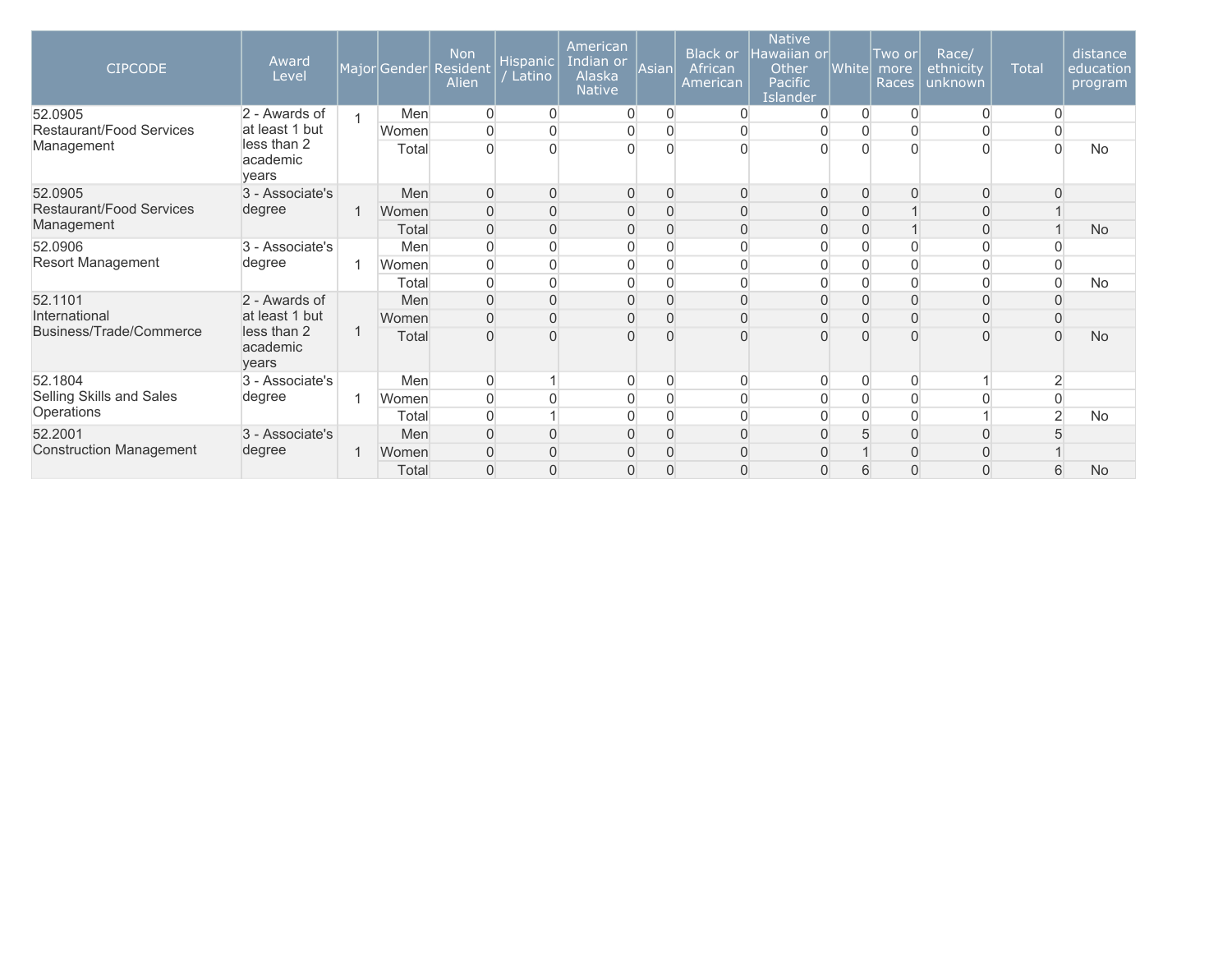# **Completions: total by first major**

| 99.0000 Summary<br><b>Grand Totals</b>                           | Award<br>Level          | Nonresi-<br>dent alien | <b>Hispanic</b><br>Latino | American<br>Indian or<br>Alaska<br><b>Native</b> | Asian          | <b>Black or</b><br>African<br>American | <b>Native</b><br><b>Hawaiian</b><br>or Other<br>Pacific<br><b>Islander</b> | White | Two or<br>more<br><b>Races</b> | Race/<br>ethnicity<br>unknown | <b>Total</b> | PY Total |
|------------------------------------------------------------------|-------------------------|------------------------|---------------------------|--------------------------------------------------|----------------|----------------------------------------|----------------------------------------------------------------------------|-------|--------------------------------|-------------------------------|--------------|----------|
| Awards of less than<br>1 academic year                           | $\mathbf{1}$            |                        |                           |                                                  |                |                                        |                                                                            |       |                                |                               |              |          |
| Men                                                              |                         | $\,8\,$                | 28                        | $\mathsf{O}\xspace$                              | 16             | 21                                     | $\mathbf 0$                                                                | 139   | $\,8\,$                        | 16                            | 236          | 324      |
| Women                                                            |                         | 3                      | 29                        | 3                                                | 14             | 25                                     | $\mathsf{O}\xspace$                                                        | 188   | 13                             | 27                            | 302          | 302      |
| <b>Total</b>                                                     |                         | 11                     | 57                        | 3                                                | 30             | 46                                     | $\mathbf 0$                                                                | 327   | 21                             | 43                            | 538          | 626      |
| <b>Awards of at least 1</b><br>but less than 2<br>academic years | $\overline{2}$          |                        |                           |                                                  |                |                                        |                                                                            |       |                                |                               |              |          |
| Men                                                              |                         | $\mathbf 0$            | 5                         | $\mathbf 0$                                      | $\overline{2}$ | $\overline{4}$                         | $\mathbf 0$                                                                | 33    | $\mathbf 0$                    | $\overline{2}$                | 46           | 42       |
| Women                                                            |                         | $\mathsf 0$            | $\overline{4}$            | $\mathsf{O}\xspace$                              | $\mathbf{1}$   | 13                                     | $\mathsf{O}\xspace$                                                        | 53    | $\mathbf{1}$                   | 8                             | 80           | 80       |
| <b>Total</b>                                                     |                         | $\mathbf{0}$           | $9\,$                     | $\mathsf{O}\xspace$                              | 3              | 17                                     | $\mathbf 0$                                                                | 86    | $\mathbf{1}$                   | 10                            | 126          | 122      |
| <b>Associate's degree</b>                                        | $\overline{\mathbf{3}}$ |                        |                           |                                                  |                |                                        |                                                                            |       |                                |                               |              |          |
| Men                                                              |                         | $\boldsymbol{9}$       | 27                        | $\mathbf{1}$                                     | 15             | 19                                     | $\mathsf{O}\xspace$                                                        | 199   | 13                             | 19                            | 302          | 387      |
| Women                                                            |                         | $\overline{4}$         | 35                        | $\mathbf{1}$                                     | 16             | 40                                     | $\sqrt{2}$                                                                 | 319   | 10                             | 35                            | 462          | 495      |
| <b>Total</b>                                                     |                         | 13                     | 62                        | $\overline{2}$                                   | 31             | 59                                     | $\overline{2}$                                                             | 518   | 23                             | 54                            | 764          | 882      |
|                                                                  |                         |                        |                           |                                                  |                |                                        |                                                                            |       |                                |                               |              |          |
| <b>Grand Total Men</b>                                           |                         | 17                     | 60                        | $\mathbf{1}$                                     | 33             | 44                                     | 0                                                                          | 371   | 21                             | 37                            | 584          | 753      |
| <b>Grand Total Women</b>                                         |                         | $\boldsymbol{7}$       | 68                        | $\overline{4}$                                   | 31             | 78                                     | $\overline{2}$                                                             | 560   | 24                             | 70                            | 844          | 877      |
| <b>Grand Total</b>                                               |                         | 24                     | 128                       | 5                                                | 64             | 122                                    | $\overline{2}$                                                             | 931   | 45                             | 107                           | 1428         | 1630     |
|                                                                  |                         |                        |                           |                                                  |                |                                        |                                                                            |       |                                |                               |              |          |
| PY Grand Total Men                                               |                         | 18                     | 60                        | $\overline{2}$                                   | 28             | 79                                     | $\pmb{0}$                                                                  | 485   | 22                             | 59                            |              | 753      |
| PY Grand Total<br>Women                                          |                         | 12                     | 62                        | $\overline{1}$                                   | 32             | 71                                     | $\overline{1}$                                                             | 627   | 23                             | 48                            |              | 877      |
| PY Grand Total                                                   |                         | 30                     | 122                       | 3                                                | 60             | 150                                    | $\mathbf{1}$                                                               | 1112  | 45                             | 107                           |              | 1630     |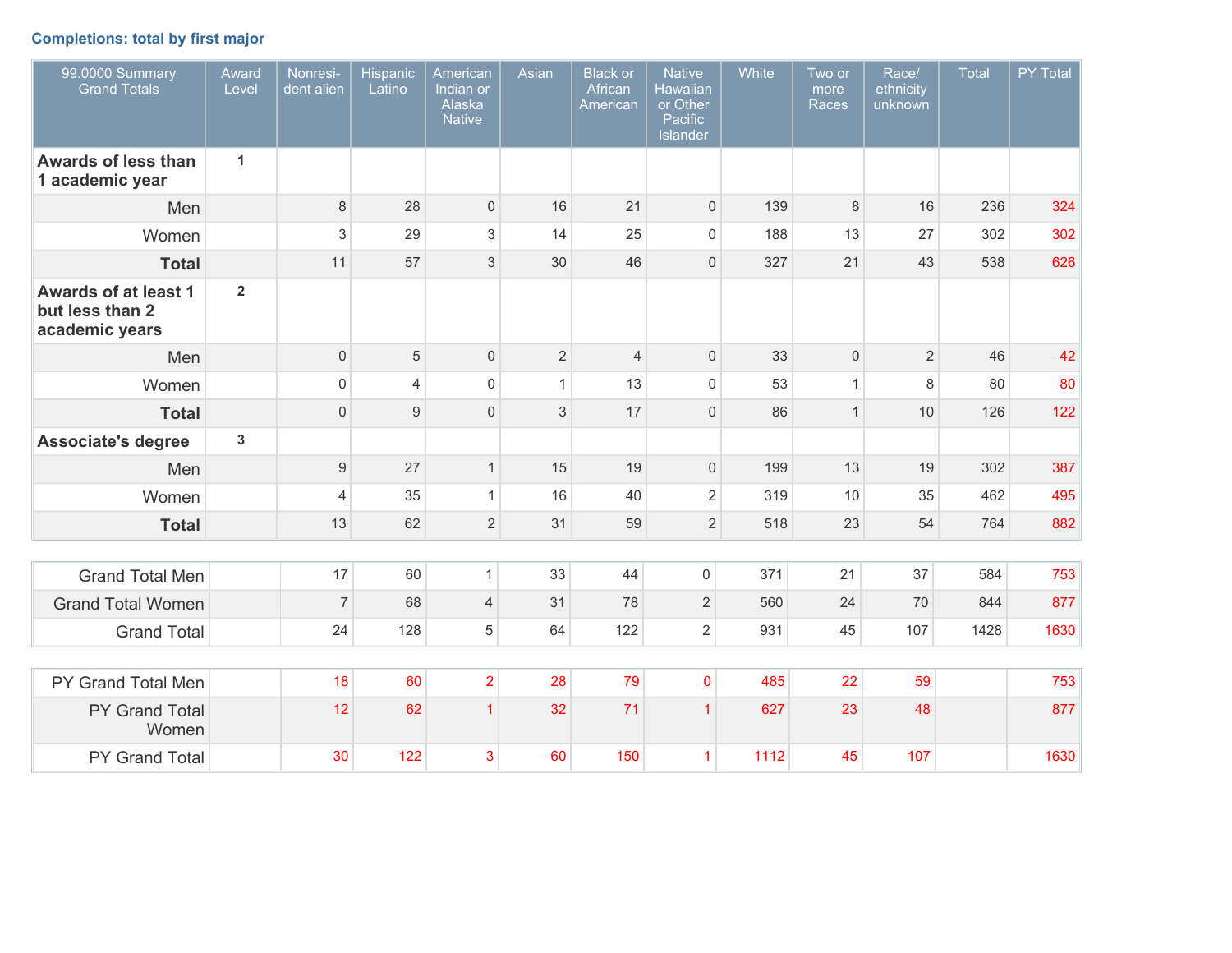### All Completers

Institutions must report the following information. (Some data will be pre-populated from the completions by CIP code data.)

### **All Completers**

Number of students by gender and race and ethnicity earning an award between July 1, 2018 and June 30, 2019. Count each student only once, regardless of how many awards he/she earned. The intent of this screen is to collect an unduplicated count of total numbers of *completers*.

•Report Hispanic/Latino individuals of any race as Hispanic/Latino

•Report race for non-Hispanic/Latino individuals only

|                                                        | Men                |                 | Women              |                 | Total<br>Students |
|--------------------------------------------------------|--------------------|-----------------|--------------------|-----------------|-------------------|
|                                                        | Number of Students | Total<br>Awards | Number of Students | Total<br>Awards |                   |
| Nonresident alien                                      | 12                 | 17              | 4                  | 7               | 16                |
| Hispanic/Latino                                        | 44                 | 60              | 60                 | 68              | 104               |
| American Indian or<br>Alaska Native                    | $\vert$ 1          | 1               | 4                  | 4               | 5                 |
| Asian                                                  | 25                 | 33              | 30                 | 31              | 55                |
| <b>Black or African</b><br>American                    | 35                 | 44              | 72                 | 78              | 107               |
| Native Hawaiian or<br>Other Pacific<br><b>Islander</b> |                    | $\pmb{0}$       | 2                  | $\overline{2}$  | $\overline{2}$    |
| White                                                  | 315                | 371             | 492                | 560             | 807               |
| Two or more races                                      | 20                 | 21              | 23                 | 24              | 43                |
| Race and ethnicity<br>unknown                          | 33                 | 37              | 62                 | 70              | 95                |
| <b>TOTAL</b>                                           | 485                | 584             | 749                | 844             | 1,234             |
| PY TOTAL                                               | 637                |                 | 777                |                 | 1,414             |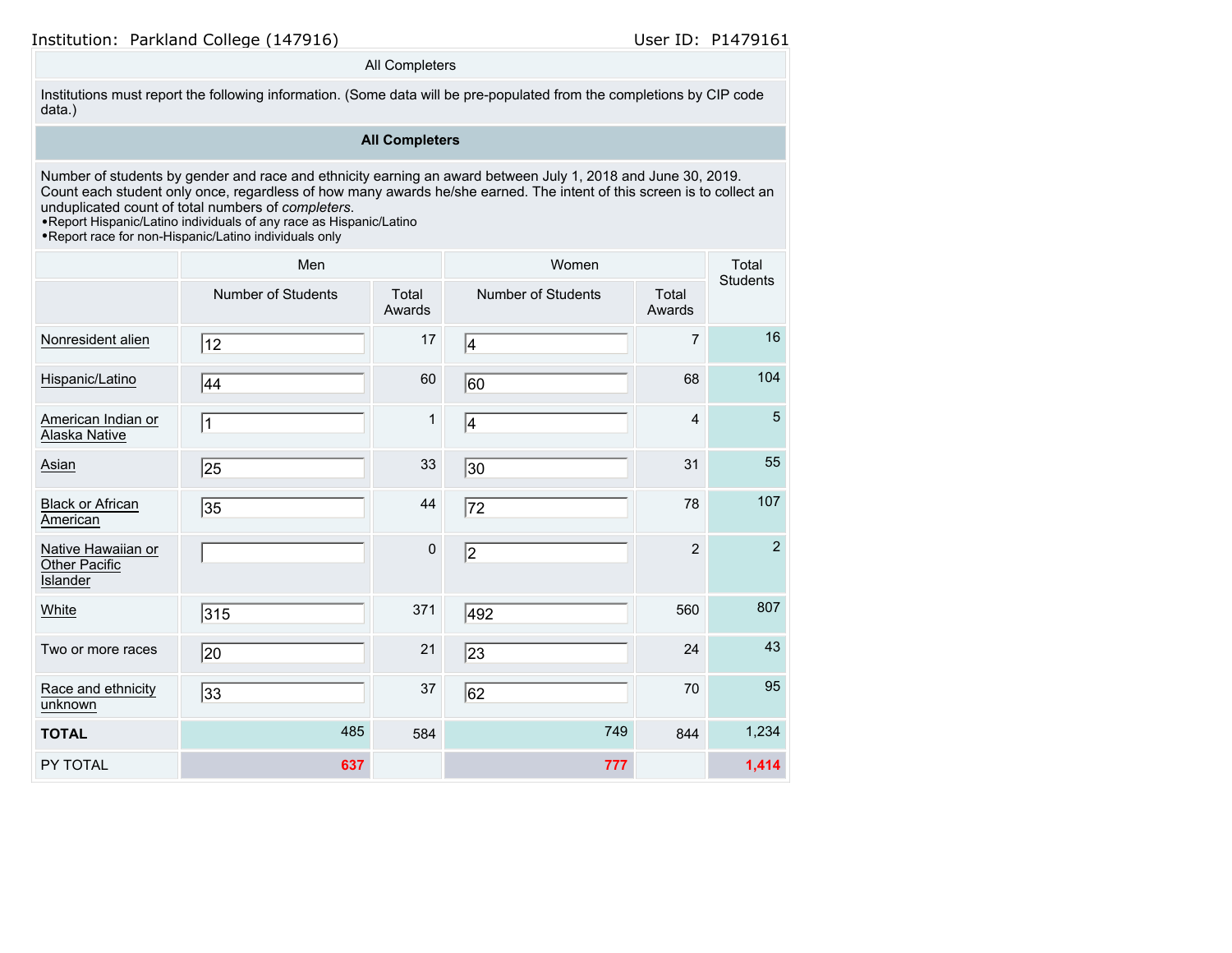|                                                                                                                                                                                                                                                                                                                                                                                                                                                                                                                                                                                                                                                                                | Completers by Level                                                                                                                                                          |                     |
|--------------------------------------------------------------------------------------------------------------------------------------------------------------------------------------------------------------------------------------------------------------------------------------------------------------------------------------------------------------------------------------------------------------------------------------------------------------------------------------------------------------------------------------------------------------------------------------------------------------------------------------------------------------------------------|------------------------------------------------------------------------------------------------------------------------------------------------------------------------------|---------------------|
| Institutions must report the number of students who earned an award by level. This screen will be shown for each of the<br>following consolidated award levels for which there is a reported completion:<br>Less than 900 clock hours, or<br>$\circ$<br>Less than 30 SEMESTER or TRIMESTER credit hours, or<br>$\circ$<br>Less than 45 QUARTER credit hours<br>$\circ$<br>$\bullet$<br>900 or more clock hours, or<br>O<br>30 or more SEMESTER or TRIMESTER credit hours, or<br>$\circ$<br>45 or more QUARTER credit hours<br>$\circ$<br>Associate's degrees<br>Bachelor's degrees<br>Master's degrees<br>Doctor's degrees<br>Postbaccalaureate and post-master's certificates | Postsecondary awards, certificates, or diplomas of less than 1 academic year<br>Postsecondary awards, certificates, or diplomas of at least 1 but less than 4 academic years |                     |
|                                                                                                                                                                                                                                                                                                                                                                                                                                                                                                                                                                                                                                                                                | Postsecondary award, certificate, or diploma of less than 1 academic year:                                                                                                   |                     |
|                                                                                                                                                                                                                                                                                                                                                                                                                                                                                                                                                                                                                                                                                | Less than 900 clock hours, or less than 30 semester or trimester credit hours, or less than 45 quarter credit                                                                |                     |
|                                                                                                                                                                                                                                                                                                                                                                                                                                                                                                                                                                                                                                                                                | hours                                                                                                                                                                        |                     |
| 30, 2019. Each student should be counted once per award level. For example, if a student earned a master's degree<br>and a doctor's degree, he/she should be counted once in master's and once in doctor's. A student earning two master's<br>degrees should be counted only once.<br>. Report Hispanic/Latino individuals of any race as Hispanic/Latino<br>. Report race for non-Hispanic/Latino individuals only                                                                                                                                                                                                                                                            |                                                                                                                                                                              |                     |
|                                                                                                                                                                                                                                                                                                                                                                                                                                                                                                                                                                                                                                                                                | <b>Number of Students</b>                                                                                                                                                    | <b>Total Awards</b> |
|                                                                                                                                                                                                                                                                                                                                                                                                                                                                                                                                                                                                                                                                                |                                                                                                                                                                              |                     |
| <b>By Gender</b>                                                                                                                                                                                                                                                                                                                                                                                                                                                                                                                                                                                                                                                               |                                                                                                                                                                              |                     |
| Men                                                                                                                                                                                                                                                                                                                                                                                                                                                                                                                                                                                                                                                                            | 201                                                                                                                                                                          | 236                 |
| Women                                                                                                                                                                                                                                                                                                                                                                                                                                                                                                                                                                                                                                                                          | 273                                                                                                                                                                          | 302                 |
| <b>TOTAL</b>                                                                                                                                                                                                                                                                                                                                                                                                                                                                                                                                                                                                                                                                   | 474                                                                                                                                                                          | 538                 |
| PY TOTAL                                                                                                                                                                                                                                                                                                                                                                                                                                                                                                                                                                                                                                                                       | 547                                                                                                                                                                          |                     |
|                                                                                                                                                                                                                                                                                                                                                                                                                                                                                                                                                                                                                                                                                |                                                                                                                                                                              |                     |
| <b>By Race/Ethnicity</b>                                                                                                                                                                                                                                                                                                                                                                                                                                                                                                                                                                                                                                                       |                                                                                                                                                                              |                     |
| Nonresident alien                                                                                                                                                                                                                                                                                                                                                                                                                                                                                                                                                                                                                                                              | 6                                                                                                                                                                            | 11                  |
| Hispanic/Latino                                                                                                                                                                                                                                                                                                                                                                                                                                                                                                                                                                                                                                                                | 49                                                                                                                                                                           | 57                  |
|                                                                                                                                                                                                                                                                                                                                                                                                                                                                                                                                                                                                                                                                                |                                                                                                                                                                              |                     |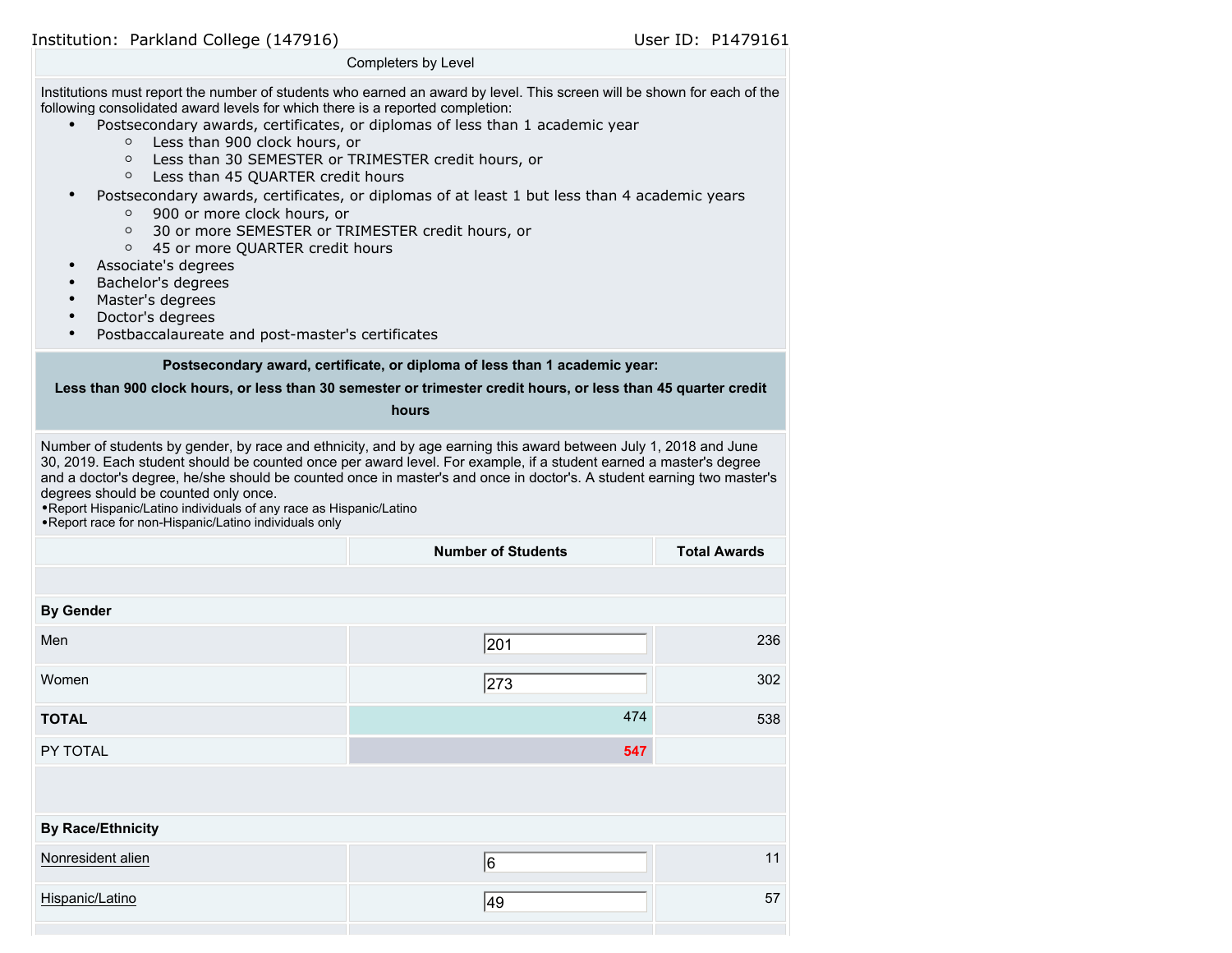| American Indian or Alaska Native          | 3               | $\mathsf 3$ |
|-------------------------------------------|-----------------|-------------|
| Asian                                     | 26              | 30          |
| <b>Black or African American</b>          | 42              | 46          |
| Native Hawaiian or Other Pacific Islander | 10              | $\mathbf 0$ |
| White                                     | 288             | 327         |
| Two or more races                         | $ 20\rangle$    | 21          |
| Race and ethnicity unknown                | 40              | 43          |
| <b>TOTAL</b>                              | 474             | 538         |
|                                           |                 |             |
|                                           |                 |             |
| <b>B</b> By Age                           |                 |             |
| Under 18                                  | $\sqrt{17}$     |             |
| 18-24                                     | 281             |             |
| 25-39                                     | 120             |             |
| 40 and Above                              | $\overline{56}$ |             |
| Age Unknown                               | 0               |             |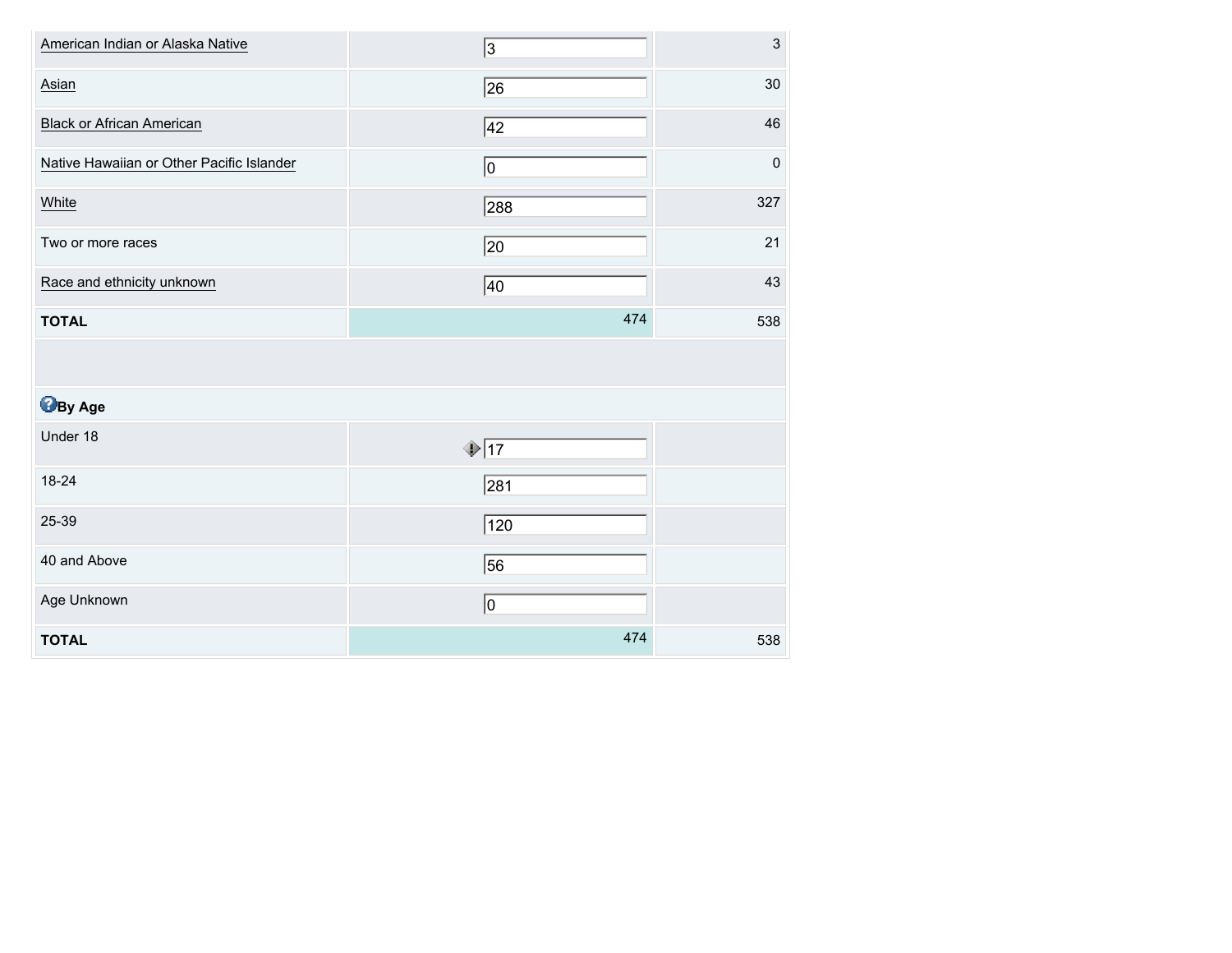| Completers by Level                                                                                                                                                                                                                                                                                                                                                                                                                                                                                                                                                                                                                                                                                                                                                                                                                                                                            |
|------------------------------------------------------------------------------------------------------------------------------------------------------------------------------------------------------------------------------------------------------------------------------------------------------------------------------------------------------------------------------------------------------------------------------------------------------------------------------------------------------------------------------------------------------------------------------------------------------------------------------------------------------------------------------------------------------------------------------------------------------------------------------------------------------------------------------------------------------------------------------------------------|
| Institutions must report the number of students who earned an award by level. This screen will be shown for each of the<br>following consolidated award levels for which there is a reported completion:<br>Postsecondary awards, certificates, or diplomas of less than 1 academic year<br>Less than 900 clock hours, or<br>$\circ$<br>Less than 30 SEMESTER or TRIMESTER credit hours, or<br>$\circ$<br>Less than 45 QUARTER credit hours<br>$\circ$<br>Postsecondary awards, certificates, or diplomas of at least 1 but less than 4 academic years<br>$\bullet$<br>900 or more clock hours, or<br>$\circ$<br>30 or more SEMESTER or TRIMESTER credit hours, or<br>$\circ$<br>45 or more QUARTER credit hours<br>$\circ$<br>Associate's degrees<br>Bachelor's degrees<br>Master's degrees<br>$\bullet$<br>Doctor's degrees<br>Postbaccalaureate and post-master's certificates<br>$\bullet$ |
| Postsecondary award, certificate, or diploma of at least 1 but less than 4 academic years:                                                                                                                                                                                                                                                                                                                                                                                                                                                                                                                                                                                                                                                                                                                                                                                                     |

**900 or more clock hours, or 30 or more semester or trimester credit hours, or 45 or more quarter credit hours**

Number of students by gender, by race and ethnicity, and by age earning this award between July 1, 2018 and June 30, 2019. Each student should be counted once per award level. For example, if a student earned a master's degree and a doctor's degree, he/she should be counted once in master's and once in doctor's. A student earning two master's degrees should be counted only once.

•Report Hispanic/Latino individuals of any race as Hispanic/Latino

•Report race for non-Hispanic/Latino individuals only

|                                  | <b>Number of Students</b> | <b>Total Awards</b> |
|----------------------------------|---------------------------|---------------------|
|                                  |                           |                     |
| <b>By Gender</b>                 |                           |                     |
| Men                              | 39                        | 46                  |
| Women                            | 80                        | 80                  |
| <b>TOTAL</b>                     | 119                       | 126                 |
| PY TOTAL                         | 114                       |                     |
|                                  |                           |                     |
| <b>By Race/Ethnicity</b>         |                           |                     |
| Nonresident alien                | 10                        | $\pmb{0}$           |
| Hispanic/Latino                  | 8                         | $\boldsymbol{9}$    |
| American Indian or Alaska Native |                           | $\mathbf 0$         |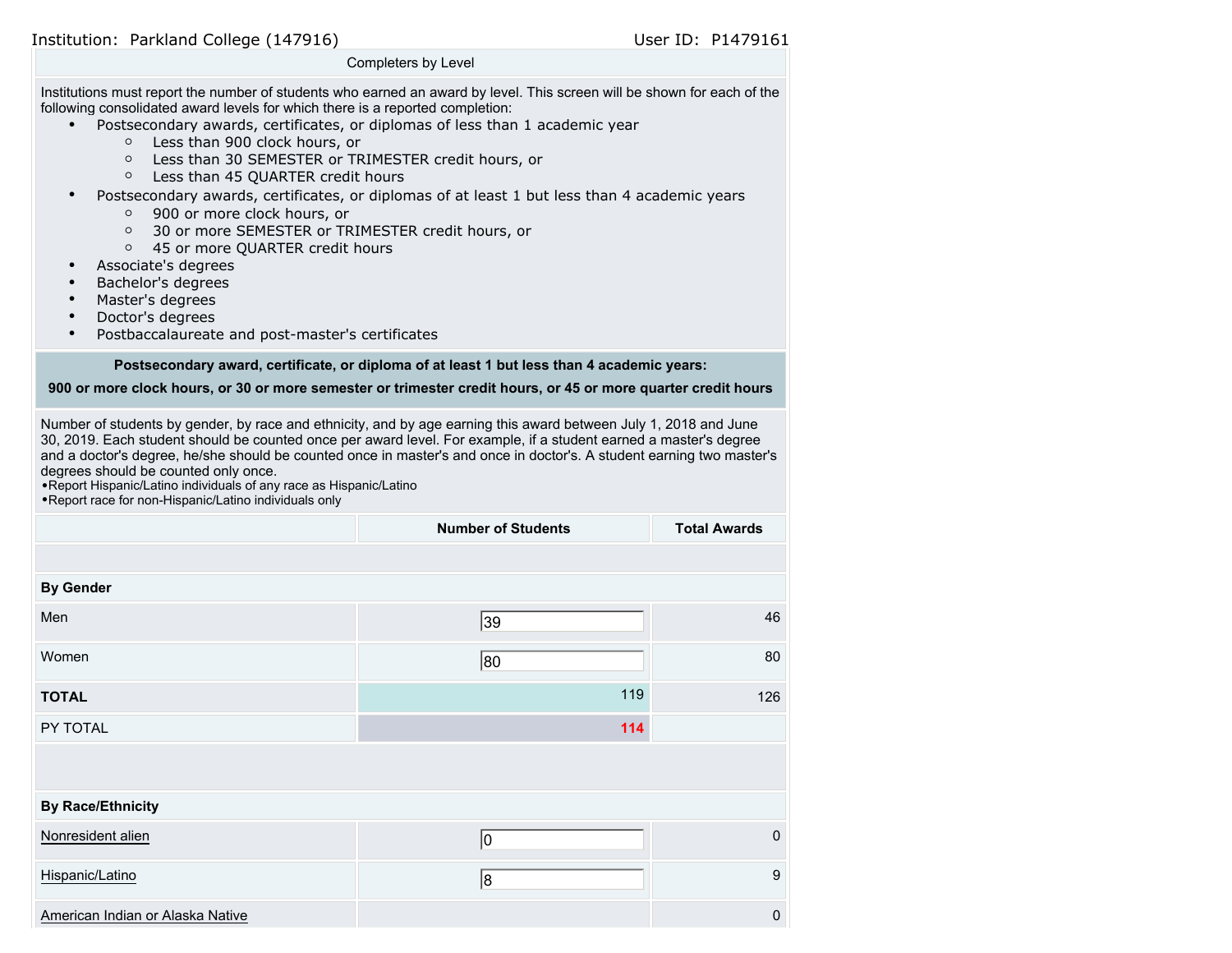|                                           | 0                        |                           |
|-------------------------------------------|--------------------------|---------------------------|
| Asian                                     | $\overline{\mathcal{E}}$ | $\ensuremath{\mathsf{3}}$ |
| <b>Black or African American</b>          | 16                       | 17                        |
| Native Hawaiian or Other Pacific Islander | $ 0\rangle$              | $\mathbf 0$               |
| White                                     | 82                       | 86                        |
| Two or more races                         | 1                        | $\mathbf 1$               |
| Race and ethnicity unknown                | $\overline{9}$           | 10                        |
| <b>TOTAL</b>                              | 119                      | 126                       |
|                                           |                          |                           |
|                                           |                          |                           |
| <b>B</b> By Age                           |                          |                           |
| Under 18                                  | $ 0\rangle$              |                           |
| 18-24                                     | $\overline{60}$          |                           |
| 25-39                                     | $\sqrt{47}$              |                           |
| 40 and Above                              | $\overline{12}$          |                           |
| Age Unknown                               | 0                        |                           |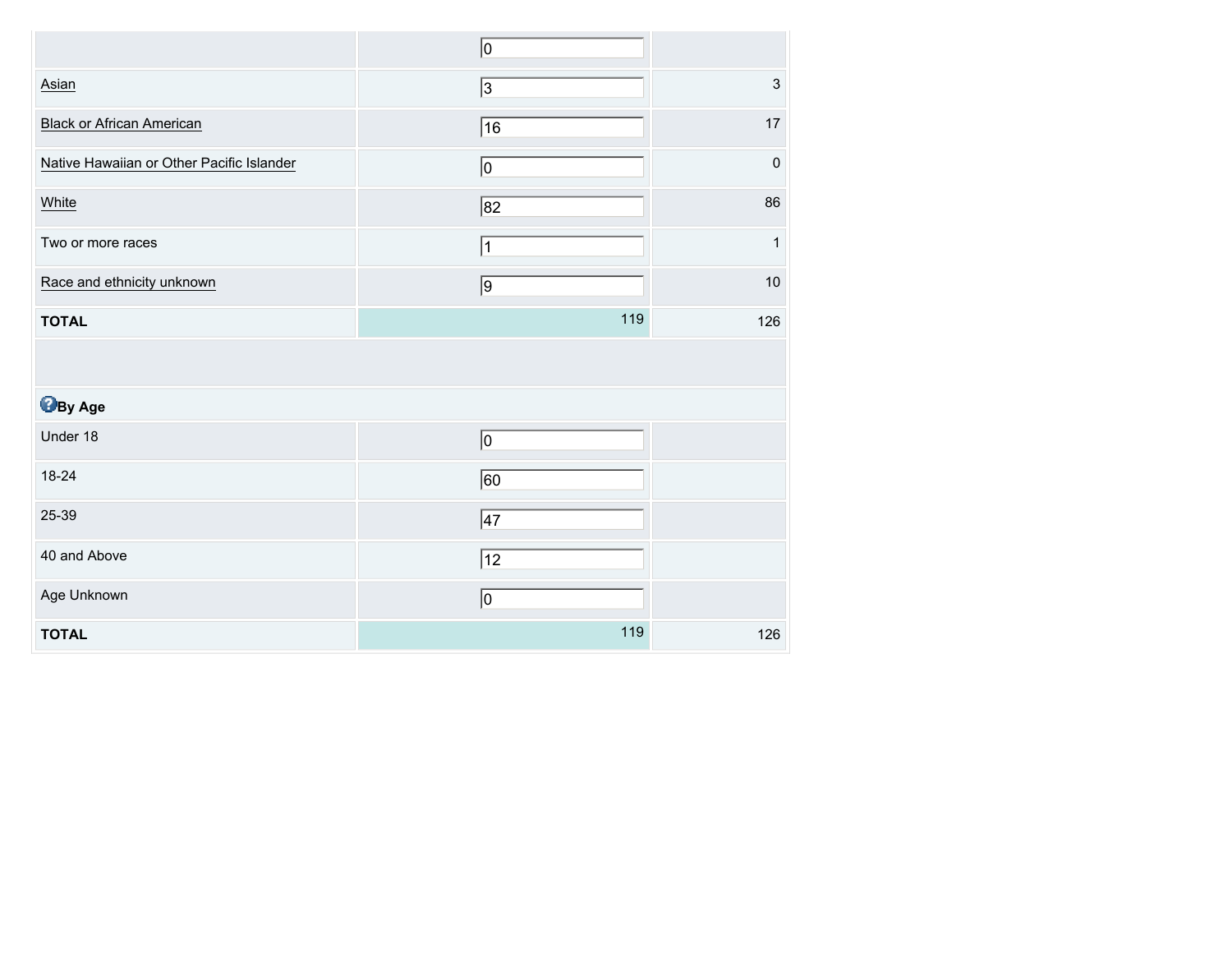Institution: Parkland College (147916) Notifiant State User ID: P1479161

Completers by Level

Institutions must report the number of students who earned an award by level. This screen will be shown for each of the following consolidated award levels for which there is a reported completion:

- Postsecondary awards, certificates, or diplomas of less than 1 academic year
	- Less than 900 clock hours, or
	- Less than 30 SEMESTER or TRIMESTER credit hours, or
	- Less than 45 QUARTER credit hours
- Postsecondary awards, certificates, or diplomas of at least 1 but less than 4 academic years
	- 900 or more clock hours, or
	- 30 or more SEMESTER or TRIMESTER credit hours, or
	- 45 or more QUARTER credit hours
- Associate's degrees
- Bachelor's degrees
- Master's degrees
- Doctor's degrees
- Postbaccalaureate and post-master's certificates

### **Associate's degrees**

Number of students by gender, by race and ethnicity, and by age earning this award between July 1, 2018 and June 30, 2019. Each student should be counted once per award level. For example, if a student earned a master's degree and a doctor's degree, he/she should be counted once in master's and once in doctor's. A student earning two master's degrees should be counted only once.

•Report Hispanic/Latino individuals of any race as Hispanic/Latino •Report race for non-Hispanic/Latino individuals only

|                                  | <b>Number of Students</b> | <b>Total Awards</b> |
|----------------------------------|---------------------------|---------------------|
|                                  |                           |                     |
| <b>By Gender</b>                 |                           |                     |
| Men                              | 300                       | 302                 |
| Women                            | 457                       | 462                 |
| <b>TOTAL</b>                     | 757                       | 764                 |
| PY TOTAL                         | 875                       |                     |
|                                  |                           |                     |
| <b>By Race/Ethnicity</b>         |                           |                     |
| Nonresident alien                | $\sqrt{13}$               | 13                  |
| Hispanic/Latino                  | 60                        | 62                  |
| American Indian or Alaska Native | 2                         | $\overline{c}$      |
|                                  |                           |                     |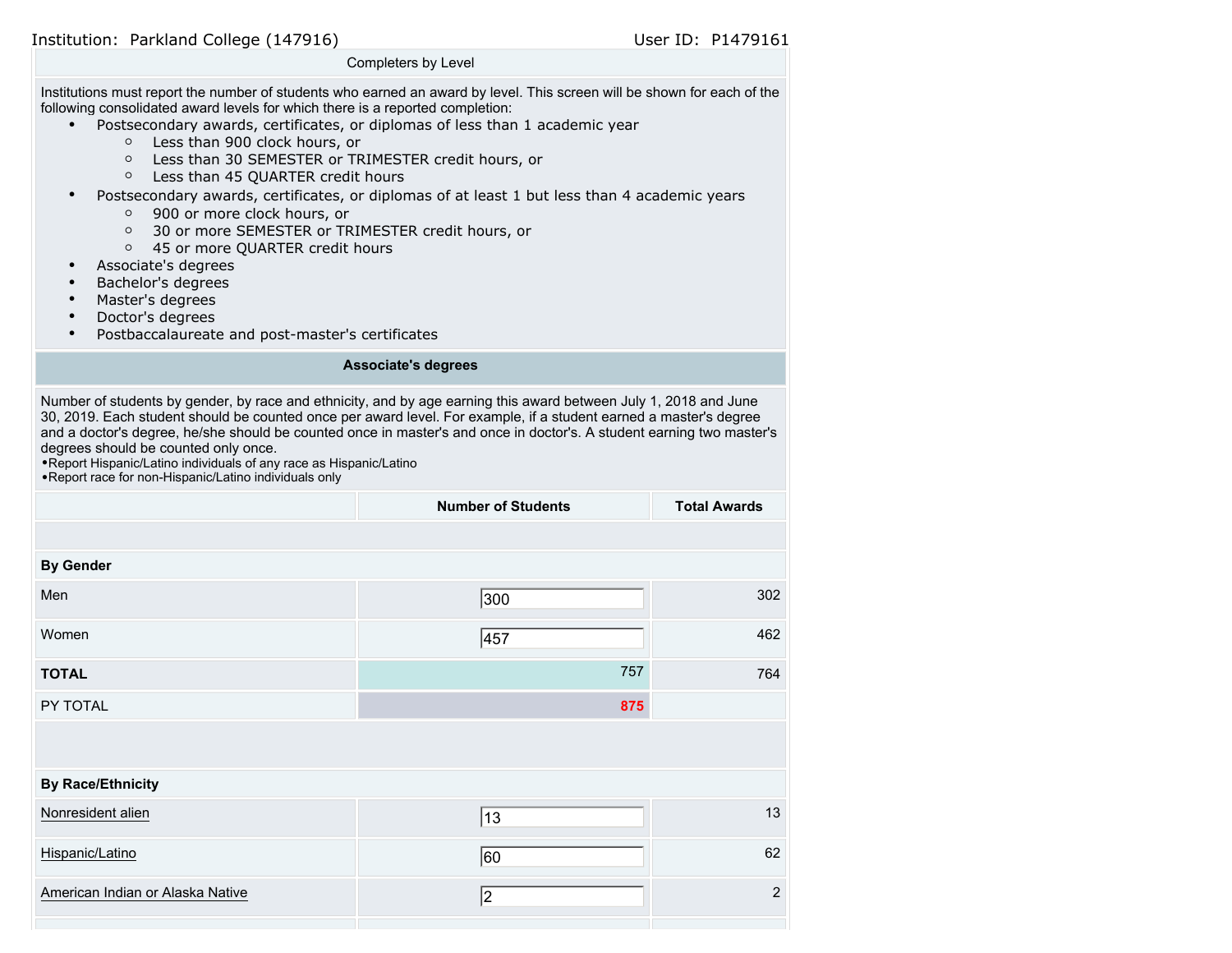| Asian                                     | 31              | 31         |
|-------------------------------------------|-----------------|------------|
| <b>Black or African American</b>          | $\overline{59}$ | 59         |
| Native Hawaiian or Other Pacific Islander | 2               | $\sqrt{2}$ |
| White                                     | 514             | 518        |
| Two or more races                         | $ 23\rangle$    | 23         |
| Race and ethnicity unknown                | 53              | 54         |
| <b>TOTAL</b>                              | 757             | 764        |
|                                           |                 |            |
| <b>B</b> By Age                           |                 |            |
| Under 18                                  | 0               |            |
| 18-24                                     | 491             |            |
| 25-39                                     | 213             |            |
|                                           |                 |            |
| 40 and Above                              | $\overline{53}$ |            |
| Age Unknown                               | 0               |            |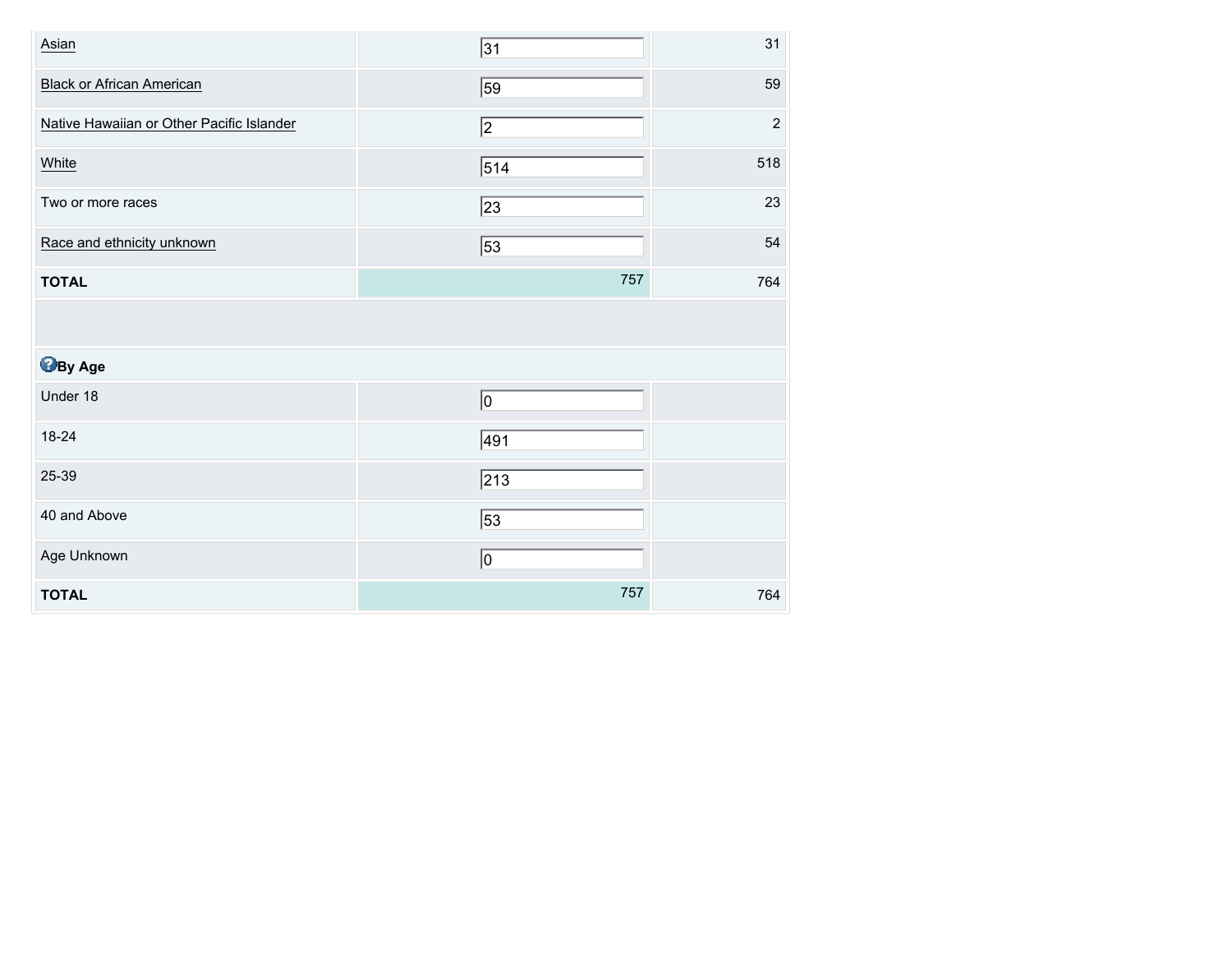Institution: Parkland College (147916) Manual Museum Museum User ID: P1479161

|                                                                                                                                                                                                                                                                                                                                                                               |                               | Prepared by |                               |                    |                          |           |                                  |       |
|-------------------------------------------------------------------------------------------------------------------------------------------------------------------------------------------------------------------------------------------------------------------------------------------------------------------------------------------------------------------------------|-------------------------------|-------------|-------------------------------|--------------------|--------------------------|-----------|----------------------------------|-------|
| The name of the preparer is being collected so that we can follow up with the appropriate person in the event that there are questions concerning the data. The Keyholder will<br>be copied on all email correspondence to other preparers.                                                                                                                                   |                               |             |                               |                    |                          |           |                                  |       |
| The time it took to prepare this component is being collected so that we can continue to improve our estimate of the reporting burden associated with IPEDS. Please include in<br>your estimate the time it took for you to review instructions, query and search data sources, complete and review the component, and submit the data through the Data<br>Collection System. |                               |             |                               |                    |                          |           |                                  |       |
| Thank you for your assistance.                                                                                                                                                                                                                                                                                                                                                |                               |             |                               |                    |                          |           |                                  |       |
|                                                                                                                                                                                                                                                                                                                                                                               |                               |             |                               |                    |                          |           |                                  |       |
| This survey component was prepared by:                                                                                                                                                                                                                                                                                                                                        |                               |             |                               |                    |                          |           |                                  |       |
| $\bullet$                                                                                                                                                                                                                                                                                                                                                                     | Keyholder                     |             | $\bigcap$                     | <b>SFA Contact</b> |                          | $\bigcap$ | <b>HR Contact</b>                |       |
| $\circ$                                                                                                                                                                                                                                                                                                                                                                       | <b>Finance Contact</b>        |             | $\bigcap$                     |                    | Academic Library Contact | $\bigcap$ | Other                            |       |
| Name:<br>Alison Groot                                                                                                                                                                                                                                                                                                                                                         |                               |             |                               |                    |                          |           |                                  |       |
| Email:<br>agroot@parkland.edu                                                                                                                                                                                                                                                                                                                                                 |                               |             |                               |                    |                          |           |                                  |       |
|                                                                                                                                                                                                                                                                                                                                                                               |                               |             |                               |                    |                          |           |                                  |       |
| How many staff from your institution only were involved in the data collection and reporting process of this survey component?                                                                                                                                                                                                                                                |                               |             |                               |                    |                          |           |                                  |       |
| Number of Staff (including yourself)<br> 1.00                                                                                                                                                                                                                                                                                                                                 |                               |             |                               |                    |                          |           |                                  |       |
|                                                                                                                                                                                                                                                                                                                                                                               |                               |             |                               |                    |                          |           |                                  |       |
| How many hours did you and others from your institution only spend on each of the steps below when responding to this survey component?                                                                                                                                                                                                                                       |                               |             |                               |                    |                          |           |                                  |       |
| Exclude the hours spent collecting data for state and other reporting purposes.                                                                                                                                                                                                                                                                                               |                               |             |                               |                    |                          |           |                                  |       |
| <b>Staff member</b>                                                                                                                                                                                                                                                                                                                                                           | <b>Collecting Data Needed</b> |             | <b>Revising Data to Match</b> |                    | <b>Entering Data</b>     |           | <b>Revising and Locking Data</b> |       |
|                                                                                                                                                                                                                                                                                                                                                                               | <b>IPEDS Requirements</b>     |             |                               |                    |                          |           |                                  |       |
| <b>Your office</b>                                                                                                                                                                                                                                                                                                                                                            | 3.00                          | hours       | 2.00                          | hours              | 4.00                     | hours     | $\overline{2.00}$                | hours |
| <b>Other offices</b>                                                                                                                                                                                                                                                                                                                                                          |                               | hours       |                               | hours              |                          | hours     |                                  | hours |
|                                                                                                                                                                                                                                                                                                                                                                               |                               |             |                               |                    |                          |           |                                  |       |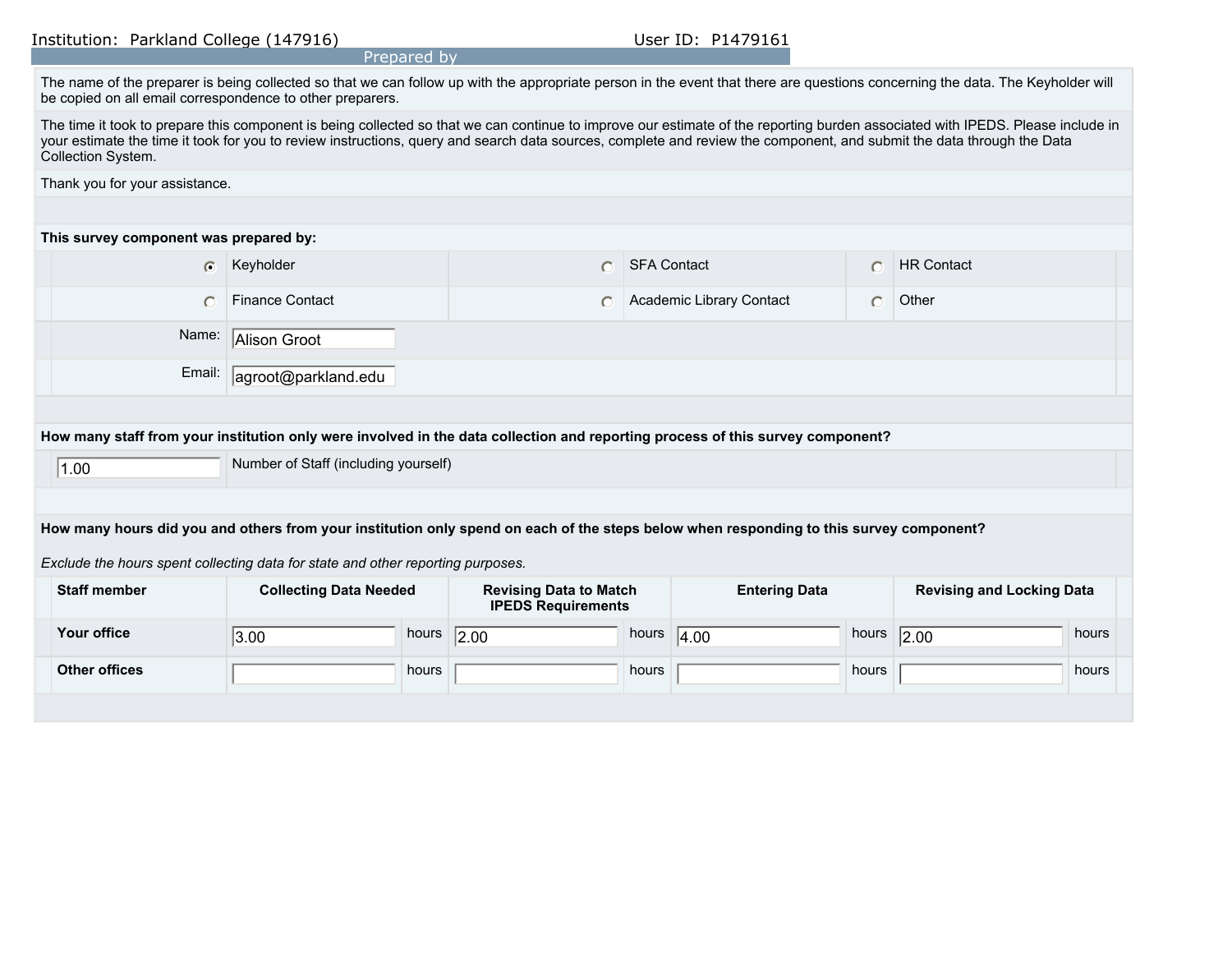**Summary** IPEDS collects important information regarding your institution. All data reported in IPEDS survey components become available in the IPEDS Data Center and appear as aggregated data in various Department of Education reports. Additionally, some of the reported data appears specifically for your institution through the College Navigator website and is included in your institution's Data Feedback Report (DFR). The purpose of this summary is to provide you an opportunity to view some of the data that, when accepted through the IPEDS quality control process, will appear on the College Navigator website and/or your DFR. College Navigator is updated approximately three months after the data collection period closes and Data Feedback Reports will be available through the [Data Center](https://nces.ed.gov/ipeds/use-the-data) and sent to your institution's CEO in November 2019.

Please review your data for accuracy. If you have questions about the data displayed below after reviewing the data reported on the survey screens, please contact the IPEDS Help Desk at: 1-877-225-2568 or ipedshelp@rti.org.

### Summary of Completions Data

| <b>Award Level</b>                                                                          | <b>Number of Completions</b> |                       |  |  |
|---------------------------------------------------------------------------------------------|------------------------------|-----------------------|--|--|
|                                                                                             | 1 <sup>st</sup> major        | 2 <sup>nd</sup> major |  |  |
| Postsecondary award, certificate, or diploma<br>(less than 1 academic year)                 | 538                          |                       |  |  |
| Postsecondary award, certificate, or diploma<br>(at least 1 but less than 2 academic years) | 126                          |                       |  |  |
| Associate's degree                                                                          | 764                          |                       |  |  |
| Total number of degrees and certificates                                                    | 1.428                        |                       |  |  |

### Summary of Completers Data

|                | <b>Number of Students</b> |       |              |  |
|----------------|---------------------------|-------|--------------|--|
|                | Men                       | Women | <b>Total</b> |  |
| All Completers | 485                       | 749   | 1.234        |  |